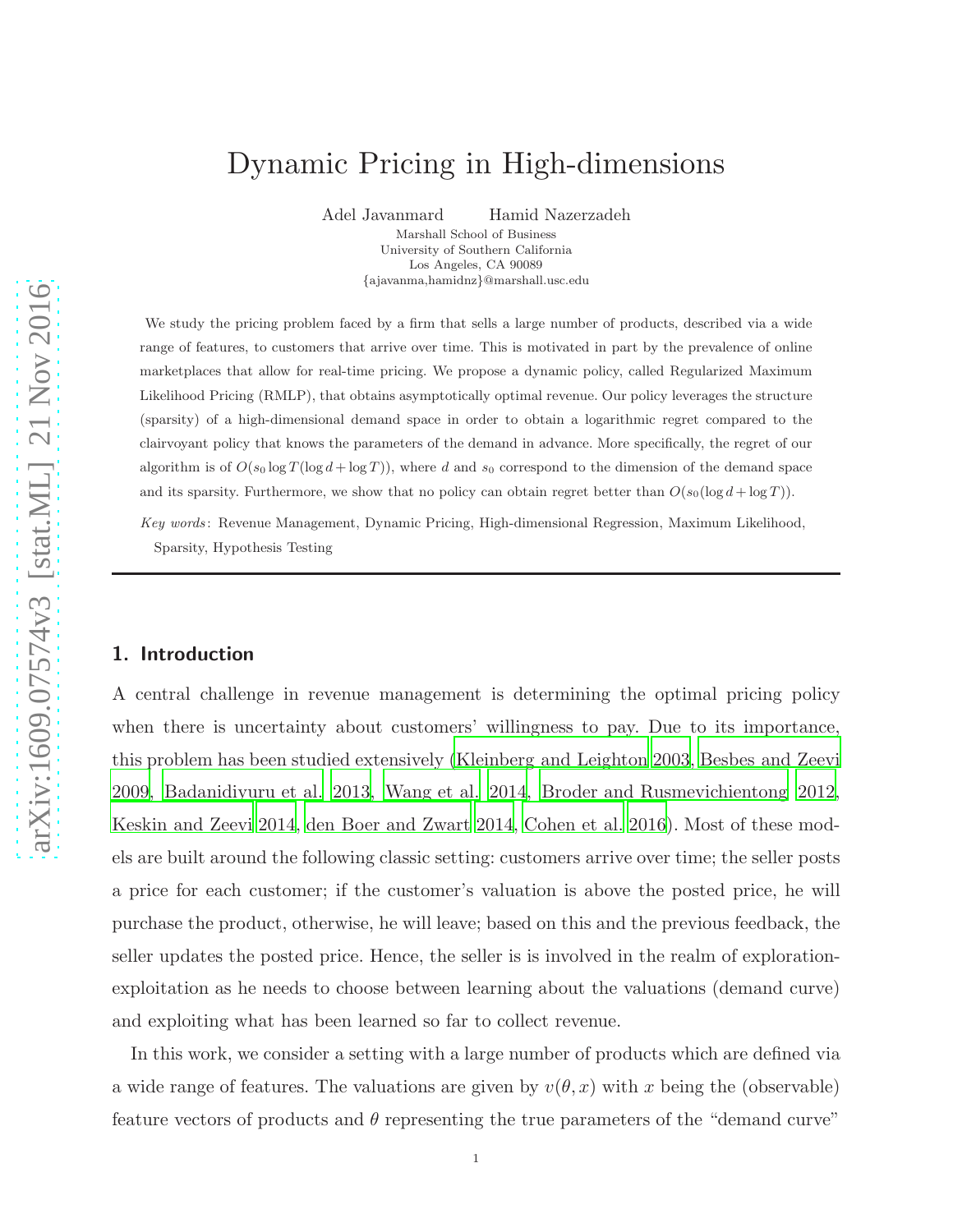and it is a-priori unknown to the seller, cf. [Amin et al. \(2014](#page-31-0)), [Cohen et al. \(2016](#page-32-4)). An important special case of this setting is the linear model in which  $v(\theta, x) = \theta \cdot x + \epsilon$  where  $\epsilon$  captures the idiosyncratic noise in valuations.

Our setting is motivated in part by applications in online marketplaces. For instance, a company such as Airbnb recommends prices to hosts based on many features including the space (number of rooms, beds, bathrooms, etc.), amenities (AC, WiFi, washer, parking, etc.), the location (accessibility to public transportation, walk score of the neighborhood, etc.), house rules (pet-friendly, non-smoking, etc.), as well as the prediction of the demand which itself depends on many factors including the date, events in the area, availability and prices of near-by hotels, etc. [\(Airbnb Documentation 2015\)](#page-31-1). Therefore, the vector describing each property can have hundreds of features. Another important application comes from online advertising. Online publishers set the (reserve) price of ads based on many features including user's demographic, browsing history, the context of the webpage, the size and location of the ad on the page, etc.

In this work, we propose *Regularized Maximum Likelihood Pricing* (RMLP) policy for dynamic pricing in high-dimensional environments. As suggested by its name, the policy uses maximum likelihood method to estimate the true parameters of the demand curve. In addition, using an  $(\ell_1\text{-norm})$  regularizer, our policy exploits the structure of the optimal solution; namely, the performance of the RMLP policy significantly improves if the valuations are essentially determined by a small subset of features. More formally, the difference between the revenue obtained by our policy and the benchmark policy that knows in advance the true parameters of the demand curve,  $\theta$ , is bounded by  $O(s_0 \log T (\log d +$  $log(T)$ , where T, d, and  $s_0$  respectively denote the length of the horizon, number of the features, and sparsity (i.e., number of non-zero elements of  $\theta$ ). We show that our results are tight up to a logarithmic factor. Namely, no policy can obtain regret better than  $O(s_0(\log d + \log T)).$ 

We point out that our results can be applied to applications where the features' dimensions are larger than the time horizon of interest. A powerful pricing policy for these applications should obtain regret that scales gracefully with the dimension. Note that in general, little can be learned about  $\theta$  if  $T < d$ , because the number of degrees of freedom d exceeds the number of observations  $T$ , and therefore, any estimator can be arbitrary erroneous. However, when there is prior knowledge about the structure of unknown parameter  $\theta$ , (e.g., sparsity), then accurate estimations are attainable even when  $T < d$ .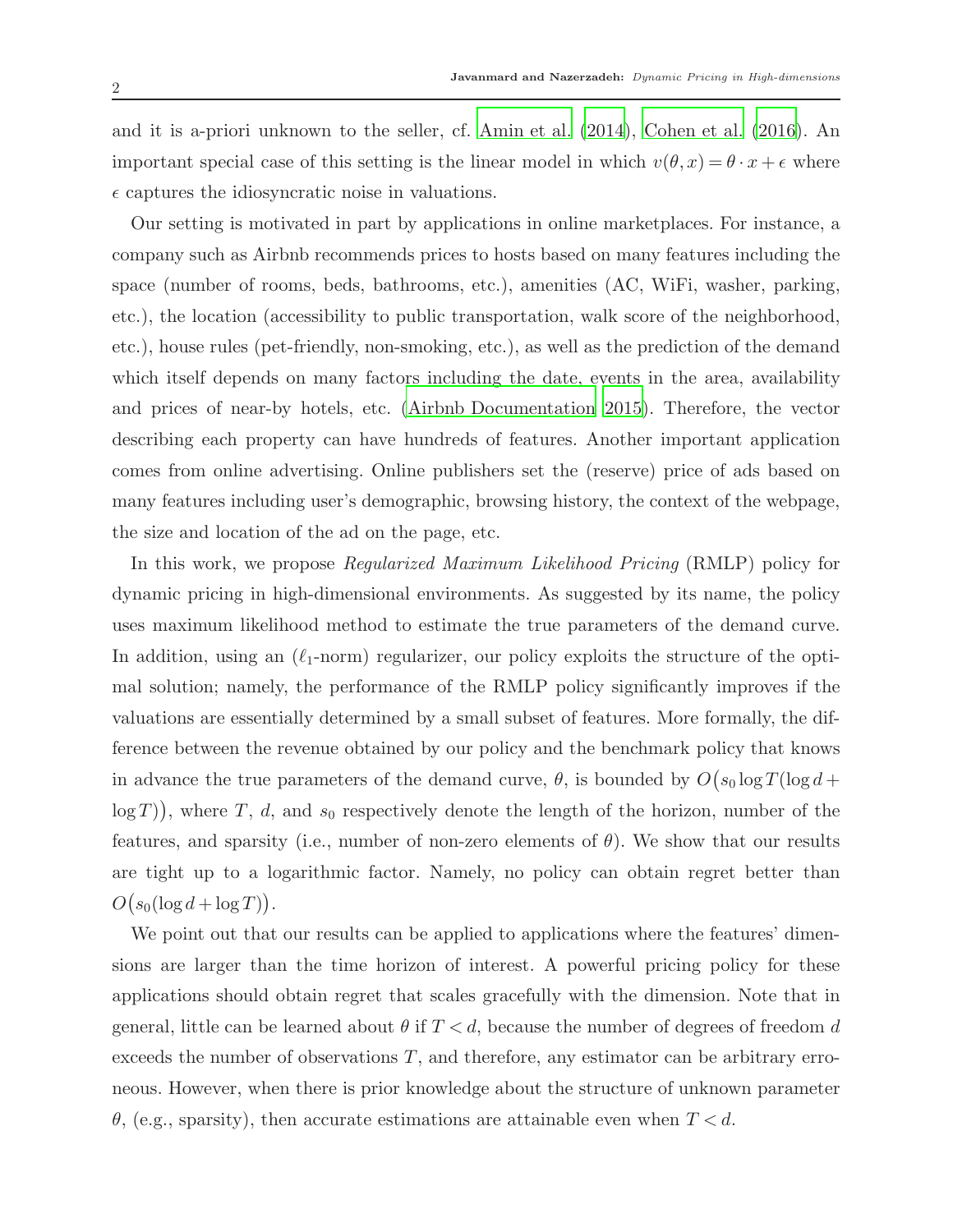**Organization.** The rest of the paper is organized as follows: First, we discuss how our work is positioned with respect to the literature. In Section [2,](#page-20-0) we formally present our model and discuss the technical assumptions and the benchmark policy. The RMLP policy is presented in Section [3,](#page-23-0) followed by its analysis in Section [4.](#page-25-0) We provide in Section [5,](#page-27-0) a bound on the performance of any dynamic pricing policy that does not know the demand curve in advance. In Section [6,](#page-14-0) we generalize the RMLP policy to non-linear valuations functions. The proofs are relegated to the appendix.

#### Related Work

Our work contributes to literature on dynamic pricing as well as high dimensional statistics. In the following, we briefly overview the work closest to ours in these contexts.

Dynamic Pricing and Learning. The literature on dynamic pricing and learning has been growing over the past few years, motivated in part by the advances in big data technology that allow firms to easily collect and utilize information. We briefly discuss some of the recent lines of research in this literature. We refer to [den Boer \(2015\)](#page-32-5) for an excellent survey on this topic.

*Parametric Approach.* A natural approach to capture uncertainty about the customers' valuations is to model the uncertainty using a small number of parameters, and then estimate those parameters using classical statistical methods such as maximum likelihood [\(Broder and Rusmevichientong 2012](#page-32-2), [den Boer and Zwart 2013,](#page-33-2) [2014\)](#page-32-3) or least square estimation [\(Goldenshluger and Zeevi 2013,](#page-33-3) [Keskin 2014,](#page-33-4) [Bastani and Bayati 2016](#page-32-6)). Our work is similar to this line of work, in that we assume a parametric model for customer's valuations and apply the maximum likelihood method using the randomness of the idiosyncratic noise in valuations. However, the parameter vector  $\theta$  is high-dimensional, whose dimension d (that can even exceed the time horizon of interest T). We use *regularized* maximum-likelihood in order to promote sparsity structure in the estimated parameter. Further, our pricing policy has an episodic theme which makes the posted prices  $p_t$  in each episode independent of the idiosyncratic noise in valuations,  $z_t$ , in that episode. This is in contrast to other policies based on maximum-likelihood, such as MLE-GREEDY [\(Broder and Rusmevichientong 2012\)](#page-32-2), or greedy iterative least square (GILS) [\(Keskin 2014](#page-33-4), [den Boer and Zwart 2014](#page-32-3), [Qiang and Bayati 2016\)](#page-34-1) that use the entire history of observations to update the estimate for the model parameters at each step.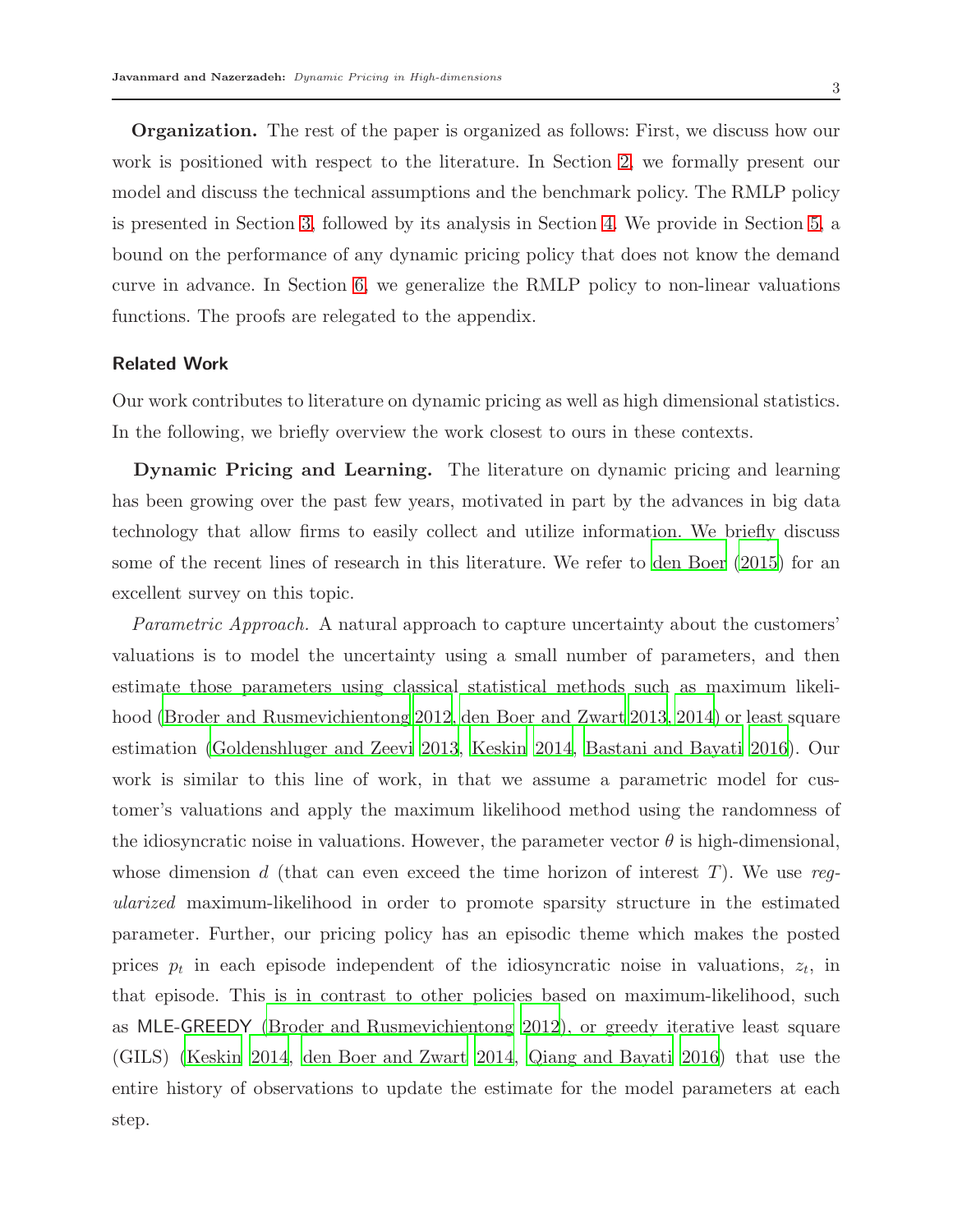*Bayesian Approach.* One of the earliest work on Bayesian parametric approach in this context is by [Rothschild \(1974](#page-34-2)) who consider a Bayesian framework where the firm can choose from two prices with unknown demand and show that (myopic) Bayesian policies may lead to "incomplete learning." However, carefully designed variations of the myopic policies can (optimally) learn the optimal price [\(Harrison et al. 2012\)](#page-33-5); see also [Keller and Rady \(1999\)](#page-33-6), [Araman and Caldentey \(2009\)](#page-31-2), [Farias and Van Roy \(2010](#page-33-7)), [Keskin and Zeevi \(2014\)](#page-33-1).

*Non-Parametric models.* An early work in non-parametric setting is by [Kleinberg and Leighton \(2003](#page-33-0)). They model the dynamic pricing problem as a multiarmed bandit (MAB) where each arm corresponds to a (discretized) posted price. They propose an  $O(\sqrt{T})$ -algorithm where T is the length of the horizon. Similar results have been obtained in more general settings [\(Badanidiyuru et al.](#page-32-1) [2013](#page-32-1), [Agrawal and Devanur](#page-31-3) [2014\)](#page-31-3) including setting with inventory constraints [\(Besbes and Zeevi 2009,](#page-32-0) [Babaioff et al.](#page-31-4) [2012,](#page-31-4) [Wang et al. 2014\)](#page-34-0).

*Feature-based Models.* Recent papers on dynamic pricing consider models with features/covariates. [Amin et al. \(2014\)](#page-31-0), in a model similar to ours, present an algorithm that obtains regret  $O(T^{2/3})$ ; they also study dynamic incentive compatibility in repeated auctions. Another closely related work to ours is by [Cohen et al.](#page-32-4) [\(2016\)](#page-32-4). Their model differs from ours in two main aspects:  $i)$  their model is deterministic (no idiosyncratic noise) ii) the arrivals (of features vectors) is modeled as adversarial. They propose a clever binary-search approach using the Ellipsoid method which obtains regret of  $O(d^2 \log(T/d))$ . [Qiang and Bayati \(2016](#page-34-1)) study a model where the seller can observe the demand itself, not a binary signal as in our setting. They show that a myopic policy based on least-square estimations can obtain a logarithmic regret. To the extent of our knowledge, ours is the first work that highlights the role of structure/sparsity in dynamic pricing.

[Bastani and Bayati \(2016](#page-32-6)) study a multi-armed bandit setting, with discrete arms, and high-dimensional covariates, generalizing results of [Goldenshluger and Zeevi \(2013](#page-33-3)). [Bastani and Bayati \(2016](#page-32-6)) present an algorithm, using a LASSO estimator, that obtains regret  $O(K(\log T + \log d)^2)$  where K denotes the number of arms. In contrast, our setting can be interpreted as a multi-armed bandit with continuous arms in a high dimensional space.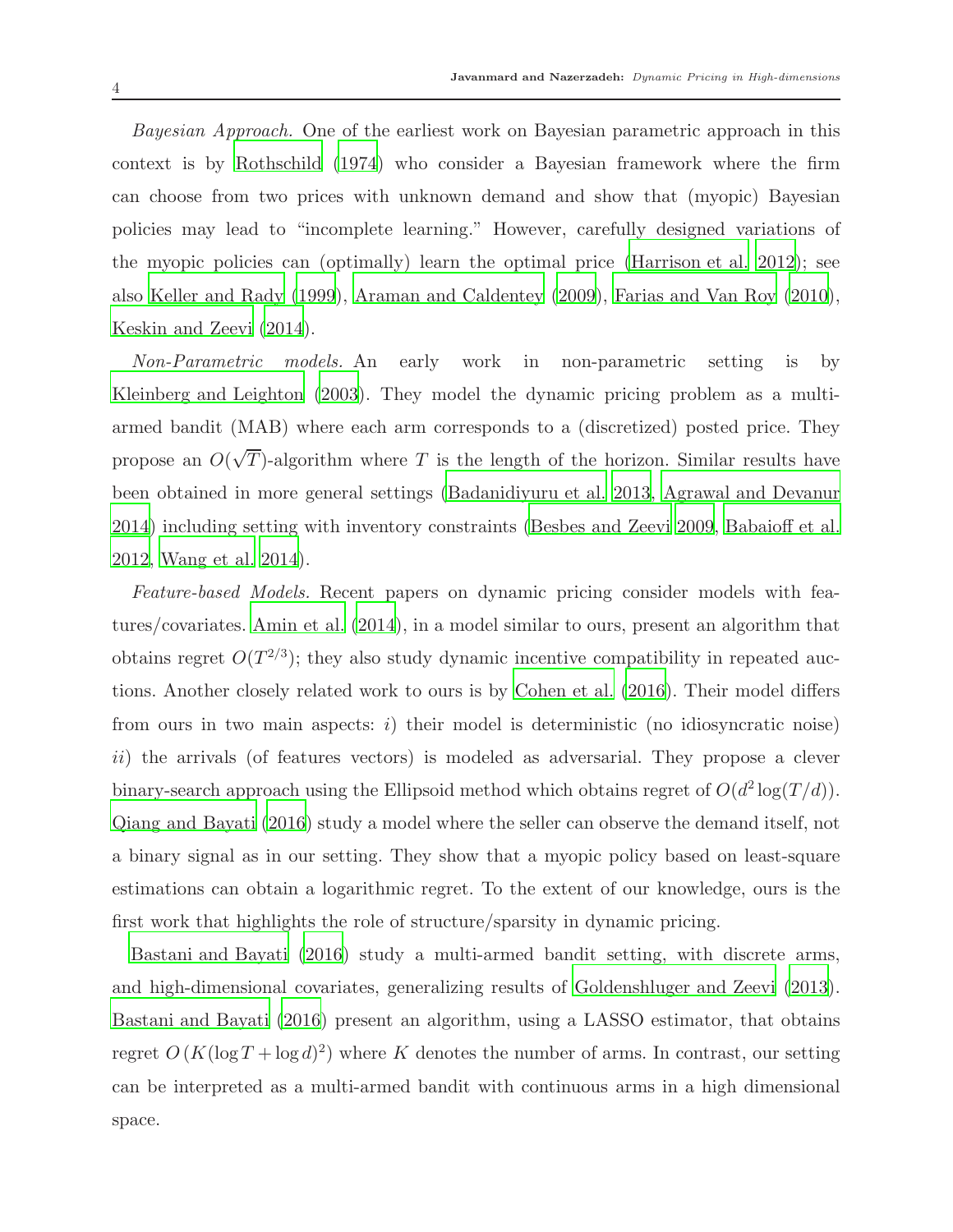5

High Dimensional Statistics. There has been a great deal of work on regularized estimator under the high-dimensional scaling; see [Van de Geer \(2008\)](#page-34-3), [Ravikumar et al.](#page-34-4) [\(2010\)](#page-34-4), [Bunea et al. \(2008\)](#page-32-7), [Kakade et al. \(2010](#page-33-8)), [Negahban et al. \(2012\)](#page-33-9) for a nonexhaustive list. The most active area in this context is perhaps sparse linear regression, where many of the impactful ideas in high dimensional inference have been developed [\(Candes and Tao 2005](#page-32-8), [Donoho 2006,](#page-33-10) [Van De Geer et al. 2009,](#page-34-5) [Bickel et al. 2009,](#page-32-9) [Candes and Tao 2007,](#page-32-10) [Meinshausen and Yu 2009](#page-33-11), [Wainwright 2009](#page-34-6)). Focus of theoretical results has been on establishing order optimal guarantees on prediction error, estimation error of the parameters, as well as variable selection. Some of these results have also been extended to the setting of generalized linear model (GLM). For instance, [Negahban et al.](#page-33-9) [\(2012\)](#page-33-9) considers GLMs where conditional on a feature vector x, response y has distribution of form  $\mathbb{P}_{\theta}(y|x) \propto \exp\left\{\frac{y(x \cdot \theta) - \Phi(x \cdot \theta)}{c(\sigma)}\right\}$  $\}$ , where  $c(\sigma)$  is a fixed known normalization parameter and function  $\Phi$  is the link function. It is shown that these GLM-based models satisfies a form of restricted strong convexity which makes them amenable to analysis, and the estimation  $\ell_2$  bounds are derived for such model.

Closer to the spirit of our work is the problem of 1-bit compressed sensing [\(Plan and Vershynin 2013a](#page-34-7), [Bhaskar and Javanmard 2015,](#page-32-11) [Plan and Vershynin 2013b,](#page-34-8) [Jacques et al. 2013,](#page-33-12) [Ai et al. 2014](#page-31-5)). In this problem, linear measurements are observed for an unknown parameter of interest but only the sign of these measurements are observed. Note that in our problem, seller is involved in both the learning task and also the policy design. Specifically, he should decide on the prices, which directly affect collected revenue and also indirectly influence the difficulty of the learning task. The market values are then compared with the posted prices, in contrast to 1-bit compressed sensing where the measurements are compared with zero (sign information). In addition, the pricing problem has an online nature while the 1-bit compressed sensing is mostly studied for offline setting. Finally, note that since the posted prices depend on previous observations, they bring in dependency between samples which is undesired for learning task.

## 2. Model

We consider a seller, who has a product for sale in each period  $t = 1, 2, \dots, T$ , where T denotes the length of the horizon and may be unknown the to the seller. Each product is represented by an *observable* vector of features (covariates)  $x_t \in \mathcal{X} \subseteq \mathbb{R}^d$ . Products may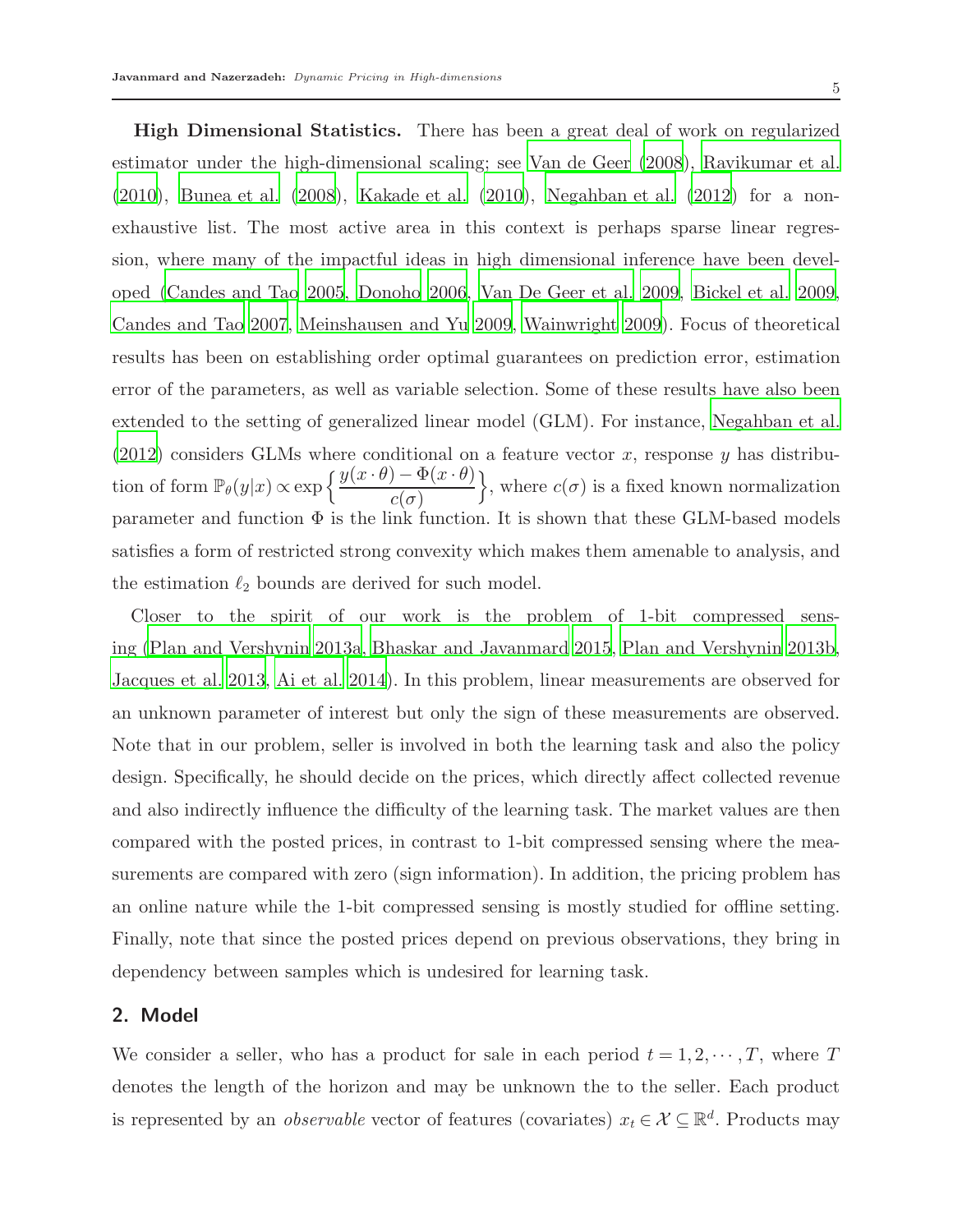vary across periods and we assume that feature vectors  $x_t$  are sampled independently from a fixed, but a-priori *unknown*, distribution  $\mathbb{P}_X$ , supported on a bounded set X.

The product at time t has a market value  $v_t = v(x_t)$ , which is *not observed* by the seller and function v is (a-priori) unknown. At each period t, the seller posts a price  $p_t$ . If  $p_t \le v_t$ , a sale occurs, and the seller collects revenue  $p_t$ . If the price is set higher than the market value,  $p_t > v_t$ , no sale occurs and no revenue is obtained. The goal of the seller is to design a pricing policy that maximizes the collected revenue.

We first assume that the market value of a product is a linear function of its covariates, namely

<span id="page-5-0"></span>
$$
v(x_t) = \theta^* \cdot x_t + z_t, \qquad (1)
$$

where  $a \cdot b$  denotes the inner product of vectors a and b. Here,  $\{z_t\}_{t\geq 1}$  are idiosyncratic shocks, referred to as noise, which are drawn independently and identically from a distribution with mean zero and cumulative function F, with density  $f(x) =$  $F'(x)$ , cf. [\(Keskin and Zeevi 2014](#page-33-1)). The noise can account for the features that are not measured. We generalize our model to non-linear valuation functions in Section [6.](#page-14-0)

Parameter  $\theta^*$  is a-prior unknown to seller. Therefore, the seller is involved in the realm of exploration-exploitation as he needs to choose between learning  $\theta^*$  and exploiting what has been learned so far to collect revenue.

Let  $y_t$  be the response variable that indicates whether a sale has occurred at period t:

<span id="page-5-1"></span>
$$
y_t = \begin{cases} +1 & \text{if } v_t \ge p_t, \\ -1 & \text{if } v_t < p_t. \end{cases} \tag{2}
$$

Note that the above model can be represented as the following probabilistic model:

$$
y_t = \begin{cases} +1 & \text{with probability } 1 - F(p_t - \theta^* \cdot x_t), \\ -1 & \text{with probability } F(p_t - \theta^* \cdot x_t) \end{cases} \tag{3}
$$

Our proposed algorithm exploits the structure (sparsity) of the feature space to improve its performance. To this aim, let  $s_0$  denote the number of nonzero coordinates of  $\theta^*$ , i.e.,  $s_0 = ||\theta^*||_0 = \sum_{j=1}^d \mathbb{I}(\theta^*_{j} \neq 0)$ . We remark that  $s_0$  is a-priori unknown to the seller.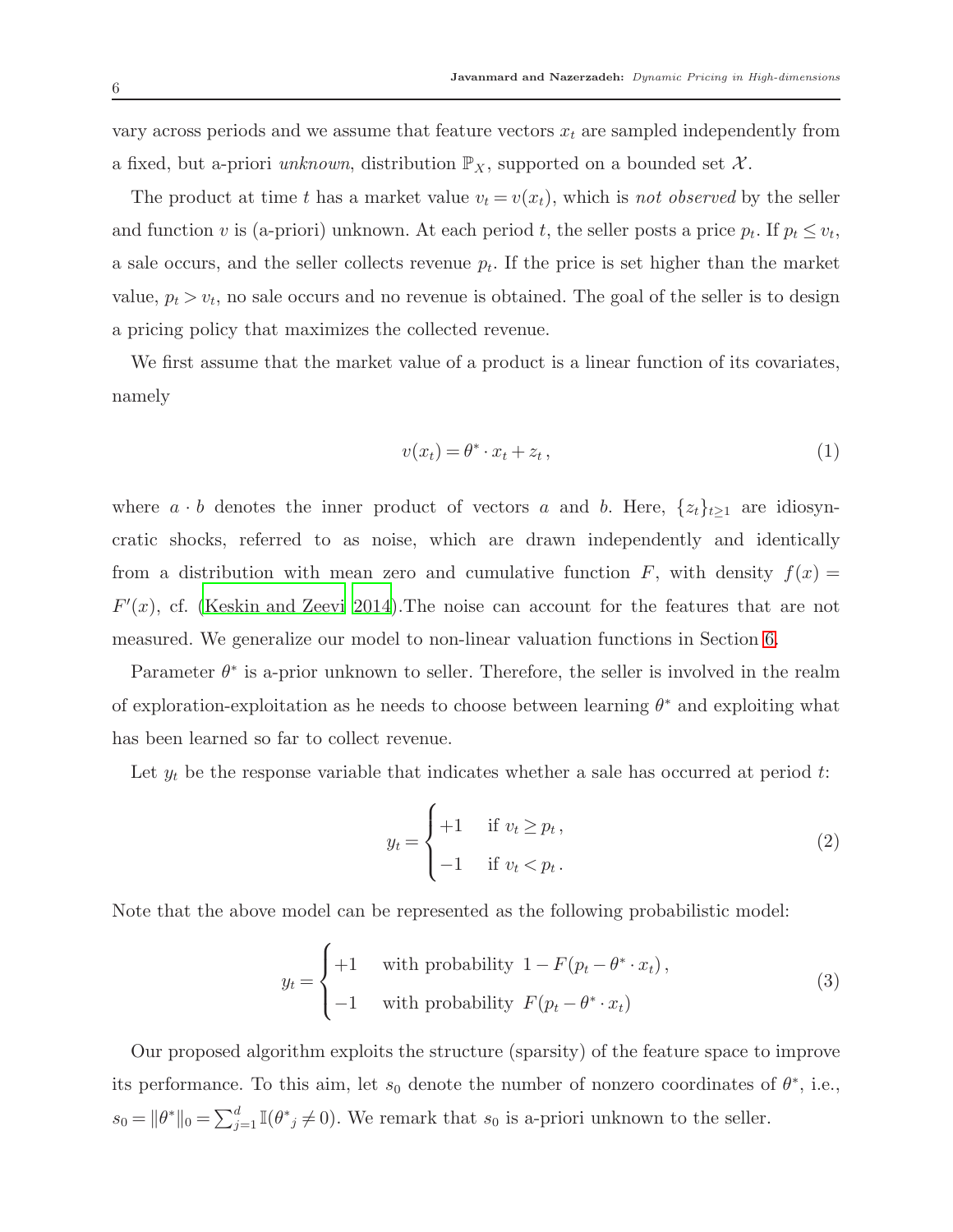# 2.1. Technical Assumptions

To simplify the presentation, we assume that  $||x_t||_{\infty} \leq 1$ , for all  $x_t \in \mathcal{X}$ , and  $||\theta^*||_1 \leq W$  for a known constant W, where for a vector  $u = (u_1, \ldots, u_d)$ ,  $||u||_{\infty} = \max_{i \in [d]} |u_i|$  denotes the maximum absolute value of its entries and  $||u||_1 = \sum_{i=1}^d |u_i|$ . We denote by  $\Omega$  the set of feasible  $\theta^*$ , i.e.,  $\Omega = \{ \theta \in \mathbb{R}^d : ||\theta||_0 \le s_0 \} \cap \{ \theta \in \mathbb{R}^d : ||\theta||_1 \le W \}.$ 

<span id="page-6-0"></span>We also make the following assumption on the distribution of noise  $F$ .

ASSUMPTION 1. *The function*  $F(v)$  *is strictly increasing. Further,*  $F(v)$  *and*  $1-F(v)$  *are log-concave in* v*.*

Log-concavity is a widely-used assumption in the economics litera-ture [\(Bagnoli and Bergstrom 2005\)](#page-32-12). Note that if the density  $f$  is symmetric and the distribution F is log-concave, then  $1-F$  is also log-concave. Assumption [1](#page-6-0) is satisfied by several common probability distributions including normal, uniform, Laplace, exponential, and logistic. Note that the cumulative distribution function of all log-concave densities is also log-concave [\(Boyd and Vandenberghe 2004](#page-32-13)).

<span id="page-6-2"></span>We also need an assumption on the distribution of the feature vectors.

ASSUMPTION 2. Assume that the distribution of covariates,  $\mathbb{P}_X$  has a bounded support X. Let  $\Sigma$  denote the covariance matrix of distribution  $\mathbb{P}_X$ . We assume that there exist constants  $C_{\min}$  *and*  $C_{\max}$  *such that for every eigenvalue*  $\sigma$  *of*  $\Sigma$ *, we have*  $0 < C_{\min} \leq \sigma < C_{\max} < \infty$ *.* 

The above assumption holds for many common probability distributions, such as uniform, truncated normal, and in general truncated version of many more distributions. Generally, if  $\mathbb{P}_X$  is bounded below from zero on an open set around the origin, then it has a positive definite covariance matrix.

### <span id="page-6-3"></span>2.2. Benchmark Policy and Regret Minimization

We evaluate the performance of our algorithm using the common notion of regret: the expected revenue loss compared with the optimal pricing policy that knows  $\theta^*$  in advance (but not the realizations of  $\{z_t\}_{t\geq 1}$ ). Let us first characterize this benchmark policy.

Using Eq. [\(1\)](#page-5-0), the expected revenue from a posted price p is equal to  $p \times \mathbb{P}(v_t \geq p) =$  $p(1 - F(p - \theta^* \cdot x_t))$ . Therefore, using first order conditions, for the optimal posted price, denoted by  $p^*$ , we have

<span id="page-6-1"></span>
$$
p^*(x_t) = \frac{1 - F(p^* - \theta^* \cdot x_t)}{f(p^* - \theta^* \cdot x_t)}.
$$
\n(4)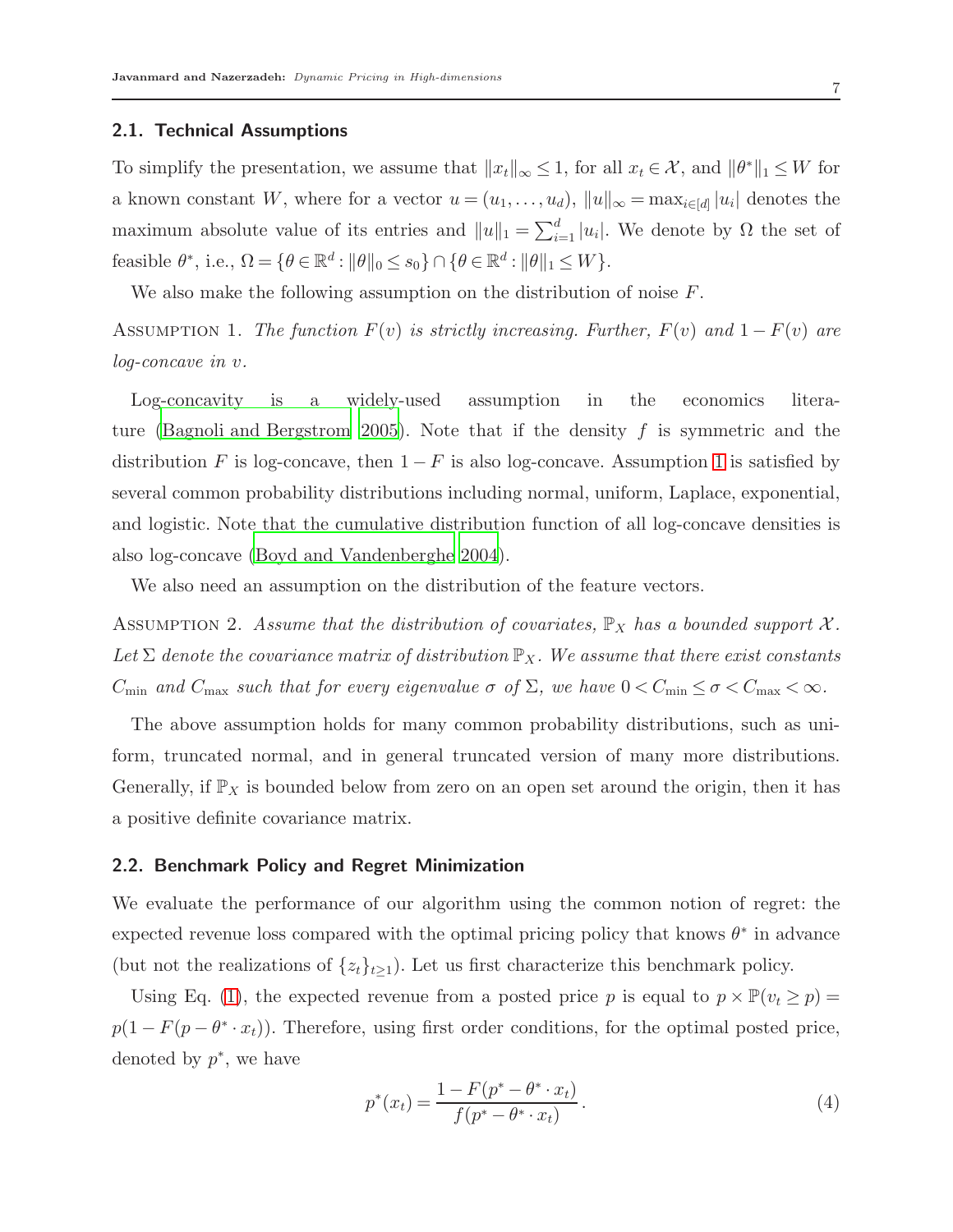To simplify the presentation, let  $p_t^* = p^*(x_t)$  denote the optimal price at time t.

We now define  $\varphi(v) \equiv v - \frac{1-F(v)}{f(v)}$  $\frac{f(v)}{f(v)}$  corresponding to the *virtual valuation* function com-monly used in mechanism design [\(Myerson 1981](#page-33-13)). By Assumption [1,](#page-6-0)  $\varphi$  is injective and hence we can define function g as follows

<span id="page-7-0"></span>
$$
g(v) \equiv v + \varphi^{-1}(-v). \tag{5}
$$

It is easy to verify that g is non-negative. Note that by Eq.  $(4)$ , for the optimal price we have

$$
\theta^* \cdot x_t + \varphi(p^* - \theta^* \cdot x_t) = 0.
$$

Therefore, by rearranging the terms for the optimal price at time  $t$  we have

<span id="page-7-1"></span>
$$
p_t^* = g(\theta^* \cdot x_t). \tag{6}
$$

We can now formally define the regret of a policy. Let  $\pi$  be the seller's policy that sets price  $p_t$  at period t, and  $p_t$  can depend on the history of events up to time t. The worst-case regret is defined as:

$$
\text{Regret}_{\pi}(T) \equiv \max_{\substack{\theta^* \in \Omega \\ \mathbb{P}_X \in Q(\mathcal{X})}} \mathbb{E}\left[\sum_{t=1}^T \left(p_t^* \mathbb{I}(v_t \ge p_t^*) - p_t \mathbb{I}(v_t \ge p_t)\right)\right],\tag{7}
$$

where the expectation is with respect to the distributions of idiosyncratic noise,  $z_t$ , and  $\mathbb{P}_X$ , the distribution of feature vectors. Moreover,  $Q(\mathcal{X})$  represents the set of probability distributions supported on a bounded set  $\mathcal{X}$ .

Our algorithm uses the sparsity structure of  $\theta^*$  and learns the model with order of magnitude less data compared to a structure-ignorant algorithm. In Section [4,](#page-25-0) we show that our pricing scheme achieves a regret bound of  $O(s_0 \log T (\log d + \log T))$ .

# 3. A Regularized Maximum Likelihood Pricing (RMLP) Policy

In this section, we present our dynamic pricing policy. Our policy runs in an episodic fashion. Episodes are indexed by  $k$  and time periods are indexed by  $t$ . The length of episode k is denoted by  $\tau_k$ . Throughout episode k, we set the prices equal to  $p_t = g(\langle x_t, \theta^k \rangle)$  where  $\theta^k$  denotes the estimate of  $\theta^*$  which is obtained from the observations  $\{(x_t, y_t, p_t)\}\$ in the *previous* episode. Note that by Eq. [\(5\)](#page-7-0),  $p_t$  is the optimal posted price if  $\hat{\theta}^k$  was the true underlying parameter of the model.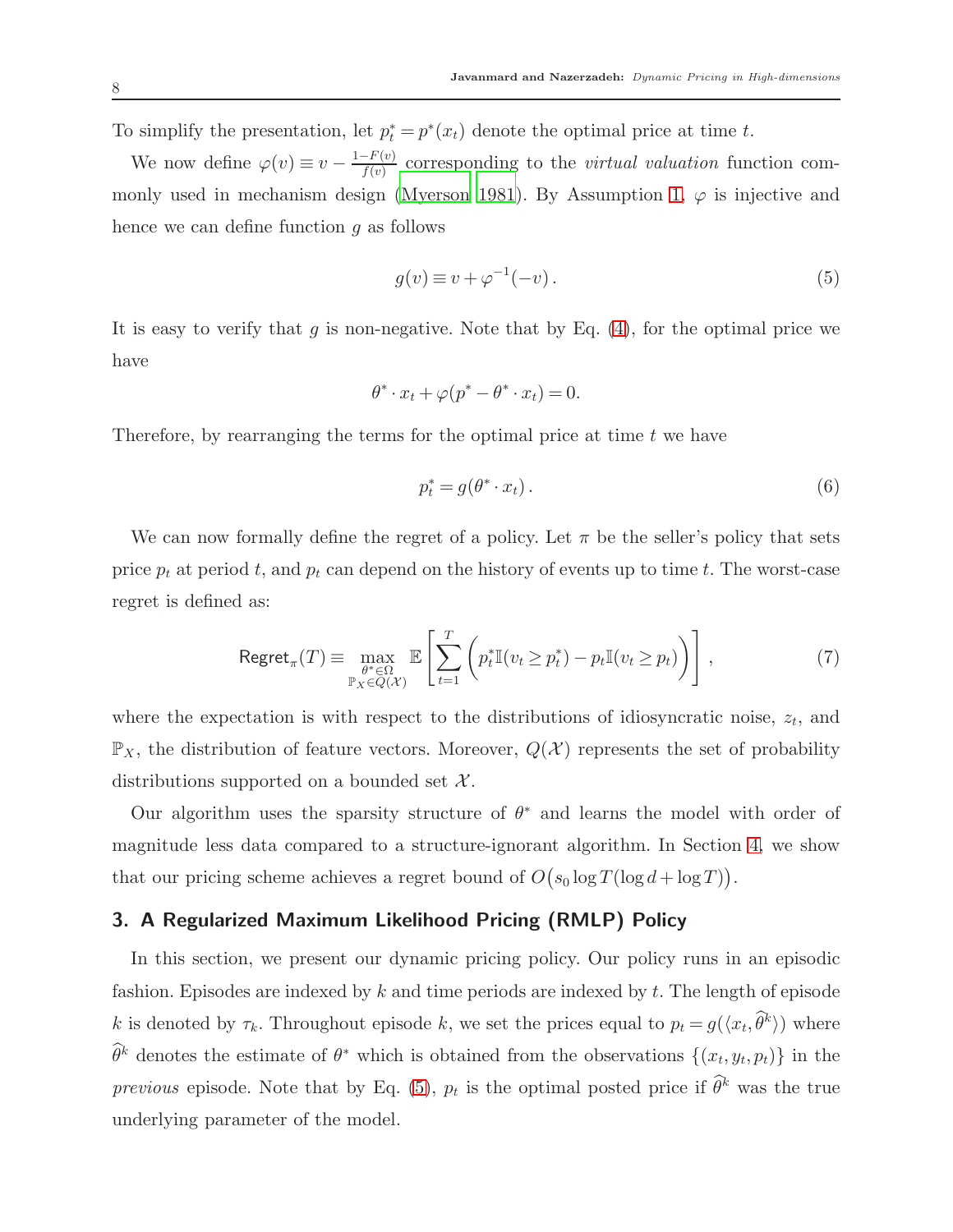**Input:** (at time 0) function g, regularizations  $\lambda_k$ , W (bound on  $\|\theta^*\|_1$ ),

Input: (arrives over time) covariate vectors  $\{x_t\}_{t\in\mathbb{N}}$ 

**Output:** prices  $\{p_t\}_{t \in \mathbb{N}}$ 

- 1:  $\tau_1 \leftarrow 1, p_1 \leftarrow 0, \hat{\theta}^1 \leftarrow 0$
- 2: for each episode  $k = 2, 3, \dots$  do
- 3: Set the length of k-th episode:  $\tau_k \leftarrow 2^{k-1}$ .
- 4: Update the model parameter estimate  $\widehat{\theta}^k$  using the regularized ML estimator obtained from observations in the previous episode:

$$
\widehat{\theta}^k = \underset{\|\theta\|_1 \le W}{\arg \min} \left\{ \mathcal{L}(\theta) + \lambda_k \|\theta\|_1 \right\} \tag{8}
$$

with

$$
\mathcal{L}(\theta) = -\frac{1}{\tau_{k-1}} \sum_{t=\tau_{k-1}}^{\tau_k-1} \left\{ \mathbb{I}(y_t = 1) \log(1 - F(p_t - \theta \cdot x_t)) + \mathbb{I}(y_t = -1) \log(F(p_t - \theta \cdot x_t)) \right\} \tag{9}
$$

<span id="page-8-2"></span>5: For each period  $t$  during the  $k$ -th episode, set

<span id="page-8-1"></span><span id="page-8-0"></span>
$$
p_t \leftarrow g(\hat{\theta}^k \cdot x_t) \tag{10}
$$

# Algorithm 1: RMLP policy for dynamic pricing

We estimate  $\theta^*$  using a regularized maximum-likelihood estimator; see Eq. [\(8\)](#page-8-0) where the (normalized) negative log-likelihood function for  $\theta$  is given by Eq. [\(9\)](#page-8-1). We note that as a consequence of the log concavity assumption on F and  $1-F$ , the optimization problem [\(8\)](#page-8-0) is convex and can be solved efficiently.

Observer that by design, prices posted in the  $k$ -th episode are independent from the market value noises in this period, i.e.,  $\{z_t\}_{t=\tau_k}^{\tau_{k+1}-1}$  $\tau_{k+1}^{-1}$ . This allows us to estimate  $\theta^*$  for each episode separately; see Theorem [2](#page-11-0) in Section [4.1.](#page-10-0)

The lengths of episodes in our algorithm increase geometrically  $(\tau_k = 2^{k-1})$ , allowing for more accurate estimate of  $\theta^*$  as the episode index grows. The algorithm terminates at the end of the horizon (period  $T$ ), but note that it does not need to know the length of the horizon in advance.

Regularization parameter  $\lambda_k$  constrains the  $\ell_1$  norm of the estimator  $\hat{\theta}^k$ . Selecting the value of  $\lambda_k$  is of crucial importance as it effects the estimator error. We set it as  $\lambda_k =$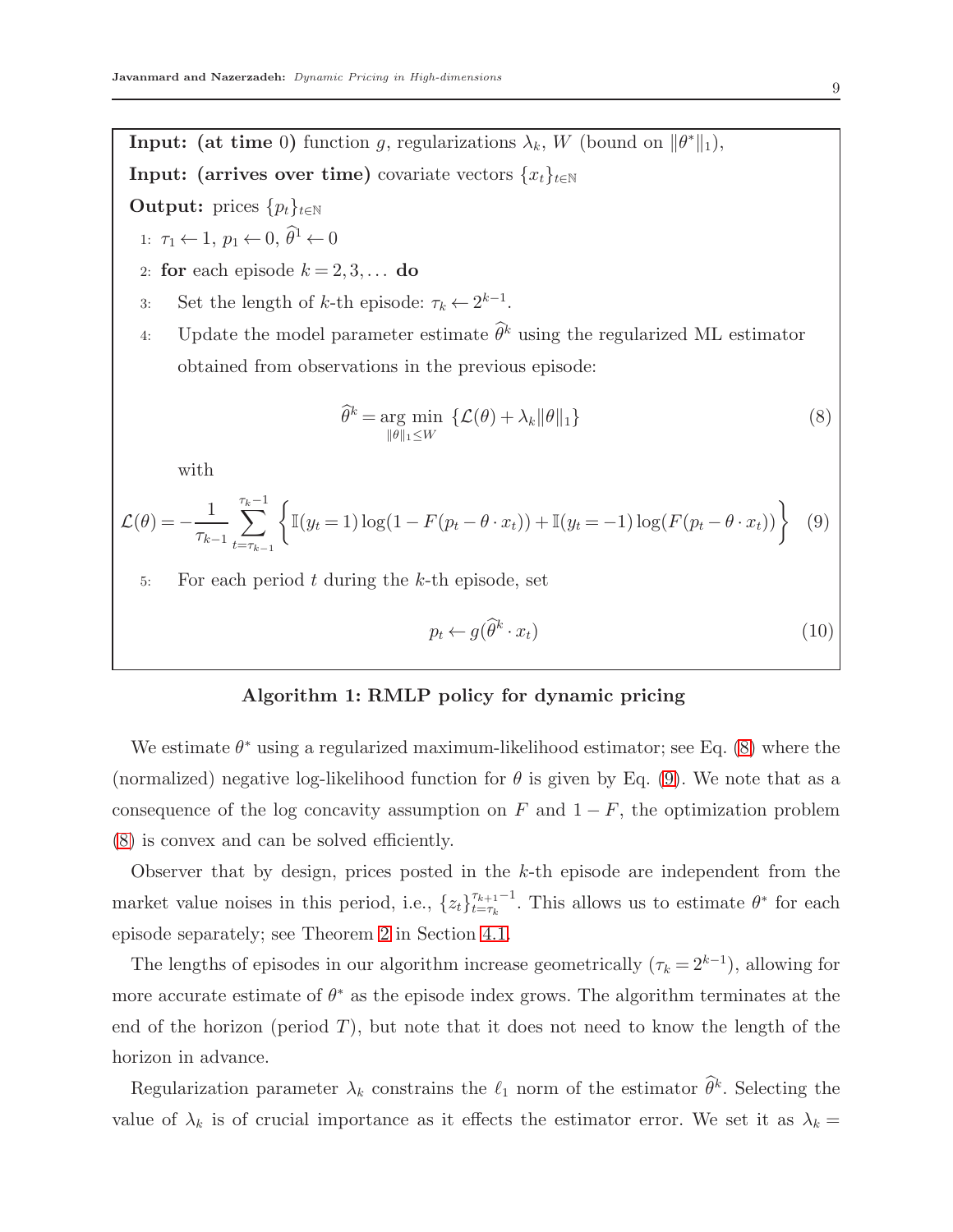<span id="page-9-1"></span> $O\left(\sqrt{\log(\tau_{k-1}d)/\tau_{k-1}}\right)$ . More precisely, define  $M \equiv W + \varphi^{-1}$  $(0),$  (11)  $u_M \equiv \sup_{|x| \leq M}$  $\left\{\max\left\{\right. \log' F(x), -\log'(1-F(x))\right\}\right\},$ 

where the derivatives are w.r.t. x. We note that  $M$  is an upper-bound on the maximum price offered and also, by the log-concavity property of F and  $1 - F$ , we have  $u_M =$  $\max\left\{\log' F(-M), -\log'(1 - F(M))\right\}$ . Hence,  $u_M$  captures the steepness of  $\log F$ .

In order to minimize the regret, we run the RMLP policy with

$$
\lambda_k = 4u_M \sqrt{\frac{\log(\tau_{k-1}d)}{\tau_{k-1}}}.\tag{12}
$$

Note that exploration and exploitation tasks are mixed in our algorithm. In the beginning of each episode, we use what is learned from previous episode to improve the estimation of  $\theta^*$  and then we exploit this estimate throughout the current episode to incur little regret. Meanwhile, the observations gathered in the current episode are used to update our estimate of  $\theta^*$  for the next episode. We analyze the performance of RMLP in the next section.

# 4. Regret analysis

Although the description of RMLP is oblivious to sparsity  $s_0$ , its performance depends on the structure of the optimal solution. The following theorem bounds the regret of our dynamics pricing policy.

<span id="page-9-0"></span>Theorem 1 (Regret). *Suppose Assumptions [1](#page-6-0) and [2](#page-6-2) hold. Then, the regret of the RMLP*  $policy \; is \; of \; O(s_0 \log T (\log d + \log T)).$ 

Below we provide an outline for the proof of Theorem [1](#page-9-0) and defer its complete proof to Appendix [A.](#page-18-0)

1. First, we bound the  $\ell_2$  norm estimation error for the regularized log-likelihood estimate in the k-th episode,  $\hat{\theta}^k$ . More specifically, we show that

$$
\|\widehat{\theta}^k - \theta^*\|_2 = O(\sqrt{s_0} \lambda_k) = O\left(\sqrt{\frac{s_0 \log(\tau_{k-1} d)}{\tau_{k-1}}}\right).
$$

As expected, the estimate gets more accurate as the episode's length increases; see Section [4.1](#page-10-0) for more details.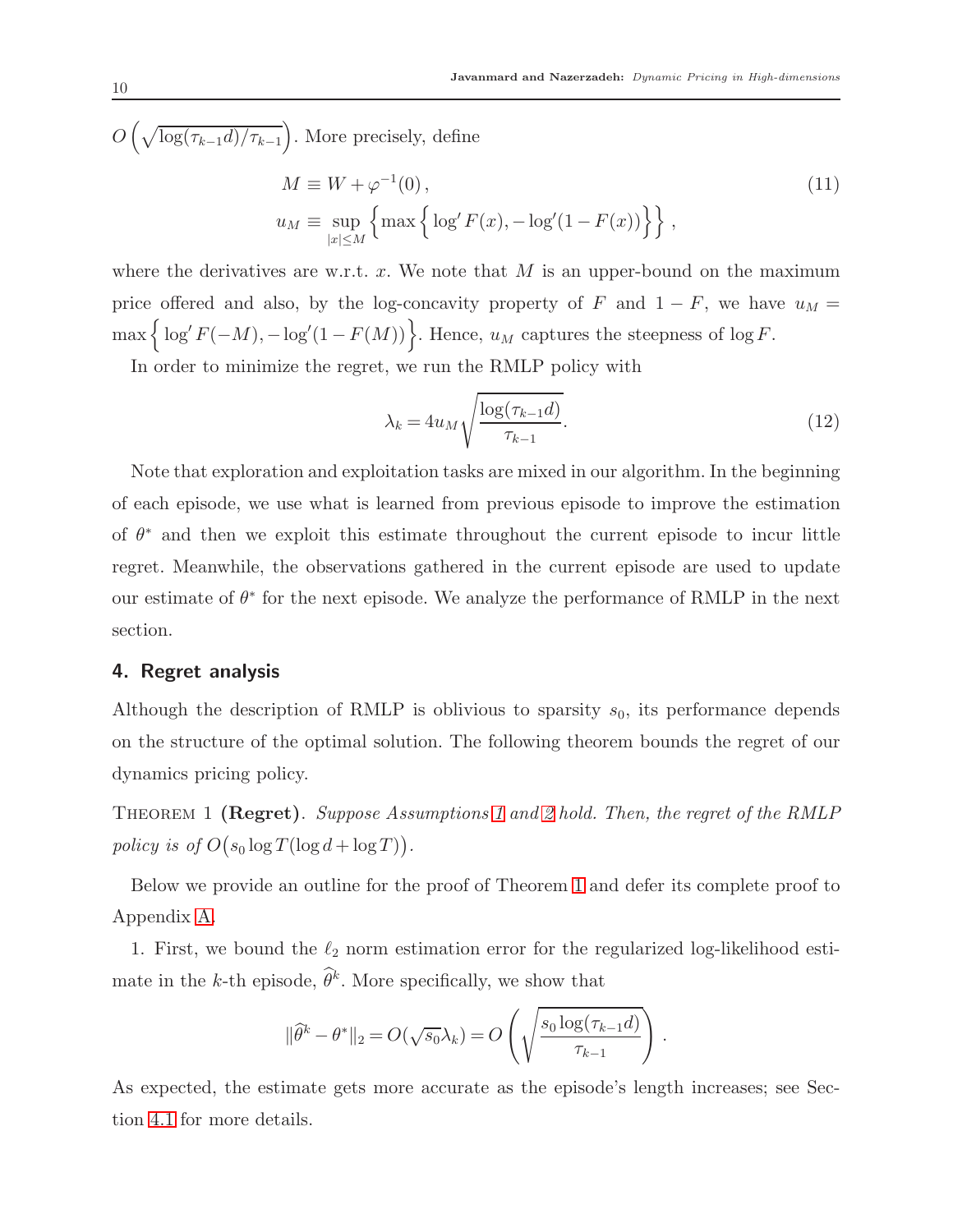2. Let  $R_t$  be the regret occurred at step t. Also, let  $h_t(p) = p(1 - F(p - x_t \cdot \theta^*))$  be the expected revenue at time t if price  $p_t$  is posted, where the expectation is w.r.t. the market noise  $z_t$ . We bound  $R_t$  in terms of  $h_t(p_t^*) - h_t(p_t)$ . Since  $p_t^* \in \arg \max \{h_t(p)\}$ , we have  $h'_t(p_t^*) = 0$ , and by Taylor expansion of  $h_t$  around  $p_t^*$ , we obtain  $h_t(p_t^*) - h_t(p_t) =$  $O((p_t^* - p_t)^2).$ 

3. For t in the k-th episode, namely  $\tau_{k-1} \leq t \leq \tau_k - 1$ , we have

$$
p_t^* - p_t = g(\theta^* \cdot x_t) - g(\widehat{\theta}^k \cdot x_t) \leq |(\theta^* - \widehat{\theta}^k) \cdot x_t|,
$$

which follows by showing that g is 1-Lipschitz. Applying Assumption [2,](#page-6-2) we have  $\mathbb{E}[|(\theta^* - \widehat{\theta}^k) \cdot x_t|^2] \leq C_{\text{max}} \|\theta^* - \widehat{\theta}^k\|_2^2$ . Combining above bounds, we arrive at  $\mathbb{E}[R_t] =$  $O(s_0 \log(\tau_{k-1} d)/\tau_{k-1})$ . Therefore, the cumulative expected regret in episode k works out at  $O(s_0 \log(T d))$ . Since the length of episodes increase geometrically, there are  $O(\log T)$  episodes by time T. This implies that the total expected regret by time T is  $O(s_0 \log(d) \log(T) + s_0 (\log T)^2).$ 

# <span id="page-10-0"></span>4.1. Estimating  $\theta^*$

Following step 1 of the proof outline mentioned above, we consider the problem of estimating  $\theta^*$  based on observations  $\{(x_1, p_1, y_1), \ldots, (x_n, p_n, y_n)\}\.$  We make the following assumption which is satisfied by the RMLP policy, at each episode.

ASSUMPTION 3. *Sequence of posted prices*  $p_1, p_2, \ldots, p_n$  *are independent of the market noise values*  $z_1, z_2, \ldots, z_n$ .

Using probabilistic model  $(3)$ ,  $\theta^*$  is obtained by solving a regularized maximum likelihood (ML) optimization problem. The (normalized) negative log-likelihood function for  $\theta$  is as follows

$$
\mathcal{L}(\theta) = -\frac{1}{n} \sum_{t=1}^{n} \left\{ \mathbb{I}(y_t = 1) \log(1 - F(p_t - \theta \cdot x_t)) + \mathbb{I}(y_t = -1) \log(F(p_t - \theta \cdot x_t)) \right\}.
$$
 (13)

Parameter  $\theta$  is estimated as the solution of the following program:

<span id="page-10-4"></span><span id="page-10-3"></span><span id="page-10-2"></span><span id="page-10-1"></span>
$$
\widehat{\theta} = \underset{\|\theta\|_1 \le W}{\arg \min} \mathcal{L}(\theta) + \lambda \|\theta\|_1 \tag{14}
$$

For M given by [\(11\)](#page-9-1), we define  $\ell_M$  which corresponds to the "flatness" of function  $\log F$ .

$$
\ell_M \equiv \inf_{|x| \le M} \left\{ \min \left\{ -\log'' F(x), -\log''(1 - F(x)) \right\} \right\}.
$$
 (15)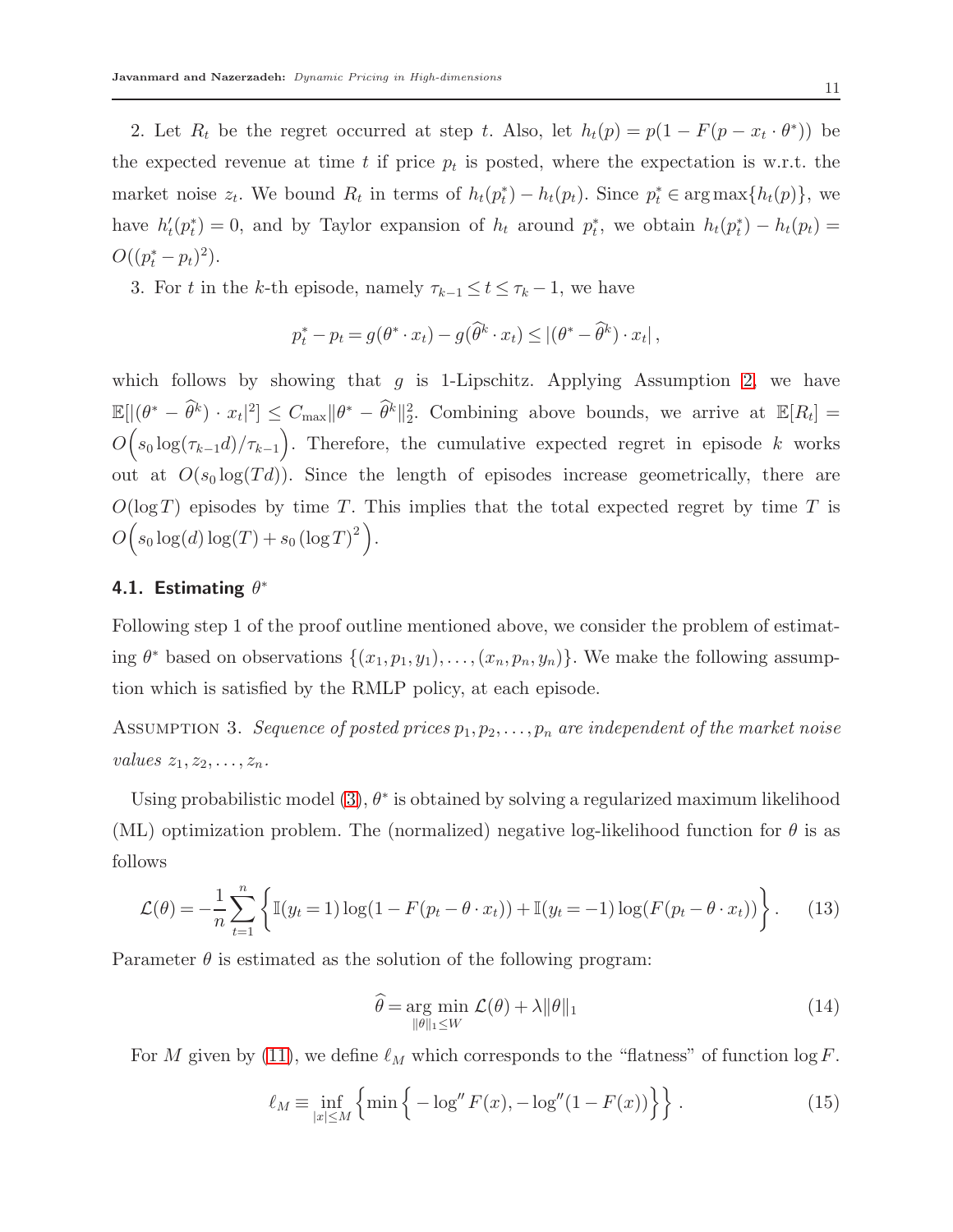By Assumption [1,](#page-6-0) the log-concavity property of F and  $1-F$ , we have  $\ell_M > 0$ .

<span id="page-11-0"></span>The next theorem upper bounds the estimation error of the proposed regularized estimator.

Theorem 2 (Estimation Errors). *Consider linear model* [\(1\)](#page-5-0) *under Assumptions [1](#page-6-0) and* [2.](#page-6-2) *Also, suppose that*  $\theta^* \in \Omega$  *and the posted prices*  $p_1, p_2, \ldots, p_n$  *satisfy Assumption [3.](#page-10-1)* Let  $M \geq W$  *be an upper bound on the prices and*  $\widehat{\theta}$  *be the solution of optimization problem* [\(14\)](#page-10-2) *with*  $\lambda \ge 4u_M$  $log(nd)$  $\frac{\partial}{\partial n}$ . Then, there exist positive constants  $c_0$  and C such that,  $for n \geq c_0 s_0 \log(d)$ , the following inequality holds with probability at least  $1 - 1/(dn^2)$  $2e^{-n/(c_0s_0)}$ :

<span id="page-11-1"></span>
$$
\|\widehat{\theta} - \theta^*\|_2^2 \leq C s_0 \lambda^2 / \ell_M^2. \tag{16}
$$

We refer to Section [E](#page-27-0) for the proof of Theorem [2.](#page-11-0)

As we see the  $\ell_2$  estimation error scales linearly with the sparsity level  $s_0$ . As  $s_0$  increases, the number of parameters to be estimated becomes larger and this makes the estimation problem harder, leading to worse  $\ell_2$  bound for a fixed number of samples, n. Further, choosing  $\lambda \sim \sqrt{\log(nd)/n}$  (where ∼ indicates equality up to a constant factor), our  $\ell_2$ bound scales logarithmically in the dimension of the demand space, d. This allows to deal with high-dimensional applications and obtain a regret that scales logarithmically in  $d$ . Further, the estimation error shrinks as  $\sim 1/n$ ; getting more samples with fixed value of  $s_0, d$  leads to better estimation accuracy. Finally, note that for small values of  $\ell_M$ , the log-likelihood function is very flat and there can be, in principle, vectors  $\theta$  of log-likelihood value very close to the optimum and nevertheless far from the optimum. In other words, estimation task becomes harder as  $\ell_M$  gets smaller and this is clearly reflected in the derived estimation bound.

# 4.2. Comparison with the "common" regret of bound  $\Omega(\sqrt{T})$

There is an often-seen regret bound  $\Omega(\sqrt{T})$  in the literature of online decision making, which can be improved to a logarithmic regret bound if some type of "separability assumption" holds true [\(Dani et al. 2008,](#page-32-14) [Abbasi-Yadkori et al. 2012](#page-31-6)). Separability assumption posits that there is a positive constant gap between the rewards of the best and the second best actions. In our framework, the parameter  $\theta$  belongs to a continuous set in  $\mathbb{R}^d$  and therefore the separability assumption cannot be enforced as by choosing  $\theta$  arbitrary close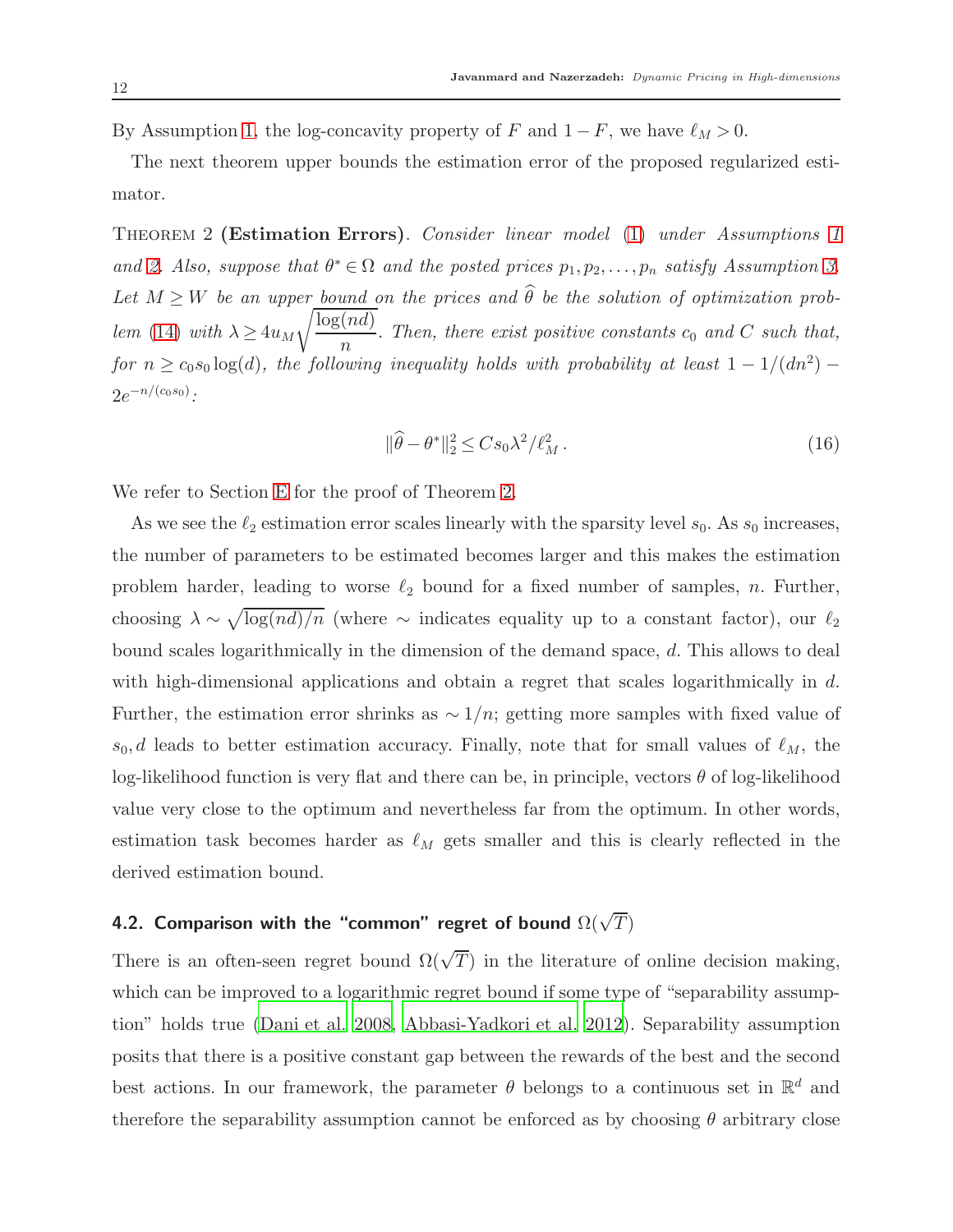to  $\theta^*$ , one can obtain suboptimal (but arbitrary close to optimal) reward. However, our policy achieves  $O(\log^2 T)$  regret. Here, we contrast our logarithmic lower bound with the folklore bound  $\Omega(\sqrt{T})$  to build further insight on our results.

Uninformative prices and  $\Omega(\sqrt{T})$ lower-bound. We focus on [\(Broder and Rusmevichientong 2012](#page-32-2)) which has a close framework to ours in that it considers a dynamic pricing policy from purchasing decisions and presents a pricing policy based on maximum likelihood estimation with regret  $O(\sqrt{T})$ . Adopting their notation, it is assumed that market values  $v_t$  are independent and identically distributed random variables coming from a distribution function that belongs to some family parametrized by **z**. Denote by  $d(p; \mathbf{z})$  the demand curve. This curve determines the probability of a purchase at a given price, i.e.,  $d(p; \mathbf{z}) = \mathbb{P}_{\mathbf{z}}(v_t \geq p)$ . [\(Broder and Rusmevichientong](#page-32-2) [2012\)](#page-32-2) show that the worst-case regret of any pricing policy must be at least  $\Omega(\sqrt{T})$  (see Theorem 3.1 therein). The bound is proved by considering a specific family of demand curves  $d(p; \mathbf{z})$ , such that all demand curves in this family intersect at a common price. Further, the common price is the optimal price for a specific choice of parameter  $z_0$ , i.e,  $p^*(\mathbf{z}_0)$ .<sup>[1](#page-12-0)</sup> Therefore, the price  $p^*(\mathbf{z}_0)$  is "uninformative" since no policy can gain information about the demand parameter **z**, while pricing  $p^*(\mathbf{z}_0)$ . The idea behind the derived lower bound for the worser-case regret is that for a policy to learn the underlying demand curve fast enough, it must necessarily choose prices that are away from (the uninformative) price  $p^*(\mathbf{z}_0)$  and this leads to a large regret when the true demand curve is indeed  $\mathbf{z}_0$ .

Intuition behind our results. In contrast to the previous case, for our framework there is no such uninformative price. First, note that the demand curve is given by  $1-F(p \theta^* \cdot x_t$ ) and it depends on both the product features  $x_t$  and the underlying parameter  $\theta^*$ . Therefore, the demand curves are changing over time. Second, by Assumption [1,](#page-6-0) function F is strictly increasing and hence pricing at any value  $p_t$  provides a positive information gain about  $\theta^* \cdot x_t$ . Of course, the gained information does not distinguish among the parameters  $\theta$  that lie on a plane orthogonal to  $x_t$  (all have the same inner product with  $x_t$ ). However, product features are changing over time and they span the entire parameter space. As a result, any two parameters  $\theta_1$  and  $\theta_2$  will be differentiated ultimately.

Consequently, the rate of learning demand parameter  $\theta^*$  is chiefly derived by three factors:

<span id="page-12-0"></span><sup>&</sup>lt;sup>1</sup> Specifically, they consider  $d(p; \mathbf{z}) = 0.5 + \mathbf{z} - \mathbf{z}p$ . Hence  $d(1; \mathbf{z}) = 1$ , for all **z** and it is shown that  $p^*(\mathbf{z}_0) = 1$  for  $z_0 = 0.5$ .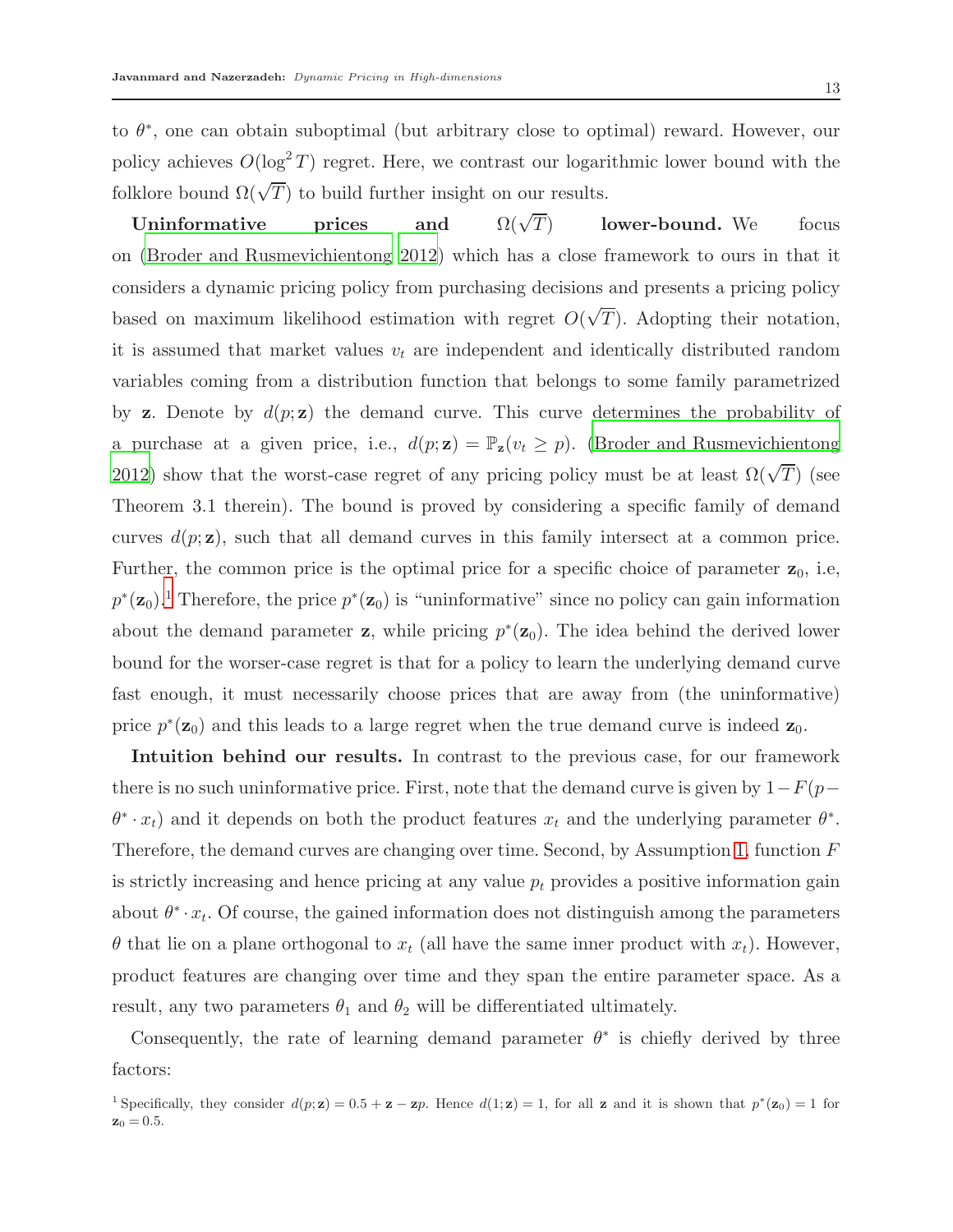• Non-smoothness of distribution function  $F$ , as it controls the amount of information obtained about  $x_t \cdot \theta^*$  at each t. This is captured by quantity  $\ell_M$  defined by [\(15\)](#page-10-3).

• The rate by which the feature vectors  $x_t$  span the parameter space. This is controlled through the minimum eigenvalue of  $\Sigma$ , i.e.,  $C_{\min}$ . If  $C_{\min}$  is small, the randomly generated features are relatively aligned and one requires larger sample size to estimate  $\theta$  within specified accuracy.

• Complexity of  $\theta^*$ . This is captured through the sparsity measure  $s_0$ .

Contribution of these factors tho the learning rate can be clearly seen in our derived learning bound [\(45\)](#page-22-0).

# 5. Lower bound on regret

As discussed in Section [2.2,](#page-6-3) if the true parameter  $\theta^*$  is known, the optimal policy (in terms of expected revenue) is the one that sets prices as  $p_t = g(x_t \cdot \theta^*)$ . Let  $\bar{\mathcal{H}}_t =$  ${x_1, x_2, \ldots, x_t, z_1, z_2, \ldots, z_t}$  denote the history set up to time t, and recall that  $\Omega$  denotes the set of feasible  $\theta^*$ , i.e.,  $\Omega = \{ \theta \in \mathbb{R}^d : ||\theta||_0 \le s_0 \} \cap \{ \theta \in \mathbb{R}^d : ||\theta||_1 \le W \}$ . We consider the following set of policies, Π:

<span id="page-13-0"></span>
$$
\Pi = \left\{ \pi : \pi(p_t) = g(x_t \cdot \theta_t), \text{ for some } \theta_t \in \Omega, \text{ such that } \theta_t \text{ is } \mathcal{H}_{t-1}\text{-measurable} \right\}.
$$
 (17)

Here  $\pi(p_t)$  denotes the price posted by policy  $\pi$  at time t.

We provide a lower bound on the achievable regret by any policy in set Π. Indeed this lower bound applies to an oracle who fully observes the market values after the price is either accepted or rejected. Compared to our setting, where the seller observes only the binary feedbacks (purchase/no purchase), this oracle appears exceedingly powerful at first sight but surprisingly, the derived lower bound matches the regret of our dynamic policy, up to a logarithmic factor.

<span id="page-13-1"></span>THEOREM 3. *Consider linear model* [\(1\)](#page-5-0) where the market values  $v(x_t)$ ,  $1 \le t \le T$ , are fully *observed.* We further assume that market value noises are generated as  $z_t \sim N(0, \sigma^2)$ . Let Π *be the set of policies given by* [\(17\)](#page-13-0)*. Then, there exists constant* C ′ > 0 *(depending on* W *and*  $\sigma$ *), such that the following holds true for all*  $T \in \mathbb{N}$ *.* 

$$
\min_{\pi \in \Pi} \text{Regret}_{\pi}(T) \ge C' \left\{ s_0 \log \left( \frac{T}{s_0} \right) + \min \left[ \frac{T}{s_0}, s_0 \log \left( \frac{d}{s_0} \right) \right] \right\}.
$$
 (18)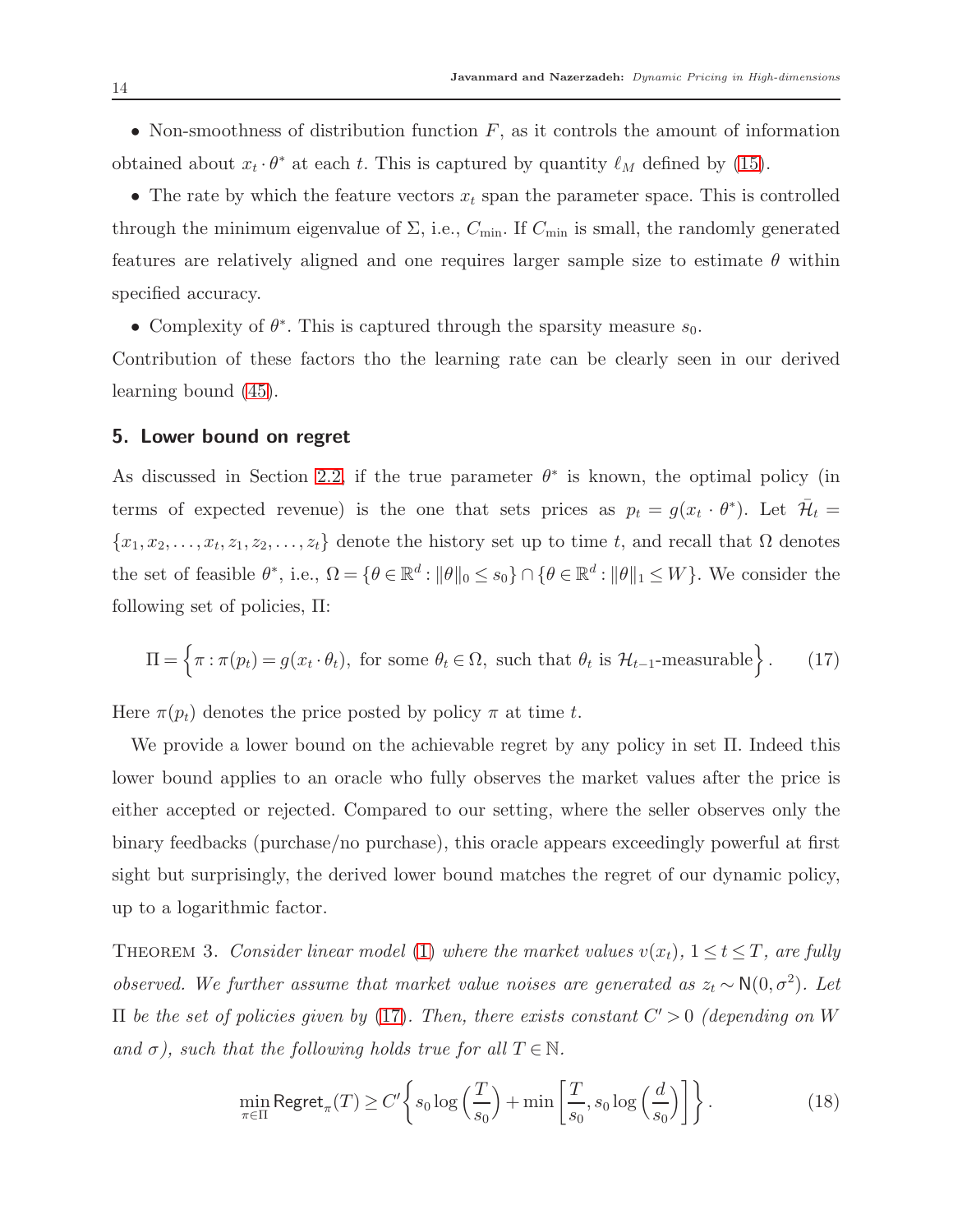In the following we give an outline for the proof of Theorem [3,](#page-13-1) summarizing its main steps and defer the complete proof to Section [C.](#page-23-0)

1. We derive a lower bound for regret in terms of the minimax estimation error. Specifically, for  $t \in \mathbb{N}$ , let

$$
R_t \equiv p_t^* \mathbb{I}(v_t \ge p_t^*) - p_t \mathbb{I}(v_t \ge p_t)
$$
\n
$$
(19)
$$

be the regret occurred at step t. We show that

$$
\max_{\theta^* \in \Omega} \mathbb{E}(R_t) \ge c \max_{\theta^* \in \Omega} \mathbb{E}\{\min(\|\theta_t - \theta^*\|_2^2, C)\},\tag{20}
$$

for some constants  $c, C > 0$ .

2. Let  $\theta_1^T = (\theta_t)_{t=1}^T$  and define  $d(\theta_1^T, \theta) \equiv \sum_{t=1}^T \min(||\theta_t - \theta||_2^2, C)$ . We use a standard argument that relates the minimax  $\ell_2$  risk,  $\min_{\theta_1^T} \max_{\theta^* \in \Omega} \mathbb{E} d(\theta_1^T, \theta^*)$ , in terms of the error in multi-way hypothesis problem [\(Yu 1997](#page-34-9)). We first construct a maximal set of points in  $\Omega$ , such that minimum pairwise distances among them is at least  $\delta$ . (Such set is usually referred to as a  $\delta$ -packing in the literature). Here  $\delta$  is a free parameter to be determined in the proof. We then use a standard reduction to show that any estimator with small minimax risk should necessarily solve a hypothesis testing problem over the packing set, with small error probability. More specifically, suppose that nature chooses one point from the packing set uniformly at random and conditional on nature's choice of the parameter vector, say  $\theta^*$ , the market value are generated according to  $\langle x_t, \theta^* \rangle + z_t$  with  $z_t \sim N(0, \sigma^2)$ . The problem is reduced to lower bounding the error probability in distinguishing  $\theta^*$  among the candidates in the packing set using the observed market values.

3. We apply Fano's inequality from information theory to lower bound the probability of error [\(Cover and Thomas 1991](#page-32-15)). The Fano bound involves the logarithm of the cardinality of the  $\delta$ -packing set as well as the mutual information between the observations (market values) and the random parameter vector  $\theta^*$  chosen uniformly at random from the packing set.

## <span id="page-14-0"></span>6. Nonlinear valuation function

In previous sections, we focused exclusively on linear valuation function given by Eq [\(1\)](#page-5-0). Here, we extend our results and assume that the market valuations are modeled by a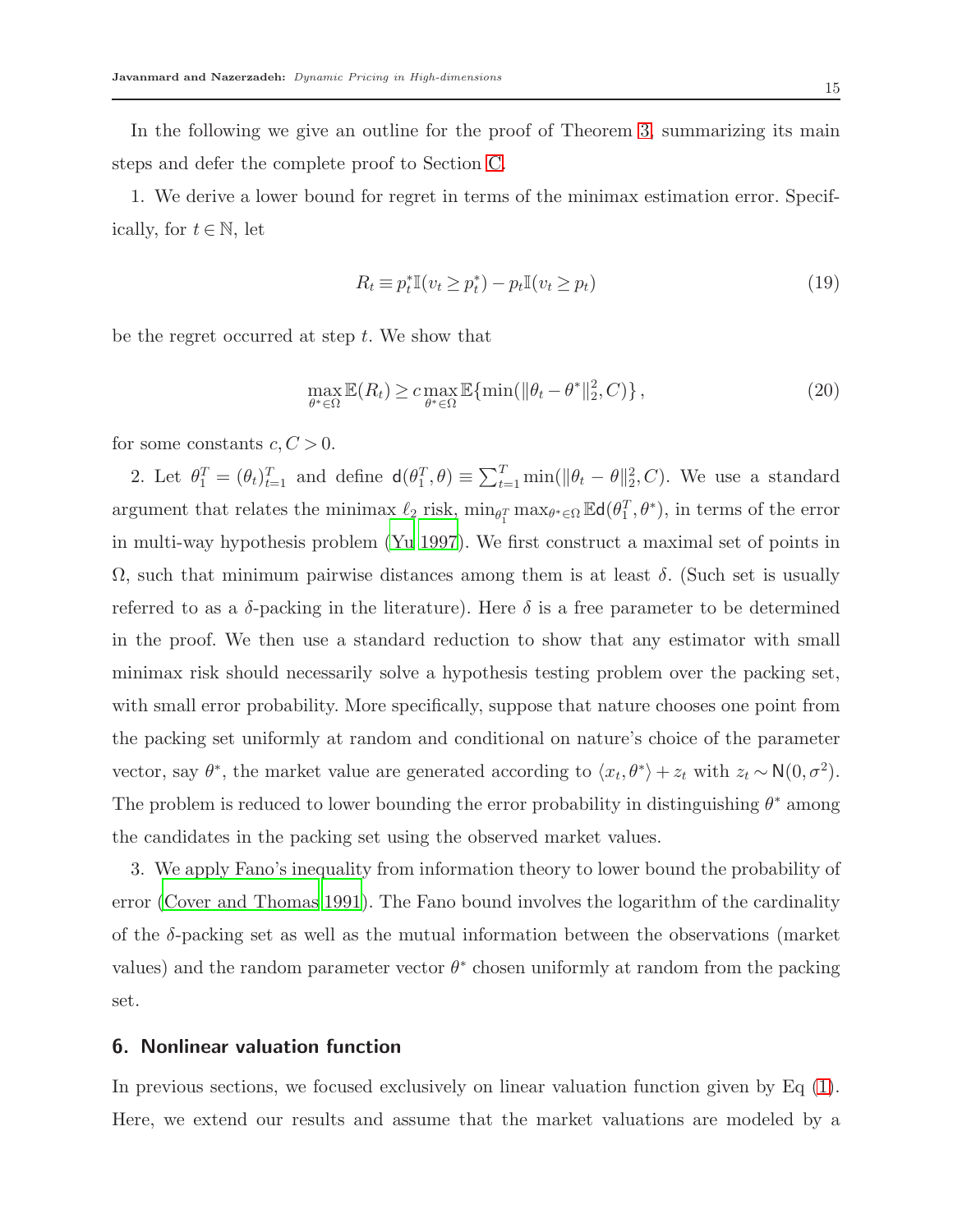*nonlinear* function that depends on products' features and an independent noise term. Specifically, the market value of a product with feature vector  $x_t$  is given by

<span id="page-15-0"></span>
$$
v(x_t) = \psi(\theta \cdot \phi(x_t) + z_t), \qquad (21)
$$

where the original features  $x_t$  are transformed by a feature mapping  $\phi : \mathbb{R}^d \mapsto \mathbb{R}^d$ , and function  $\psi : \mathbb{R} \to \mathbb{R}$  is a general function that is log-concave and strictly increasing. Important examples of this model include log-log model  $(\psi(x) = e^x, \ \phi(x) = \ln(x))$ , semi-log model  $(\psi(x)=e^x, \phi(x)=x)$ , and logistic model  $(\psi(x)=e^x/(1+e^x), \psi(x)=x)$ .

Model [\(21\)](#page-15-0) allows us to capture correlations and non-linear dependencies on the features. We next state our assumption on the feature mapping  $\phi$  and then discuss our dynamic pricing policy and its regret bound for the general setting [\(21\)](#page-15-0).

<span id="page-15-1"></span>ASSUMPTION 4. Let  $p_X$  be an (unknown) distribution from which the original features  $x_t$ *are sampled independently. Suppose that the feature mapping*  $\phi$  *has continuous derivative and denote by*  $\Sigma_{\phi} \equiv \mathbb{E}(\phi(x) \cdot \phi(x)^{\mathsf{T}})$ , the covariance of feature vector  $\phi(x)$  under  $\mathbb{P}_X$ . We *assume that there exist constants*  $C_{\text{min}}$  *and*  $C_{\text{max}}$  *such that for every eigenvalue*  $\sigma$  *of*  $\Sigma_{\phi}$ *, we have*  $0 < C_{\min} \leq \sigma < C_{\max} < \infty$ .

Invoking Assumption [1,](#page-6-0)  $\mathbb{P}_X$  has a bounded support X and since  $\phi$  has continuous derivative, it is Lipschitz on X and hence the image of X under  $\phi$  remains bounded. Therefore, the new features  $\phi(x_t)$  are also sampled independently from a bounded set. The condition on  $\Sigma_{\phi}$  is analogous to that on  $\Sigma$ , as required by Assumption [2](#page-6-2) for the linear setting.

Based on feature mapping  $\phi$ , validity of Assumption [4](#page-15-1) may depend on all moments of distribution  $\mathbb{P}_X$ . We provide an alternative to this assumption, which only depends on feature mapping  $\phi$  and the second moment of  $\mathbb{P}_X$ . In stating the assumption, we use the notation  $\mathcal{D}_{\phi}$  to denote the derivative matrix of a feature mapping  $\phi$ . Precisely, for  $\phi =$  $(\phi_1,\ldots,\phi_d)$ , with  $\phi_i$  real-valued function defined on  $\mathbb{R}^d$ , we write  $\mathcal{D}_{\phi} = (\partial \phi_i/\partial x_j)_{1 \leq i \leq j \leq d}$ .

<span id="page-15-3"></span>ASSUMPTION 5. Suppose that feature mapping *φ* has continuous derivative and its deriva*tive*  $\mathcal{D}_{\phi}(x)$  *is full-rank for almost all x. In addition, there exist constants*  $C_{\min}$  and  $C_{\max}$ *such that for every eigenvalue*  $\sigma$  *of covariance*  $\Sigma$ *, we have*  $0 < C_{\min} \leq \sigma < C_{\max} < \infty$ *.* 

Recall that the noise terms  $\{z_t\}_{t\geq 1}$  are drawn independently and identically from a distribution with cumulative function F and density  $f(x)$ . Let  $\lambda(v) = f(v)/(1 - F(v))$  be the hazard rate function for distribution F. For a log-concave function  $\psi$ , we define

<span id="page-15-2"></span>
$$
g_{\psi}^{-1}(v) \equiv v - \lambda^{-1} \left( \frac{\psi'(v)}{\psi(v)} \right). \tag{22}
$$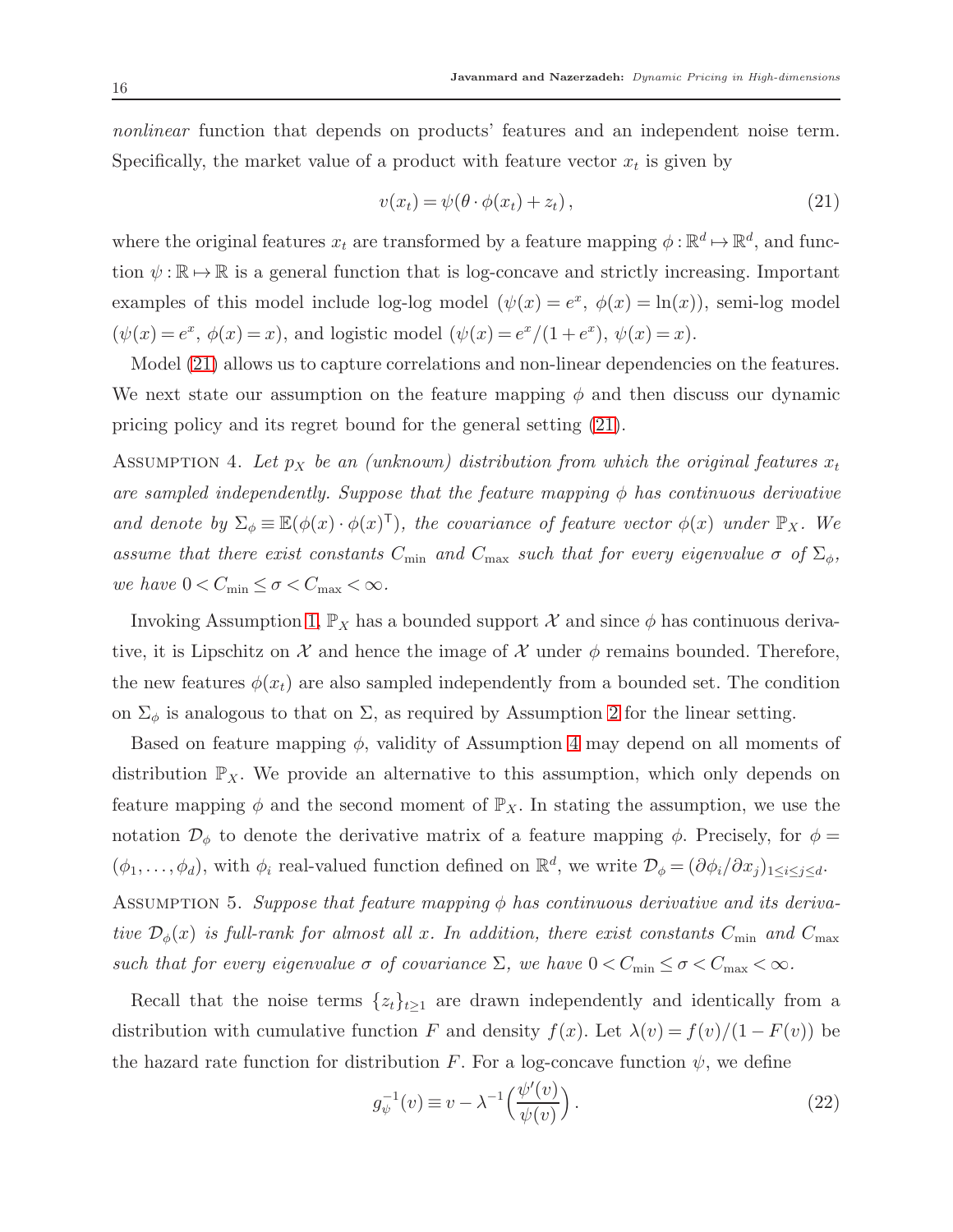Note that  $\psi'(v)/\psi(v) = \log \psi(v)$  and since  $\psi$  is log-concave, this term is decreasing. Further, since  $1 - F$  is log-concave then its hazard rate  $\lambda$  is increasing (See proof of Lemma [E.1.](#page-27-1)) Combining these observations, we have that  $-\lambda^{-1}(\psi'(v)/\psi(v))$  is increasing. Consequently,

- Right-hand side of [\(22\)](#page-15-2) is strictly increasing and hence,  $g_{\psi}^{-1}$  $\bar{\psi}^{-1}$  is well-defined.
- We have  $(g_{\psi}^{-1})$  $(y_{\psi}^{-1})'(v) \ge 1$ , for all v. This implies that  $0 < g'_{\psi}(v) \le 1$ , for all v.

It is worth noting that for  $\psi(v) = v$  (linear model), we have  $g_{\psi} = g$ , where g is defined by [\(5\)](#page-7-0). Our pricing policy for the nonlinear model is conceptually similar to the linear setting: The policy runs in an episodic manner. During episode k, the prices are set as  $p_t =$  $\psi(g_{\psi}(\theta^{k} \cdot \phi(x_t))),$  where  $\theta^{k}$  denotes the estimate of the true parameters using a regularized maximum-likelihood estimator applied to observations in the *previous* episode.

We describe our (modified) RMLP policy in Algorithm [2.](#page-17-0) There a few differences between Algorithm [2](#page-17-0) and Algorithm [1:](#page-8-2) Firstly, the features  $x_t$  are replaced by  $\tilde{x}_t \equiv \phi(x_t)$ . Secondly, in the regularized estimator, prices  $p_t$  are replaced by  $\psi^{-1}(p_t)$ . Thirdly, in the last step of algorithm prices are set as  $\psi(g_{\psi}(\hat{\theta}^k \cdot \tilde{x}_t)),$  with  $g_{\psi}$  defined by Equation [\(22\)](#page-15-2).

<span id="page-16-0"></span>Our next theorem bounds the regret of our pricing policy (Algorithm [2\)](#page-17-0).

THEOREM 4. Let  $\psi$  be log-concave and strictly increasing. Suppose that Assumptions [1](#page-6-0) *and [4](#page-15-1) (or its alternative, Assumption [5\)](#page-15-3) hold. Then, regret of the RMLP policy described* as Algorithm [2](#page-17-0) is of  $O(s_0 \log T(\log d + \log T))$ .

Proof of Theorem [4](#page-16-0) is given in Appendix [D.](#page-25-0) Here, we summarize its key ingredients.

1. By increasing property of  $\psi$ , a sale occurs at period t when  $z_t \geq \psi^{-1}(p_t) - \theta \cdot \tilde{x}_t$ . Hence, the log-likelihood estimator for this setting reads as [\(24\)](#page-17-1). By virtue of Assumption [4](#page-15-1) (or its alternative, Assumption [5\)](#page-15-3) we get a similar estimation error for the regularized estimator to the one in Theorem [2.](#page-11-0)

2. Similar to our derivation for linear setting, we show that the optimal pricing policy that knows  $\theta^*$  in advance is given by  $p_t^* = \psi(g_\psi(\theta^* \cdot \tilde{x}_t))$ , where  $g_\psi$  is defined based on Equation [\(22\)](#page-15-2).

3. The difference between the posted price and the optimal price can be bounded as  $p_t - p_t^* = \psi(g_\psi(\hat{\theta}^k \cdot \tilde{x}_t)) - \psi(g_\psi(\theta^* \cdot \tilde{x}_t)) \leq L|\tilde{x}_t \cdot (\hat{\theta}^k - \theta^*)|$ , for a constant  $L > 0$ . This bound is similar to the corresponding bound for the linear setting, and following the same lines of our regret analysis for that case, we get  $R(T) = O(s_0 \log T(\log d + \log T))$ .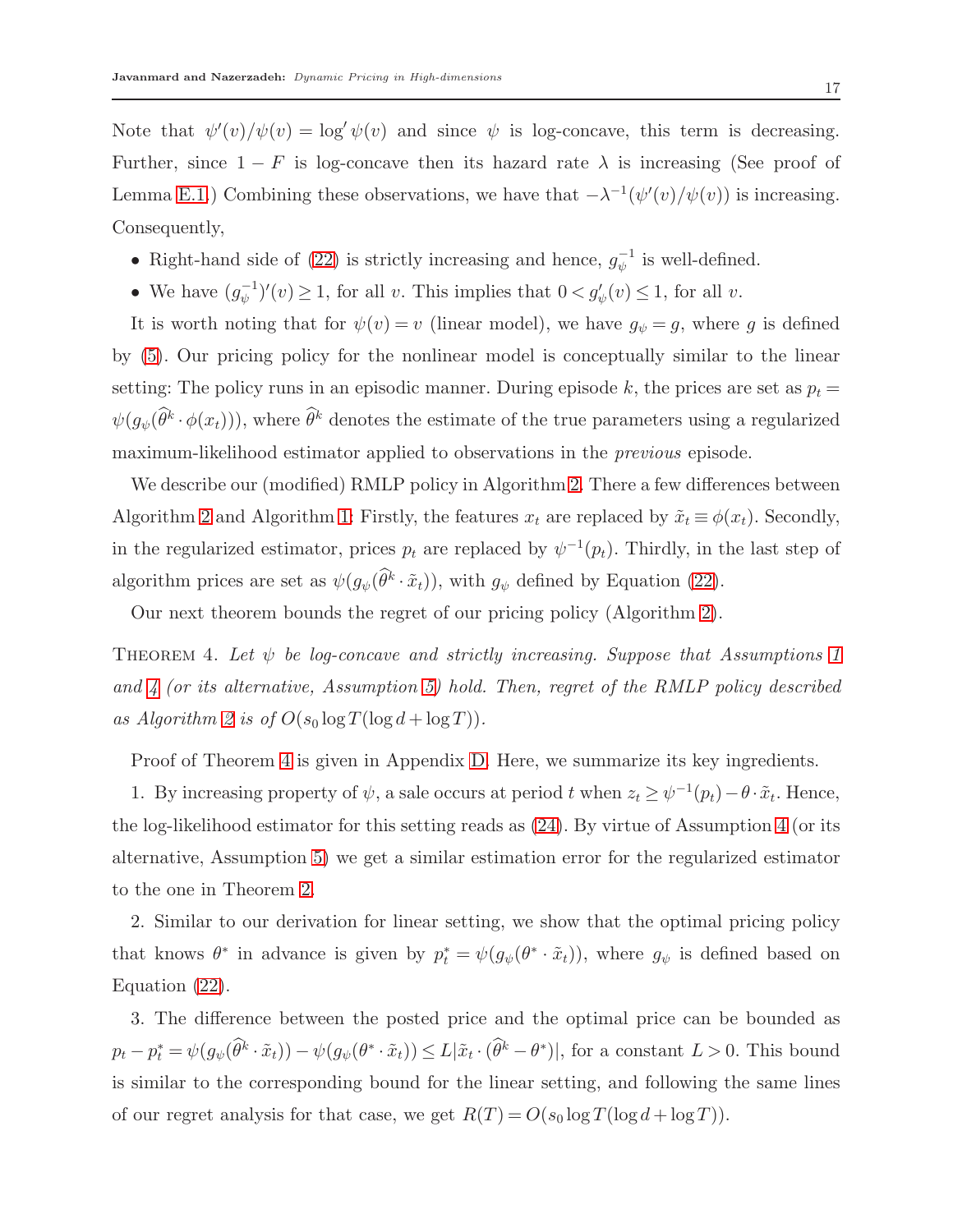**Input:** (at time 0) function g, regularizations  $\lambda_k$ , W (bound on  $\|\theta^*\|_1$ ), Input: (arrives over time) covariate vectors  $\{\tilde{x}_t \equiv \phi(x_t)\}_{t \in \mathbb{N}}$ 

**Output:** prices  $\{p_t\}_{t \in \mathbb{N}}$ 

- 1:  $\tau_1 \leftarrow 1, p_1 \leftarrow 0, \hat{\theta}^1 \leftarrow 0$
- 2: for each episode  $k = 2, 3, \dots$  do
- 3: Set the length of k-th episode:  $\tau_k \leftarrow 2^{k-1}$ .
- 4: Update the model parameter estimate  $\widehat{\theta}^k$  using the regularized ML estimator obtained from observations in the previous episode:

$$
\widehat{\theta}^k = \underset{\|\theta\|_1 \le W}{\arg \min} \left\{ \mathcal{L}(\theta) + \lambda_k \|\theta\|_1 \right\} \tag{23}
$$

where  $\mathcal{L}(\theta)$  is given by:

$$
\mathcal{L}(\theta) = -\frac{1}{\tau_{k-1}} \sum_{t=\tau_{k-1}}^{\tau_k-1} \left\{ \mathbb{I}(y_t = 1) \log(1 - F(\psi^{-1}(p_t) - \theta \cdot \tilde{x}_t)) + \mathbb{I}(y_t = -1) \log(F(\psi^{-1}(p_t) - \theta \cdot \tilde{x}_t)) \right\}
$$
(24)

5: For each period  $t$  during the  $k$ -th episode, set

<span id="page-17-1"></span>
$$
p_t \leftarrow \psi(g_\psi(\widehat{\theta}^k \cdot \tilde{x}_t)) \tag{25}
$$

# <span id="page-17-0"></span>Algorithm 2: RMLP Policy for dynamic pricing under the nonlinear setting

# 7. Conclusion

In this work, we leverage tools from statistical learning to design a dynamic pricing policy for a setting wherein the products are described via high-dimensional features. Our policy is computationally efficient and by exploiting the structure of demand parameters, it obtains a regret that scales gracefully with the features dimension and the time horizon. Namely, the regret of our algorithm scales linearly with the sparsity of the optimal solution and logarithmicly with the dimension. We also show an  $O(\log^2 T)$  dependence of the regret on the length of the horizon. On the flip side, we provide a lower-bound of  $O(\log T)$  on the regret of any algorithm that does not know the true parameters of the model in advance. A natural next step is providing a tight bound on the regret, closing the gap between the derived upper and lower bounds. Another step would be assuming that  $\theta^*$  is not exactly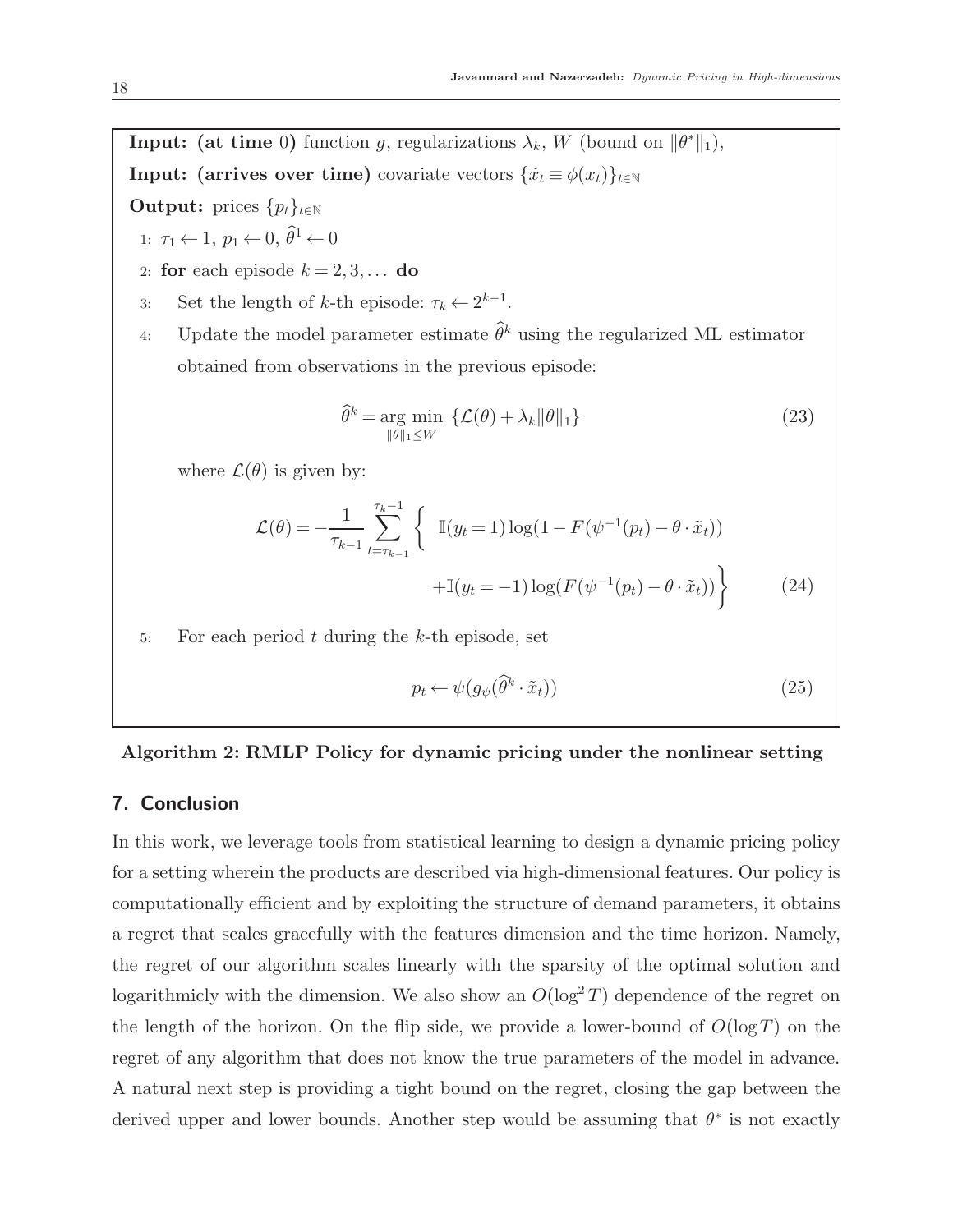sparse, but it can be well approximated by a sparse vector, i.e,  $\|\theta^* - \theta_{s_0}\|_1 \leq \delta$  for some  $s_0$ -sparse vector  $\theta_{s_0}$ . An interesting question is to figure out how the regret scales with δ. Another direction for future research include extensions to time-varying environments where the parameters of the market are changing over time and to models with more general valuation functions.

We also believe the ideas and techniques developed in this work can be be applied to other settings such as personalized pricing where information about the buyers can be used for price differentiation or optimizing reserve prices in online ad auctions. Another application would be assortment optimization and learning consumer choice models both in terms of the role of the structure [\(Farias et al. 2013,](#page-33-14) [Kallus and Udell 2016](#page-33-15)) as well as personalization [\(Golrezaei et al. 2014,](#page-33-16) [Chen et al. 2015\)](#page-32-16) in data-rich environments.

#### <span id="page-18-0"></span>Appendix A: Proof of Theorem [1](#page-9-0)

<span id="page-18-1"></span>We start by establishing some useful properties of the virtual valuation function  $\varphi$  and the price function *q*.

<span id="page-18-2"></span>LEMMA 1. If  $1 - F$  *is log-concave, then the virtual valuation function*  $\varphi$  *is strictly monotone increasing.*

LEMMA 2. If  $1 - F$  is log-concave, then the price function g satisfies  $0 < g'(v) < 1$ , for all values  $of v \in \mathbb{R}$ .

Proofs of Lemma [1](#page-18-1) and [2](#page-18-2) are given in Appendix [E.1](#page-27-1) and [E.2,](#page-27-2) respectively.

Given that  $\|\theta^k\|_1 \leq W$  and  $|x_t \cdot \theta^k| \leq W$  for all  $t, k$ , by applying Lemma [2](#page-18-2) we get

$$
p_t = g(x_t \cdot \theta^k) \le g(0) + |x_t \cdot \theta^k| \le \varphi^{-1}(0) + W.
$$
 (26)

Further  $\varphi(0) < 0$  which implies  $\varphi^{-1}(0) > 0$  by monotonicity of  $\varphi$ , as per Lemma [1.](#page-18-1) Letting  $M =$  $\varphi^{-1}(0) + W$ , we have that  $M > W$  serves an upper bound on the prices posted by the RLM algorithm, as required by Theorem [2.](#page-11-0)

We are now ready to bound the regret of our policy. For  $t \in \mathbb{N}$ , let

<span id="page-18-4"></span>
$$
R_t \equiv p_t^* \mathbb{I}(v_t \ge p_t^*) - p_t \mathbb{I}(v_t \ge p_t)
$$
\n
$$
(27)
$$

be the regret occurred at step t. Further, let  $\mathcal{H}_t = \{x_1, x_2, \ldots, x_t, x_{t+1}, z_1, z_2, \ldots, z_t\}$  be the history set up to time t, augmented by the new feature  $x_{t+1}$ .

We write

$$
\mathbb{E}(R_t|\mathcal{H}_{t-1}) = \mathbb{E}(p_t^* \mathbb{I}(v_t \ge p_t^*)|\mathcal{F}_{t-1}) - \mathbb{E}(p_t \mathbb{I}(v_t \ge p_t)|\mathcal{F}_{t-1})
$$
\n(28)

<span id="page-18-3"></span>
$$
= p_t^*(1 - F(p_t^* - x_t \cdot \theta^*)) - p_t(1 - F(p_t - x_t \cdot \theta^*))
$$
\n(29)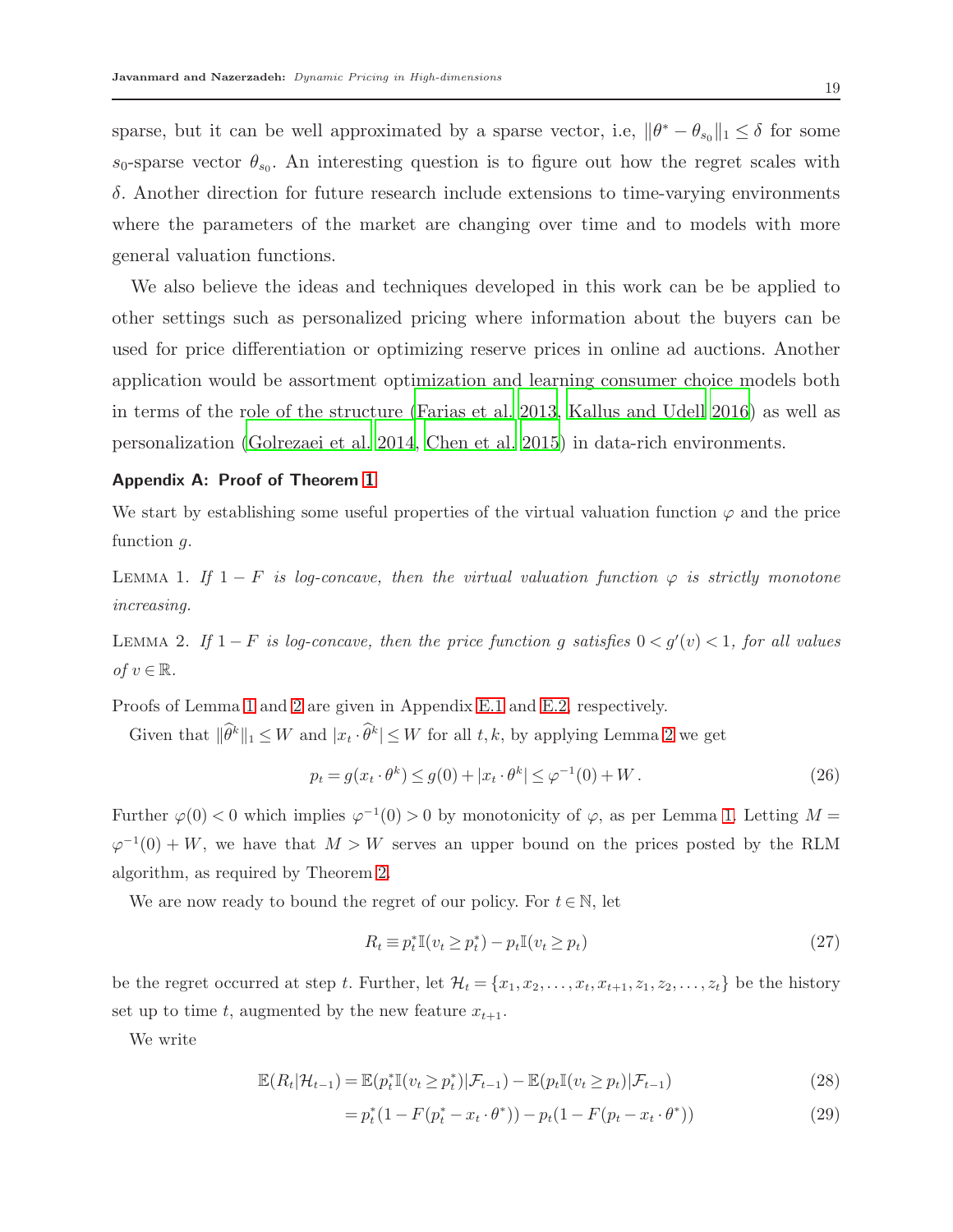Define function  $h_t : \mathbb{R}_{\geq 0} \to \mathbb{R}_{\geq 0}$  as  $h_t(p) \equiv p(1 - F(p - x_t \cdot \theta^*))$ . Note that  $p_t^* \in \arg \max h_t(p)$  and thus  $h'(p_t^*) = 0$ . By Taylor expansion,

<span id="page-19-2"></span><span id="page-19-1"></span><span id="page-19-0"></span>
$$
h_t(p_t) = h_t(p_t^*) + \frac{1}{2}h_t''(p)(p_t - p_t^*)^2,
$$
\n(30)

for some  $p$  between  $p_t$  and  $p_t^*$ . Further

$$
|h''_t(p)| = |1 - F(p - x_t \cdot \theta^*) - pf(p - x_t \cdot \theta^*)| \le 1 + pf(p - x_t \cdot \theta^*) \le 1 + M \cdot \max_{z} f(z), \quad (31)
$$

where we use the fact that  $p_t, p_t^* \leq M$  and consequently  $p \leq M$ . We denote the right hand side of  $(31)$  by  $C_1$ .

Combining Equations  $(29)$ ,  $(30)$ ,  $(31)$ , along with 1-Lipschitz property of g gives

$$
\mathbb{E}(R_t|\mathcal{H}_{t-1}) \le \frac{C_1}{2}(p_t^* - p_t)^2 = \frac{C_1}{2}(g(\theta^* \cdot x_t) - g(\widehat{\theta}^k \cdot x_t))^2 \le \frac{C_1}{2}|x_t \cdot (\theta^* - \widehat{\theta}^k)|^2. \tag{32}
$$

We use the shorthand  $\Delta_t = \max \{ \mathbb{E}(R_t) : ||\theta^*||_1 \leq R, \mathbb{P}_X \in Q(\mathcal{X}) \}$ . In the sequel, we bound  $\Delta_t$ by considering two cases. The first case is  $t \leq t_0$  with  $t_0 = c_0 s_0 \log(d)$  and  $c_0$  the constant in the statement of Theorem [2.](#page-11-0) In this case, episodes are not large enough to estimate  $\theta^*$  accurately enough, and thus we provide a uniform bound on  $\Delta_t$ . The second case is  $t > t_0$ , where the estimate of  $\theta$  is accurate enough due to Theorem [2](#page-11-0) and we give finer bound on  $\Delta_t$ .

• *Case*  $t \le t_0$ . Clearly, by [\(29\)](#page-18-3) we have  $\mathbb{E}(R_t|\mathcal{H}_{t-1}) \le p_t^* \le M$ . Hence,  $\Delta_t \le M$  in this case.

• *Case*  $t > t_0$ . Fix t and assume that it is within the  $k^{th}$  episode,  $\tau_k \le t \le \tau_{k+1} - 1$ . We let  $\bar{\mathcal{H}}_t =$  $\mathcal{H}_t \setminus \{x_{t+1}\}.$  Then by Equation [\(32\)](#page-19-2),  $\mathbb{E}(R_t|\bar{\mathcal{H}}_{t-1}) \leq (C_1 C_{\max}/2) \|\hat{\theta}^k - \theta^*\|_2^2.$  Define the probability event  $\mathcal{G}_k = \left\{ \|\widehat{\theta}^k - \theta^*\|_2^2 \leq Cs_0\lambda^2/\ell_M^2 \right\}$ , with C the same constant in [\(16\)](#page-11-1) and proceed as follows

$$
\mathbb{E}(R_t) = \mathbb{E}(\mathbb{E}(R_t|\bar{\mathcal{H}}_{t-1})) = \mathbb{E}(\mathbb{E}(R_t|\bar{\mathcal{H}}_{t-1});\mathcal{G}_k) + \mathbb{E}(\mathbb{E}(R_t|\bar{\mathcal{H}}_{t-1});\mathcal{G}_k^c)
$$
  
\n
$$
\leq C_1 C_{\text{max}} C \frac{s_0 \lambda^2}{2\ell_M^2} + M \mathbb{P}(\mathcal{G}_k^c).
$$
\n(33)

Invoking Theorem [2,](#page-11-0)

$$
\mathbb{P}(\mathcal{G}_k^c) \le \frac{1}{d\tau_{k-1}^2} + 2e^{-\frac{\tau_{k-1}}{c_0 s_0}}.
$$
\n(34)

We are now ready to bound regret of our dynamic pricing policy.

Let  $k_0 = |\log t_0| + 1$  and  $k_1 = |\log T| + 1$  be the indices of episodes containing  $t_0$  and T, respectively. Combing bounds obtained on  $\Delta_t^{(1)}$  and  $\Delta_t^{(2)}$ , we get

$$
\begin{split}\n\text{Regret}(T) &\leq \sum_{t=1}^{T} \Delta_t \leq Mt_0 + \sum_{k=k_0}^{k_1} C_1 C_{\text{max}} C \frac{s_0 \lambda_k^2}{2\ell_M^2} \tau_k + \sum_{k=k_0}^{k_1} M \Big[ \frac{1}{d \tau_{k-1}^2} + 2e^{-\frac{\tau_{k-1}}{c_0 s_0}} \Big] \tau_k \\
&\leq Mt_0 + \sum_{k=1}^{k_1} 16C_1 C_{\text{max}} C \frac{u_M^2}{\ell_M^2} s_0 \log(\tau_{k-1} d) + \sum_{k=k_0}^{k_1} M \Big[ \frac{2}{d \tau_{k-1}} + 2\tau_k e^{-\frac{\tau_{k-1}}{c_0 s_0}} \Big] \\
&\leq Mt_0 + 16C_1 C_{\text{max}} C \frac{u_M^2}{\ell_M^2} s_0 \log(Td) \log(T) + \frac{M}{d} \sum_{k=1}^{\infty} \frac{1}{2^{k-1}} + 4c_0 M s_0 \int_{(\log d)/4}^{\infty} x e^{-x} \, \mathrm{d}x \tag{35}\n\end{split}
$$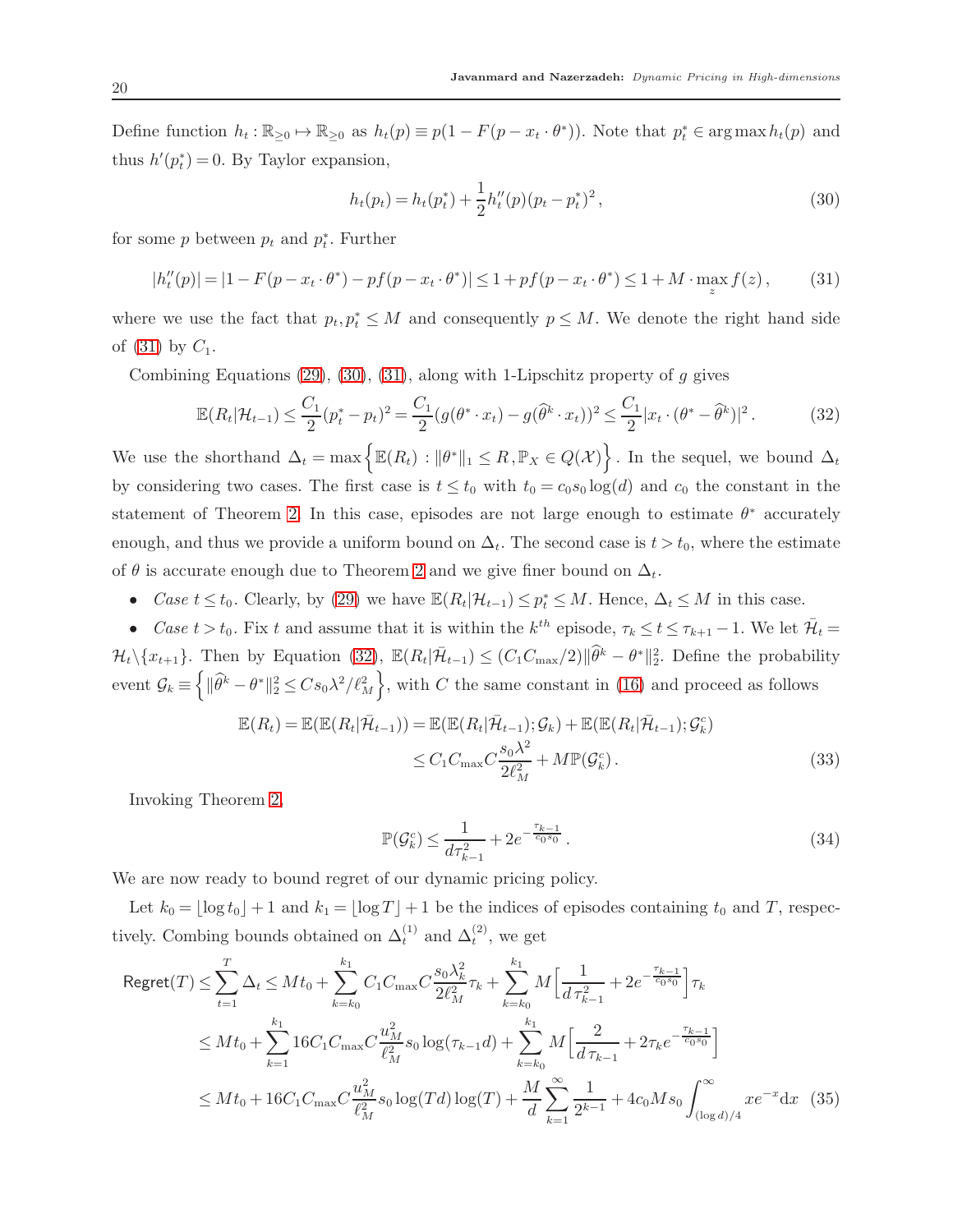where in the final step, we used the fact that  $\tau_{k_0-1} \geq c_0 s_0(\log d)/4$ . Simplifying further, we get

$$
\text{Regret}(T) \le c_0 M s_0 \log d + 16C_1 C_{\text{max}} C \frac{u_M^2}{\ell_M^2} s_0 \log T (\log d + \log T) + \frac{2M}{d} + \frac{4c_0 s_0 M}{d^{1/4}}.
$$
 (36)

<span id="page-20-0"></span>Therefore  $\mathsf{Regret}(T) = O(s_0 \log T(\log d + \log T)).$ 

## Appendix B: Proof of Theorem [2](#page-11-0)

We start by reviewing the notion of *restricted eigenvalue (RE* which is commonplace in highdimensional statistical estimation.

DEFINITION 1. For a given matrix  $A \in \mathbb{R}^{d \times d}$  and some integer s such that  $1 \le s \le d$  and a positive number c, we say that *Restricted Eigenvalue* (RE) condition is met if

$$
\kappa(s,c)^2 \equiv \min_{\substack{J \subseteq [p] \\ |J| \le s}} \min_{\substack{v \neq 0 \\ \|v_J\|_1 \le c \|v_J\|_1}} \frac{v^{\mathsf{T}} A v}{\|v_J\|_2^2} > 0.
$$

It is shown in (Bühlmann and van de Geer 2011) and [\(Rudelson and Zhou 2013\)](#page-34-10) that when two matrices  $A_0$ ,  $A_1$  are close to each other (in the maximum element-wise norm) compared to sparsity s, the RE condition for  $A_0$  implies the RE condition for  $A_1$ . This is particularly useful when  $A_0$ is a population covariance matrix and  $A_1$  is a corresponding empirical covariance matrix. More concretely, the following proposition holds true.

<span id="page-20-1"></span>PROPOSITION 1. Let  $\widehat{\Sigma} = X^{\mathsf{T}}X/n$  *be the empirical covariance matrix and*  $S = \text{supp}(\theta^*)$  *be the*  $support$  of  $\theta^*$ . Under Assumption [2,](#page-6-2)  $\Sigma$  *satisfies the restricted eigenvalue condition with constant*  $\kappa(s_0, 3) \ge \sqrt{C_{\min}/2}$ , with probability  $1 - e^{-2n/(c_0 s_0)}$  and  $c_0 = 768/C_{\min}^2$ , provided that  $n \ge c_0 s_0 \log d$ ,

Proposition [1](#page-20-1) follows from the results established in Bühlmann and van de Geer (2011) and [Rudelson and Zhou \(2013\)](#page-34-10). We outline the main steps of its proof in Appendix [B.1](#page-22-1) for the reader's convenience.

By the second-order Taylor's theorem, expanding around  $\theta^*$  we have

$$
\mathcal{L}(\theta^*) - \mathcal{L}(\hat{\theta}) = -\langle \nabla \mathcal{L}(\theta^*), \hat{\theta} - \theta^* \rangle - \frac{1}{2} \langle \hat{\theta} - \theta^*, \nabla^2 \mathcal{L}(\tilde{\theta}) (\hat{\theta} - \theta^*) \rangle, \qquad (37)
$$

for some  $\tilde{\theta}$  on the line segment between  $\theta^*$  and  $\hat{\theta}$ . Invoking [\(13\)](#page-10-4), we have

<span id="page-20-3"></span><span id="page-20-2"></span>
$$
\nabla \mathcal{L}(\theta) = \frac{1}{n} \sum_{t=1}^{n} \mu_t(\theta) x_t, \quad \nabla^2 \mathcal{L}(\theta) = \frac{1}{n} \sum_{t=1}^{n} \eta_t(\theta) x_t x_t^{\mathsf{T}}, \tag{38}
$$

where  $\nabla$  and  $\nabla^2$  represents the gradient and the hessian w.r.t  $\theta$ . Further,

$$
\mu_t(\theta) = -\frac{f(u_t(\theta))}{F(u_t(\theta))}\mathbb{I}(y_t = -1) + \frac{f(u_t(\theta))}{1 - F(u_t(\theta))}\mathbb{I}(y_t = +1)
$$
  
=  $-\log' F(u_t(\theta))\mathbb{I}(y_t = -1) - \log'(1 - F(u_t(\theta)))\mathbb{I}(y_t = +1)$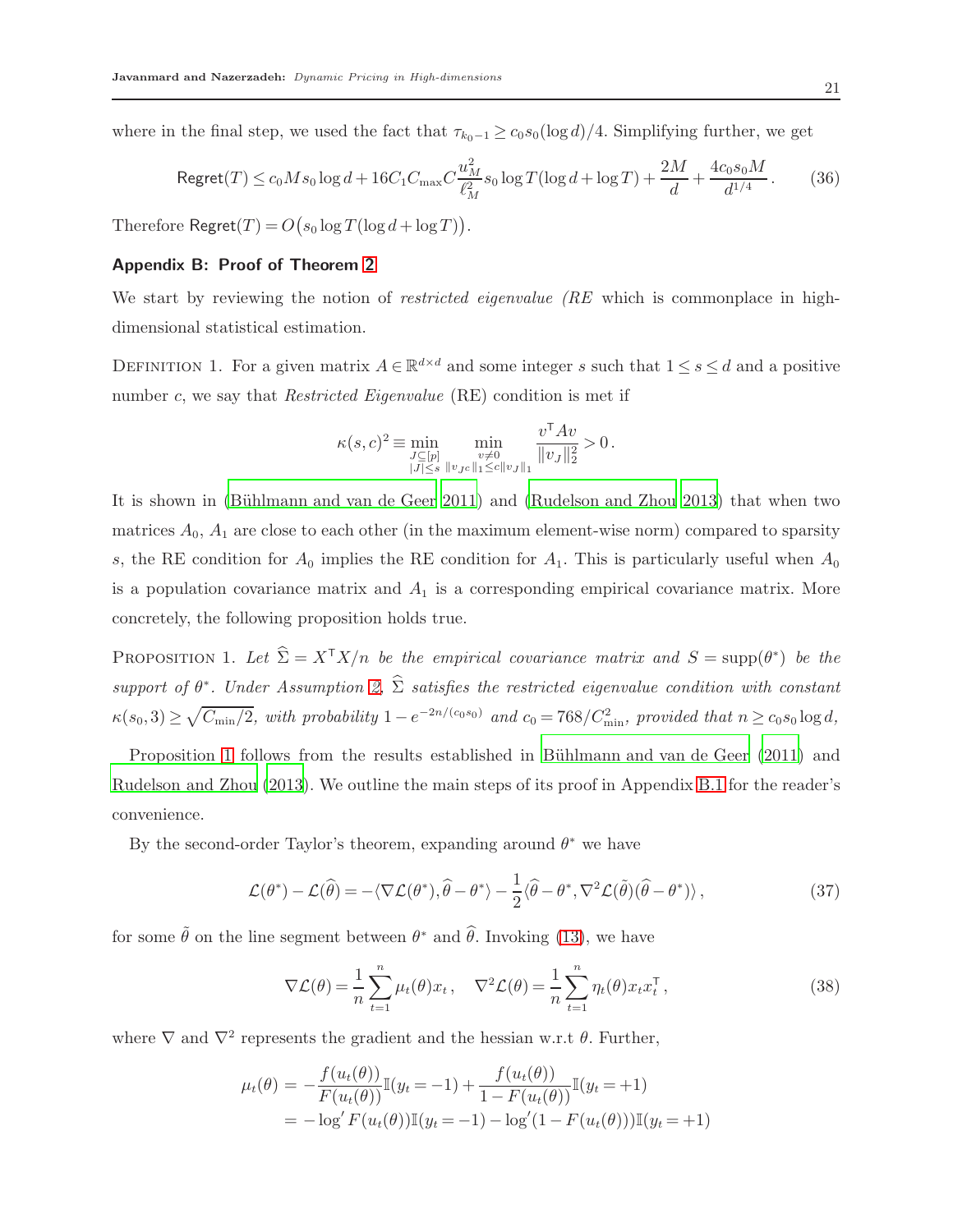$$
\eta_t(\theta) = \left(\frac{f(u_t(\theta))^2}{F(u_t(\theta))^2} - \frac{f'(u_t(\theta))}{F(u_t(\theta))}\right) \mathbb{I}(y_t = -1) + \left(\frac{f(u_t(\theta))^2}{(1 - F(u_t(\theta)))^2} + \frac{f'(u_t(\theta))}{1 - F(u_t(\theta))}\right) \mathbb{I}(y_t = +1)
$$
  
=  $-\log'' F(u_t(\theta)) \mathbb{I}(y_t = -1) - \log''(1 - F(u_t(\theta))) \mathbb{I}(y_t = +1),$ 

where  $u_t(\theta) = p_t - \langle x_t, \theta \rangle$ , and  $\log F(x)$  and  $\log'' F(x)$  represent first and second derivative w.r.t x, respectively.

By our assumption,  $|u_t(\theta^*)| \leq \max(P, ||x_t||_{\infty} ||\theta^*||_2) \leq \max(M, W) = M$ . Further, recall that the sequences  $\{p_t\}_{t=1}^n$  and  $\{x_t\}_{t=1}^n$  are independent of  $\{z_t\}_{t=1}^n$ . Therefore,  $\{u_t(\theta^*)\}_{t=1}^T$  and  $\{z_t(\theta^*)\}_{t=1}^T$ are independent and by [\(3\)](#page-5-1), we have  $\mathbb{E}(\mu_t(\theta^*)) = \mathbb{E}\{\mathbb{E}(\mu_t(\theta^*)) | u_t(\theta^*))\} = 0$ . Further, by definition of  $u_M$ , cf. Equation [\(12\)](#page-9-1), we have  $|\mu_t(\theta^*)| \le u_M$ .

We next introduce the set

$$
\mathcal{F} \equiv \left\{ \|\nabla \mathcal{L}(\theta^*)\|_{\infty} \leq 2u_M \sqrt{\frac{\log(nd)}{n}} \right\}.
$$

By applying Azuma-Hoeffding inequality followed by union bounding over d coordinates of feature vectors, we obtain  $\mathbb{P}(\mathcal{F}) \geq 1 - 1/(dn^2)$ .

On the other note,  $\|\theta^*\|_1, \|\widehat{\theta}\|_1 \leq W$  and hence  $\|\widetilde{\theta}\|_1 \leq W$ . This implies that  $|u_t(\widetilde{\theta})| \leq M$ . Therefore, by definition of  $\ell_M$ , cf. Equation [\(15\)](#page-10-3), we have  $\eta_t(\tilde{\theta}) \geq \ell_M$ . Recalling Equation [\(38\)](#page-20-2), we get  $\nabla \mathcal{L}(\tilde{\theta}) \succeq \ell_M (X^{\mathsf{T}} X/n).$ 

By optimality of  $\widehat{\theta}$ , we write

<span id="page-21-0"></span>
$$
\mathcal{L}(\hat{\theta}) + \lambda \|\hat{\theta}\|_{1} \le \mathcal{L}(\theta^{*}) + \lambda \|\theta^{*}\|_{1},
$$
\n(39)

and by rearranging the terms and using [\(37\)](#page-20-3), we arrive at

$$
\frac{\ell_M}{n} \|X(\theta^* - \widehat{\theta})\|^2 + \lambda \|\widehat{\theta}\|_1 \le \|\nabla \mathcal{L}(\theta^*)\|_{\infty} \|\widehat{\theta} - \theta^*\|_1 + \lambda \|\theta^*\|_1. \tag{40}
$$

Choosing  $\lambda \ge 4u_M \sqrt{\left(\log(nd)\right)/n}$ , we have on  $\mathcal F$ 

$$
\frac{2\ell_M}{n} \|X(\theta^* - \widehat{\theta})\|^2 + 2\lambda \|\widehat{\theta}\|_1 \le \lambda \|\widehat{\theta} - \theta^*\|_1 + 2\lambda \|\theta^*\|_1. \tag{41}
$$

Let  $S = \text{supp}(\theta^*)$ . On the left-hand side using triangle inequality, we have

$$
\|\widehat{\theta}\|_1 = \|\widehat{\theta}_S\|_1 + \|\widehat{\theta}_{S^c}\|_1 \ge \|\widehat{\theta}_S\|_1 - \|\widehat{\theta}_S - \theta_S^*\|_1 + \|\widehat{\theta}_{S^c}\|_1.
$$

On the right-hand side, we have

<span id="page-21-1"></span>
$$
\|\widehat{\theta} - \theta^*\|_1 = \|\widehat{\theta}_S - \theta^*_S\|_1 + \|\widehat{\theta}_{S^c}\|_1.
$$

Using these two inequalities in [\(41\)](#page-21-0), we get

$$
\frac{2\ell_M}{n} \|X(\theta^* - \widehat{\theta})\|^2 + \lambda \|\widehat{\theta}_{S^c}\|_1 \le 3\lambda \|\widehat{\theta}_S - \theta_S^*\|_1. \tag{42}
$$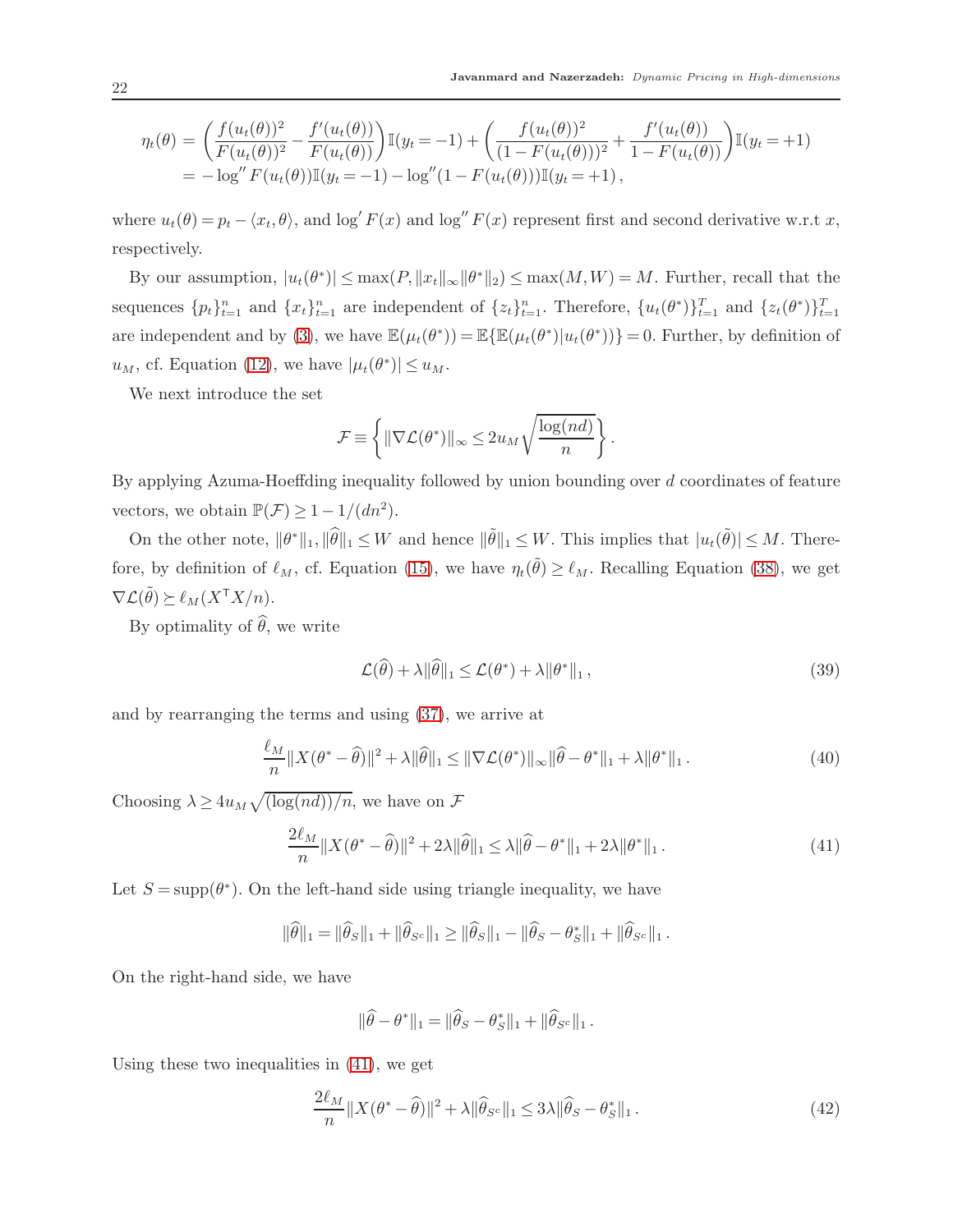We next write

$$
\frac{2\ell_M}{n} \|X(\theta^* - \hat{\theta})\|^2 + \lambda \|\hat{\theta} - \theta^*\|_1 = \frac{2\ell_M}{n} \|X(\theta^* - \hat{\theta})\|^2 + \lambda \|\hat{\theta}_S - \theta^*_S\|_1 + \lambda \|\hat{\theta}_{S^c}\|_1
$$
  

$$
\leq 4\lambda \|\hat{\theta}_S - \theta^*_S\|_1 \leq 4\lambda \sqrt{s_0} \|\hat{\theta}_S - \theta^*_S\|_2
$$
  

$$
\leq \frac{4\lambda\sqrt{2s_0}}{\sqrt{nC_{\min}}} \|X(\hat{\theta} - \theta^*)\|_2
$$
  

$$
\leq \frac{d}{n} \|X(\hat{\theta} - \theta^*)\|_2^2 + \frac{8\lambda^2 s_0}{\ell_M C_{\min}},
$$

where (a) follows from Equation [\(42\)](#page-21-1); (b) holds by Cauchy-Shwarz inequality; (c) follows form the RE condition, which holds for  $\hat{\Sigma} = (X^{\mathsf{T}}X)/n$  as stated by Proposition [1,](#page-20-1) with  $\kappa(s_0, 3) \ge \sqrt{C_{\min}}$ , and recalling the inequality  $\|\theta_{S^c} - \theta_{S^c}^*\|_1 = \|\theta_{S^c}\|_1 \leq 3\|\theta_S - \theta_{S}^*\|$  as per Equation [\(42\)](#page-21-1); Finally (d) follows from the inequality  $2\sqrt{ab} \leq a^2 + b^2$ . Rearranging the terms, we obtain

$$
\frac{\ell_M}{n} \|X(\theta^* - \widehat{\theta})\|^2 + \lambda \|\widehat{\theta} - \theta^*\|_1 \le \frac{8\lambda^2 s_0}{\ell_M C_{\min}}.
$$
\n(43)

Applying the RE condition again to the L.H.S of [\(43\)](#page-22-2), we get

$$
C_{\min} \frac{\ell_M}{2} \|\theta^* - \widehat{\theta}\|_2^2 \le \frac{\ell_M}{n} \|X(\theta^* - \widehat{\theta})\|^2 \le \frac{8\lambda^2 s_0}{\ell_M C_{\min}},\tag{44}
$$

and therefore,

<span id="page-22-2"></span><span id="page-22-0"></span>
$$
\|\theta^* - \hat{\theta}\|_2^2 \le \frac{16s_0\lambda^2}{\ell_M^2 C_{\min}^2} \,. \tag{45}
$$

<span id="page-22-1"></span>The result follows.

#### B.1. Proof of Proposition [1](#page-20-1)

The proof follows by combining two lemmas from (Bühlmann and van de Geer 2011). A similar argument is given in [\(Bastani and Bayati 2016,](#page-32-6) Appendix B.2) to show that  $\hat{\Sigma}$  satisfies compatibility condition. Despite close similarity between compatibility condition and restricted eigenvalue condition, these are two different notions and thus we cannot directly apply the result of [\(Bastani and Bayati 2016,](#page-32-6) Appendix B.2) to conclude our claim.

We show the desired result holds for a more general case, namely for  $X$  with subgaussian entries. Before stating the proof, we recall a few definitions and notations.

DEFINITION 2. A random variable  $\nu$  is subgaussian if there exist constants  $L, \sigma_0$  such that

<span id="page-22-3"></span>
$$
\mathbb{E}(e^{\frac{\nu^2}{L^2}}) \leq \frac{\sigma_0^2}{L^2} + 1.
$$

Note that bounded random variables are subgaussian. Specifically, if  $|\nu| \leq \nu_{\text{max}}$ , then  $\nu$  is subgaussian with  $L = \nu_{\text{max}}$  and  $\sigma_0 = \nu_{\text{max}}\sqrt{e-1}$ .

For a matrix A, we let  $||A||_{\infty}$  denote its (element wise) maximum norm, i.e.,  $||A||_{\infty} = \max_{i,j} |A_{ij}|$ . The next lemma shows that if two matrices are close enough in maximum norm and if the compatibility condition holds for one of them then it would also hold for the other one.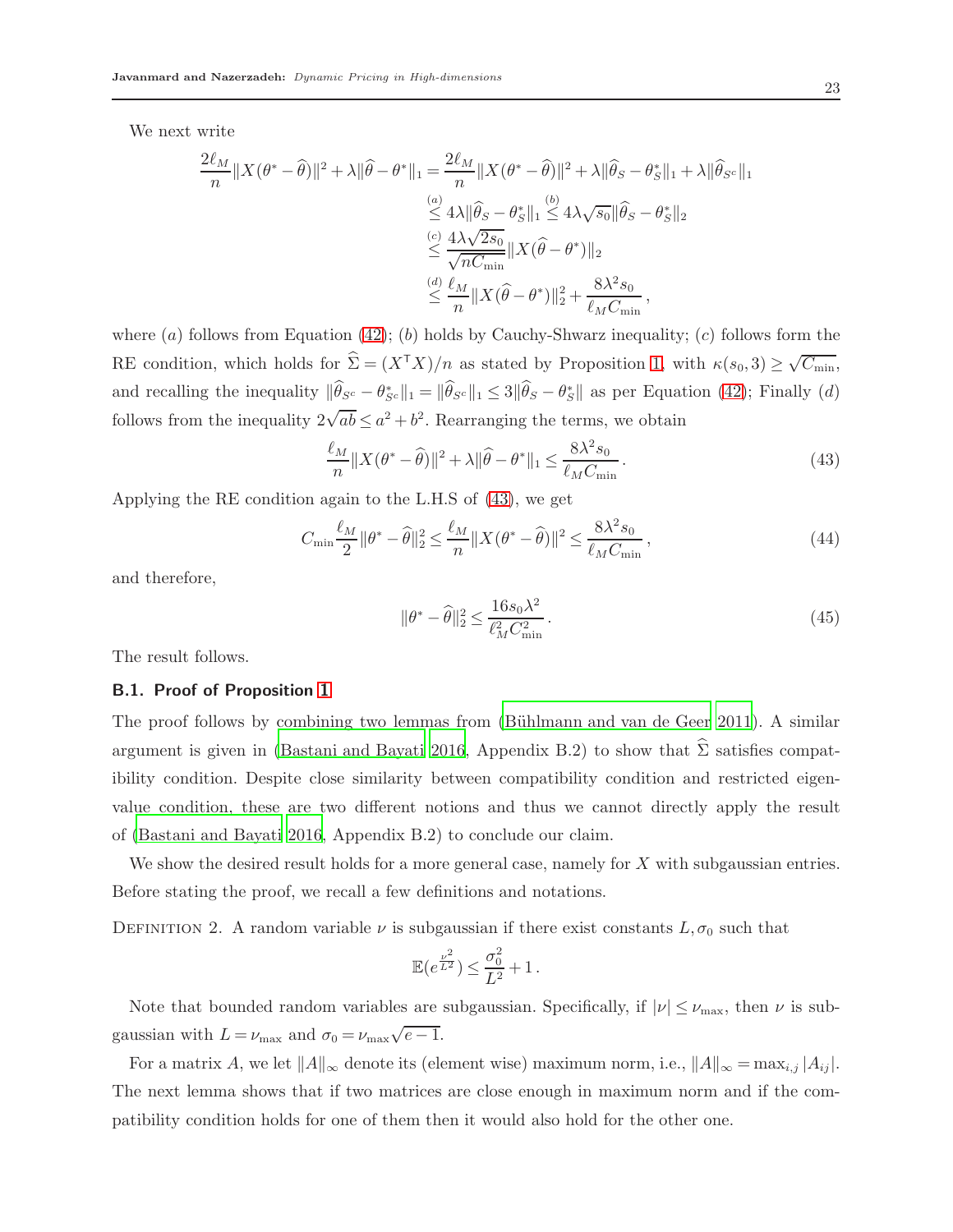LEMMA 3. Suppose that the restricted eigenvalue (RE) condition holds for  $\Sigma_0$  with constant  $\kappa_{\Sigma_0}(s_0,3) > 0$ . If

$$
\|\Sigma_0 - \Sigma_1\|_{\infty} \le \frac{\kappa_{\Sigma_0}^2(s_0, 3)}{32s_0},
$$

*then the RE condition holds for*  $\Sigma_1$  *with constant*  $\kappa_{\Sigma_1}(s_0,3) \geq \kappa_{\Sigma_0}(s_0,3)/\sqrt{2}$ .

<span id="page-23-1"></span>*Proof of Lemma* [3](#page-22-3) We refer to Problem 6.10 of Bühlmann and van de Geer (2011).

LEMMA 4. *Consider*  $X \in \mathbb{R}^{n \times p}$  *with i.i.d. rows generated from a distribution with covariance*  $\Sigma \in$  $\mathbb{R}^{d \times d}$ . Let  $\widehat{\Sigma} = X^{\mathsf{T}} X/n$  be the corresponding empirical covariance. Further, suppose that the entries *of* X are uniformly subgaussian with parameters  $L, \sigma_0$ . If  $n \ge c_0 L s_0 \log d$  with  $c_0 = 768L/\kappa_{\Sigma_0}^2(s_0, 3)$ , *then*

$$
\mathbb{P}\left[\|\widehat{\Sigma} - \Sigma\|_{\infty} \ge \frac{\kappa_{\Sigma_0}^2(s_0, 3)}{384s_0} \left(2 + \frac{7\sigma_0}{L}\right)\right] \le e^{-\frac{2n}{cs_0}}.
$$
\n(46)

*Proof of Lemma [4](#page-23-1)* The result follows readily from Problem 14.3 on page 535 of Bühlmann and van de Geer (2011).

Next we note that  $\Sigma$  satisfies the restricted eigenvalue condition with constant  $\kappa_{\Sigma}(s_0,3) \ge \sqrt{C_{\min}}$ because of Assumption [2.](#page-6-2) Further, since  $||x_t||_{\infty} \leq 1$ , we can apply the result of Lemma [4](#page-23-1) with  $L = 1$ ,  $\sigma_0 = \sqrt{e-1}$ . Proposition [1](#page-20-1) then follows from Lemma [3.](#page-22-3)

#### <span id="page-23-0"></span>Appendix C: Proof of Theorem [3](#page-13-1)

The regret benchmark [\(7\)](#page-7-1) is defined as the maximum gap between a policy and the oracle policy over different  $\theta^* \in \Omega$  and  $p_X \in Q(X)$ . Without loss of generality, we assume  $\mathcal{X} = [-1,1]^d$ . In order to obtain a lower bound on the regret, it suffices to consider a specific distribution in  $Q(\mathcal{X})$ . We consider a distribution  $p_X$  that selects coordinates  $x_i$ ,  $1 \le i \le d$ , uniformly at random from  $\{-1,1\}$ and independent of each other.

Fix an arbitrary policy in this family. Recalling our notation in the proof of Theorem [1,](#page-9-0)  $R_t$ denotes the regret occurred at step t and by Equations  $(29)$ ,  $(30)$ , we have

<span id="page-23-3"></span>
$$
\mathbb{E}(R_t|\mathcal{H}_{t-1}) = h_t(p_t^*) - h_t(p_t) = -\frac{1}{2}h_t''(p)(p_t - p_t^*)^2,
$$
\n(47)

for some p between  $p_t$  and  $p_t^*$ .

We next state two lemmas which will be used in lower bounding  $\mathbb{E}(R_t|\mathcal{F}_{t-1})$ .

LEMMA 5. *There exists a constant*  $c_1 > 0$  (depending on W and  $\sigma$ ) such that, with probability one<sup>[2](#page-23-2)</sup>,  $h''_t(p_t^*) \leq -c_1$ . Further, there exists constant  $\delta > 0$  (depending on W and  $\sigma$ ) such that  $h''_t(p) \leq -c_1/4$  $for p \in [p_t^* - \delta, p_t^* + \delta], with probability one.$ 

<span id="page-23-2"></span><sup>&</sup>lt;sup>2</sup> The randomness comes from randomness in prices which in turn comes from randomness in features  $x_t$ .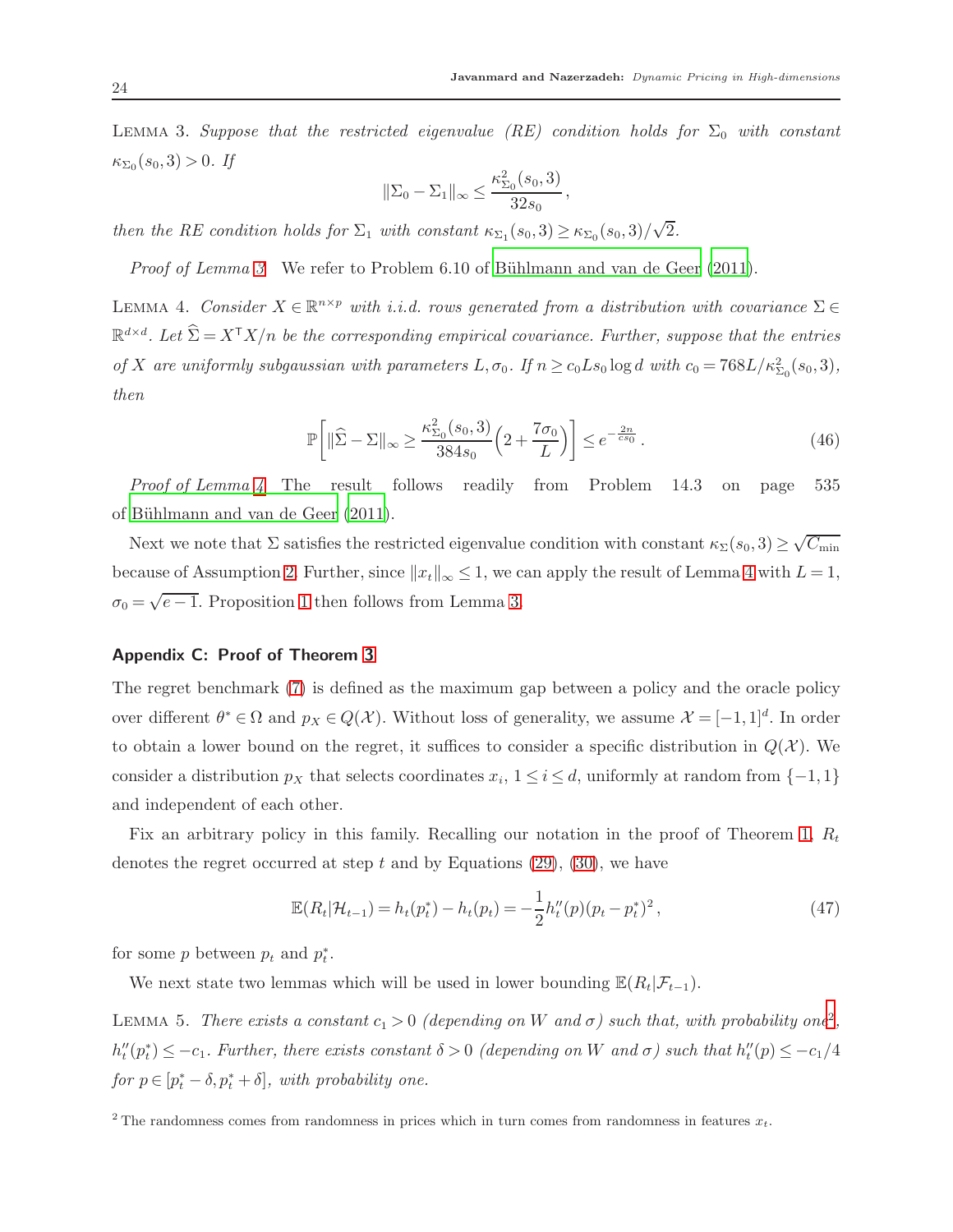Proof of Lemma [5](#page-23-3) is given in Appendix [E.3.](#page-27-3)

Since function h has only one local maximum, namely  $p_t^*$ , the function is increasing before  $p_t^*$ and decreasing afterward. Therefore, if  $p_t \leq p_t^* - \delta$  then

$$
h_t(p_t) \le h_t(p_t^* - \delta) = h_t(p_t^*) + \frac{1}{2}h_t''(p)\delta^2 \le h_t(p_t^*) - \frac{c_1}{8}\delta^2,
$$
\n(48)

where p is some point in  $[p_t^* - \delta, p_t^*]$  and we applied Lemma [5](#page-23-3) in the last step.

Similarly, for  $p_t \geq p_t^* + \delta$  we obtain

$$
h_t(p_t) \le h_t(p_t^* + \delta) = h_t(p_t^*) + \frac{1}{2}h_t''(p)\delta^2 \le h_t(p_t^*) - \frac{c_1}{8}\delta^2,
$$
\n(49)

where  $p \in [p_t^* - \delta, p_t^*]$  this time. Combining these two inequalities, we get that  $h_t(p_t^*) - h_t(p_t) \ge c_1 \delta^2/8$ if  $|p_t^* - p_t| \ge \delta$ . Hence we have

$$
\mathbb{E}(R_t|\mathcal{F}_{t-1}) \ge h_t(p_t^*) - h_t(p_t) = \begin{cases} \frac{c_1}{8}(p_t - p_t^*)^2, & \text{if } |p_t - p_t^*| \le \delta, \\ \frac{c_1}{8}\delta^2, & \text{if } |p_t - p_t^*| \ge \delta. \end{cases}
$$
(50)

We proceed by relating the lower bound to the error in estimation  $\theta^*$ .

$$
\mathbb{E}(R_t|\mathcal{F}_{t-1}) \ge \frac{c_1}{8} \min\{(p_t - p_t^*)^2, \delta^2\} = \frac{c_1}{8} \min\{(g(x_t \cdot \theta_t) - g(x_t \cdot \theta^*))^2, \delta^2\}
$$
(51)

$$
\geq \frac{c_1}{8} \min \{ c_2^2 | x_t \cdot (\theta_t - \theta^*) |^2, \delta^2 \}, \tag{52}
$$

where we used the fact that by Lemma [2,](#page-18-2)  $g'(v) > c_2$  over the bounded interval  $[-W, W]$ , for some constant  $c_2 > 0$ . Recall the definition  $\bar{\mathcal{H}}_t \equiv \mathcal{H}_t \setminus \{x_{t+1}\} = \{x_1, x_2, \ldots, x_t, z_1, z_2, \ldots, z_t\}$ . Since  $\bar{\mathcal{H}}_t \subseteq \mathcal{H}_t$ , by iterated law of expectation, we get

$$
\mathbb{E}(R_t|\bar{\mathcal{H}}_{t-1}) = \mathbb{E}(\mathbb{E}(R_t|\mathcal{H}_{t-1})|\bar{\mathcal{H}}_{t-1}) \ge \frac{c_1}{8}\mathbb{E}(\min\{c_2^2\|x_t \cdot (\theta_t - \theta^*)\|_2^2, \delta^2\}|\bar{\mathcal{H}}_{t-1})
$$
(53)

Note that  $x_t$  is independent of  $\bar{\mathcal{H}}_{t-1}$  and  $\theta_t - \theta^*$  is  $\mathcal{H}_{t-1}$ -measurable.

We use the following lemma to lower bound the right-hand side of [\(53\)](#page-24-0).

LEMMA 6. Let  $x \in \mathbb{R}^d$  be a random vector such that its coordinates are chosen independently and *uniformly at random from*  $\{-1,1\}$ *. Further, suppose that*  $v \in \mathbb{R}^d$  *and*  $\delta > 0$  *are deterministic. Then,* 

<span id="page-24-1"></span><span id="page-24-0"></span>
$$
\mathbb{E}(\min\{(x \cdot v)^2, \delta^2\}) \ge 0.1 \min(\|v\|_2^2, \delta^2). \tag{54}
$$

Proof of Lemma [6](#page-24-1) is given in Appendix [E.4.](#page-28-0)

Applying Lemma [6](#page-24-1) to bound [\(53\)](#page-24-0), we obtain

$$
\mathbb{E}(R_t|\bar{\mathcal{H}}_{t-1}) \ge \frac{c_1 c_2^2}{80} \min\left(\|\theta_t - \theta^*\|_2^2, \frac{\delta^2}{c_2^2}\right). \tag{55}
$$

Equation [\(53\)](#page-24-0) lower bounds the expected regret at each step to the  $\ell_2$  estimation error.

<span id="page-24-2"></span>We continue by establishing a minimax lower bound on  $\ell_2$ -risk of estimation.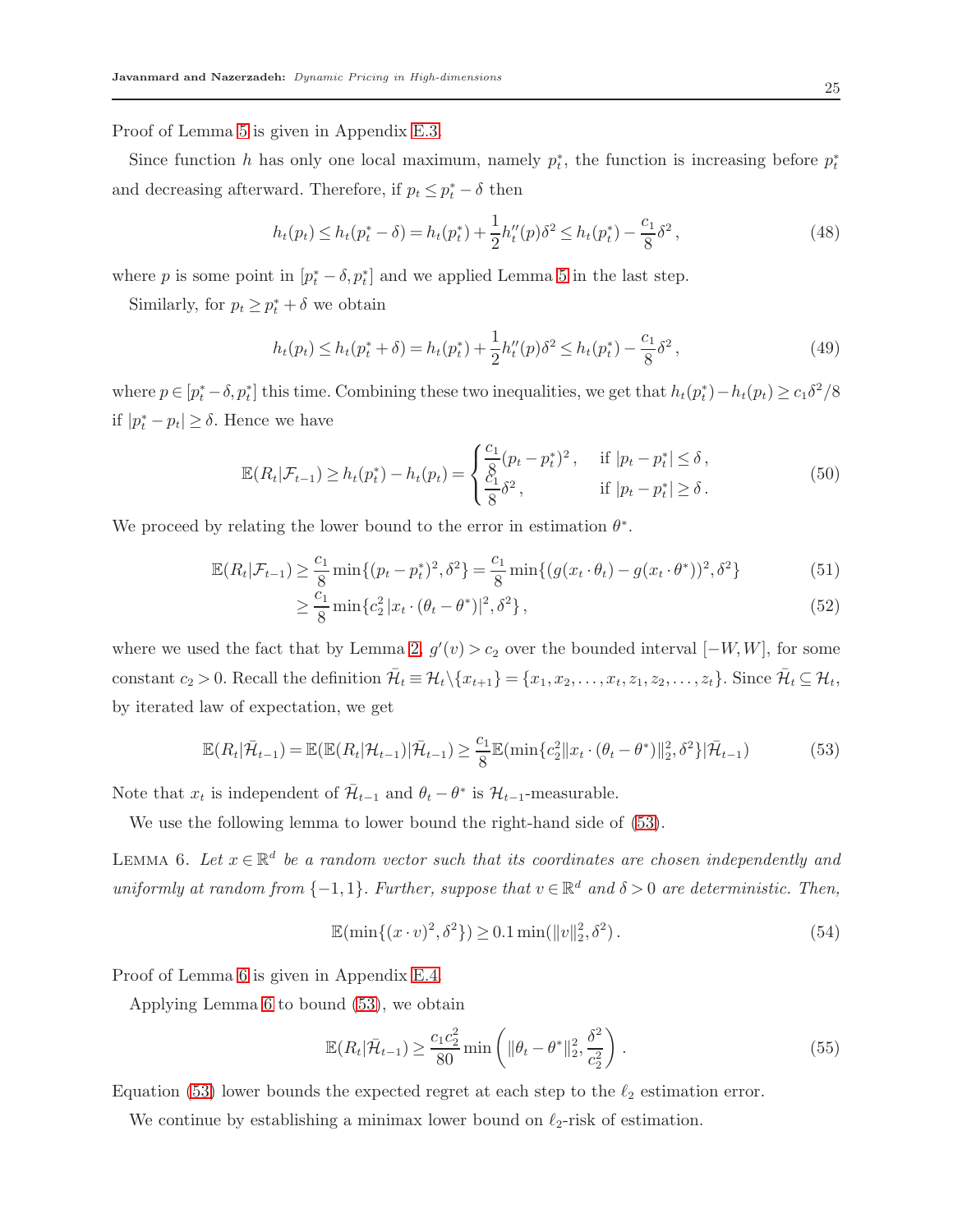LEMMA 7. *Consider linear model* [\(1\)](#page-5-0) where the market values  $v(x_t)$ ,  $1 \le t \le T$ , are fully observed and the feature vectors are generated according to  $p<sub>X</sub>$ , described above. We further assume that *the noise in market value is generated as*  $z_t \sim N(0, \sigma^2)$ *. For a sequence of estimators*  $\theta_t$ *, we let*  $\theta_1^t = (\theta_1, \theta_2, \ldots, \theta_t)$ . Then, conditional on feature vectors  $(x_1, \ldots, x_T)$ , and for any fixed value  $C > 0$ , *there exist a nonnegative constant*  $\widetilde{C}$ *, depending on*  $C$ *,*  $\sigma$ *, W<sub>r</sub>, such that* 

$$
\min_{\theta_1^T} \max_{\theta^* \in \Omega} \sum_{t=1}^T \mathbb{E} \left( \min \left( \|\theta_t - \theta^*\|_2^2, C \right) \right) \ge \widetilde{C} \min \left\{ \frac{T}{s_0} + s_0 \log \left( \frac{T}{s_0} \right), s_0 \log \left( \frac{dT}{s_0^2} \right) \right\}. \tag{56}
$$

Proof of Lemma [7](#page-24-2) is given in Appendix [E.5.](#page-29-0)

We are now ready to lower bound the regret of any policy in Π.

$$
\text{Regret}(T) \ge \max_{\theta^* \in \Omega} \sum_{t=1}^T \mathbb{E}(R_t) \ge \frac{c_1 c_2^2}{80} \sum_{t=1}^T \mathbb{E}\left\{\min\left(\|\theta_t - \theta^*\|_2^2, \frac{\delta^2}{c_2^2}\right)\right\} \tag{57}
$$

$$
\geq \widetilde{C} \frac{c_1 c_2^2}{80} \min \left\{ \frac{T}{s_0} + s_0 \log \left( \frac{T}{s_0} \right), s_0 \log \left( \frac{dT}{s_0^2} \right) \right\}.
$$
\n
$$
(58)
$$

<span id="page-25-0"></span>where the last step follows from Lemma [7.](#page-24-2)

#### Appendix D: Proof of Theorem [4](#page-16-0)

<span id="page-25-1"></span>Let  $\tilde{x}_t \equiv \phi(x_t)$  denote the transformed features under the feature-map, and  $\tilde{p}_t = \psi^{-1}(p_t)$ . We first show that Assumption [5](#page-15-3) implies Assumption [4,](#page-15-1) and therefore it suffices to prove the theorem under Assumption [4.](#page-15-1)

Lemma 8. *Suppose that Assumption [1](#page-6-0) hold true. Then, Assumption [5](#page-15-3) implies Assumption [4.](#page-15-1)*

Proof of Lemma [8](#page-25-1) is given in Appendix [E.6.](#page-30-0)

By Assumption [1,](#page-6-0) the support of  $\mathbb{P}_X$  is abounded set X. Given that  $\phi$  has a continuous derivative, it is Lipschitz on the bounded set  $\mathcal X$  and ergo the image of  $\mathcal X$  remains bounded under the featuremap  $\phi$ . Putting differently, features  $\tilde{x}_t$  are sampled from a bounded set in  $\mathbb{R}^d$ . Without loss of generality, we assume  $\|\tilde{x}_t\|_{\infty} \leq 1$ . Further, as per Assumption [4,](#page-15-1) the covariance of the underlying distribution  $\Sigma_{\phi}$  is positive definite with bounded eigenvalues.

On a different note, since  $\psi$  is strictly increasing, a sale occurs at period t when  $\theta \cdot \tilde{x}_t + z_t \geq$  $\psi^{-1}(p_t) = \tilde{p}_t$ . Therefore the (negative) log-likelihood function for  $\theta$  reads as

$$
\mathcal{L}(\theta) = -\frac{1}{\tau_{k-1}} \sum_{t=\tau_{k-1}}^{\tau_k-1} \left\{ \mathbb{I}(y_t=1) \log(1 - F(\tilde{p}_t - \theta \cdot \tilde{x}_t)) + \mathbb{I}(y_t=-1) \log(F(\tilde{p}_t - \theta \cdot \tilde{x}_t)) \right\}.
$$

The estimation bound [\(16\)](#page-11-1) also holds for this setting and the proof goes along the same lines of the proof of Theorem [2](#page-11-0) with slight modifications: (i) the features  $x_t$  and prices  $p_t$  should be replaced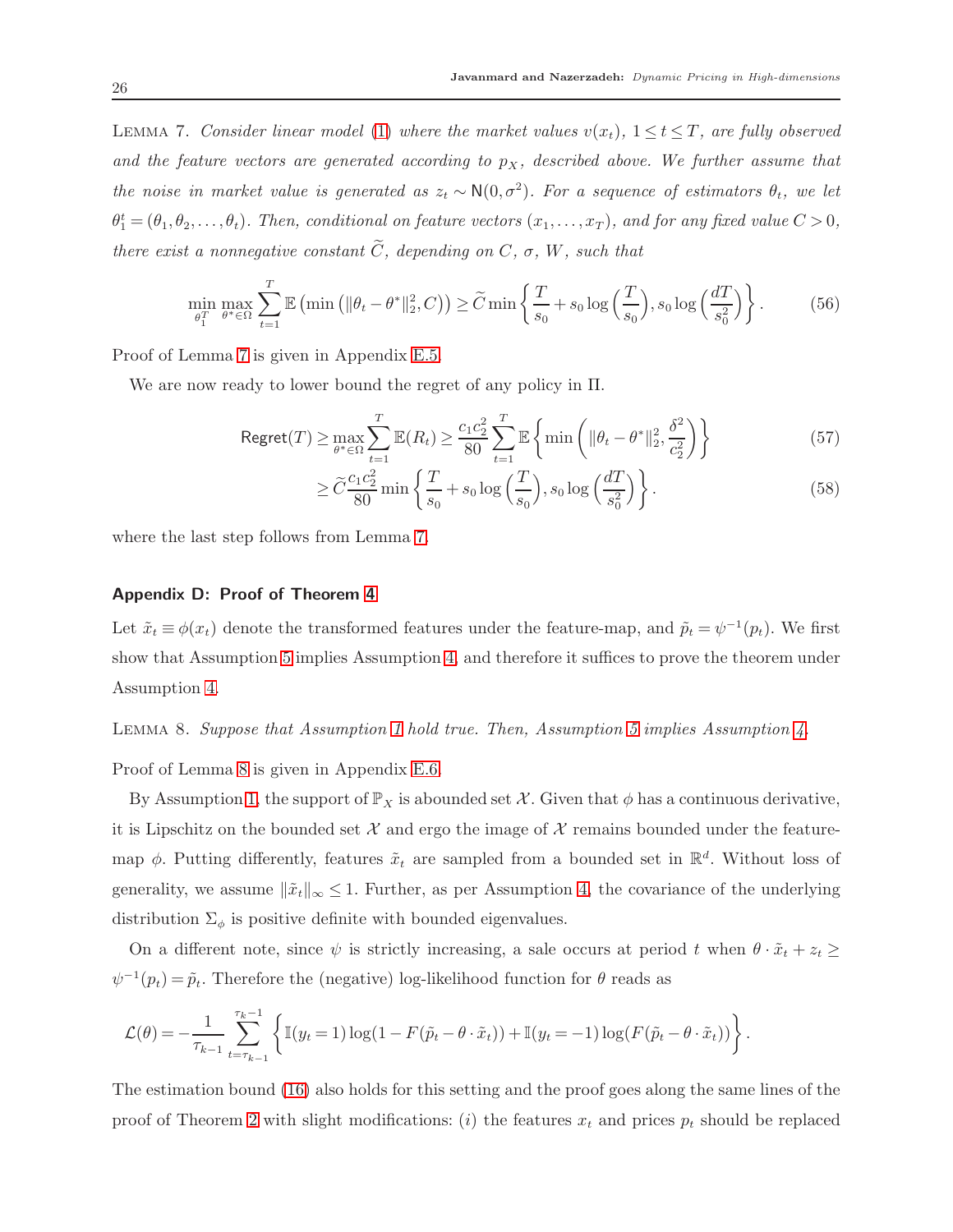by  $\tilde{x}_t$  and  $\tilde{p}_t$ . (*ii*) Quantity  $M \geq W$  in the statement of Theorem [2](#page-11-0) should be set as  $M = g_{\psi}(0) + W$ . This follows from the bounds below

<span id="page-26-0"></span>
$$
\tilde{p}_t = g_{\psi}(\tilde{x}_t \cdot \hat{\theta}^k) \le g_{\psi}(0) + |\tilde{x}_t \cdot \hat{\theta}^k| \le g_{\psi}(0) + W.
$$
\n<sup>(59)</sup>

Here, we used the facts that  $g_{\psi}$  is 1-Lipschitz and increasing as explained below Equation [\(22\)](#page-15-2).

We next characterize the optimal policy when the true parameter  $\theta^*$  is known. The expected revenue from a poster price p works out at  $p(1 - F(\psi^{-1}(p) - \theta^* \cdot \tilde{x}_t))$ . Writing this in terms of  $\tilde{p} = \psi^{-1}(p)$ , the first order condition for the optimal price reads as

$$
\lambda(\tilde{p}^* - \theta^* \cdot \tilde{x}_t) \equiv \frac{f(\tilde{p}^* - \theta^* \cdot \tilde{x}_t)}{1 - F(\tilde{p}^* - \theta^* \cdot \tilde{x}_t)} = \frac{\psi'(\tilde{p}^*)}{\psi(\tilde{p}^*)},\tag{60}
$$

where  $\lambda$  denotes the hazard rate function. Equivalently

<span id="page-26-1"></span>
$$
\theta^* \cdot \tilde{x}_t = \tilde{p}^* - \lambda^{-1} \left( \frac{\psi'(\tilde{p}^*)}{\psi(\tilde{p}^*)} \right). \tag{61}
$$

By definition of function  $g_{\psi}$  as per Equation [\(22\)](#page-15-2), we get  $\tilde{p}^* = g_{\psi}(\theta^* \cdot \tilde{x}_t)$  and thus  $p^* = \psi(g_{\psi}(\theta^* \cdot \tilde{x}_t))$ .

We are now ready to bound the regret of the algorithm.

Let  $R_t = p_t^* \mathbb{I}(v_t \ge p_t^*) - p_t \mathbb{I}(v_t \ge p_t)$  be the regret occurred at period t. Further, let  $\mathcal{H}_t =$  $\{\tilde{x}_1, \tilde{x}_2, \ldots, \tilde{x}_t, \tilde{x}_{t+1}, z_1, \ldots, z_t\}$  denote the history up to time t, augmented by the new feature  $\tilde{x}_{t+1}$ . Similar to the linear setting, we let  $t_0 = c_0 s_0 \log(d)$  and consider two cases:

• Case  $t \leq t_0$ . We have  $\mathbb{E}(R_t|\mathcal{H}_{t-1}) \leq p_t^* = \psi(\tilde{p}_t^*) \leq \psi(M)$  by increasing property of  $\psi$  and since  $\tilde{p}_t^* \leq M$ , by [\(59\)](#page-26-0).

• Case  $t > t_0$ . Suppose that t belongs to the  $k^{th}$  episode, i.e.,  $\tau_k \leq t \leq \tau_{k+1} - 1$ . Similar to Equation [\(32\)](#page-19-2), we have

$$
\mathbb{E}(R_t|\mathcal{H}_{t-1}) \le \frac{C_1}{2}(p_t^* - p_t)^2 = \frac{C_1}{2} \Big[ \psi(g_\psi(\theta^* \cdot \tilde{x}_t)) - \psi(g_\psi(\theta^{*k} \cdot \tilde{x}_t)) \Big]^2
$$
  

$$
\le \frac{C_1}{2} L(g_\psi(\theta^* \cdot \tilde{x}_t)) - g_\psi(\theta^{*k} \cdot \tilde{x}_t))^2 \le \frac{LC_1}{2} |\tilde{x}_t \cdot (\theta^* - \tilde{\theta}^k)|^2, \tag{62}
$$

where  $L \equiv \max_{|v| \le \psi(M)} |\psi'(v)|$  (since  $\psi$  is continuously differentiable, it attains a maximum over a bounded set.) In addition, we used the fact that  $g'_{\psi}(v) \leq 1$  as explained below Equation [\(22\)](#page-15-2). The inequalities above then follow from the mean-value theorem.

Let  $\bar{\mathcal{H}}_t = \mathcal{H}_t \setminus \{x_{t+1}\}.$  Then, by Equation [\(62\)](#page-26-1) we obtain  $\mathbb{E}(R_t|\bar{\mathcal{H}}_{t-1}) \leq (LC_1C_{\max}/2)\|\hat{\theta}^k - \theta^*\|_2^2$ . The rest of the proof goes along the same lines as in the linear setting and we obtain

$$
\text{Regret}(T) \le c_0 M s_0 \log d + 16 LC_1 C_{\text{max}} C \frac{u_M^2}{\ell_M^2} s_0 \log T (\log d + \log T) + \frac{2\psi(M)}{d} + \frac{4c_0 s_0 \psi(M)}{d^{1/4}}. \tag{63}
$$

Therefore  $\mathsf{Regret}(T) = O(s_0 \log T(\log d + \log T)).$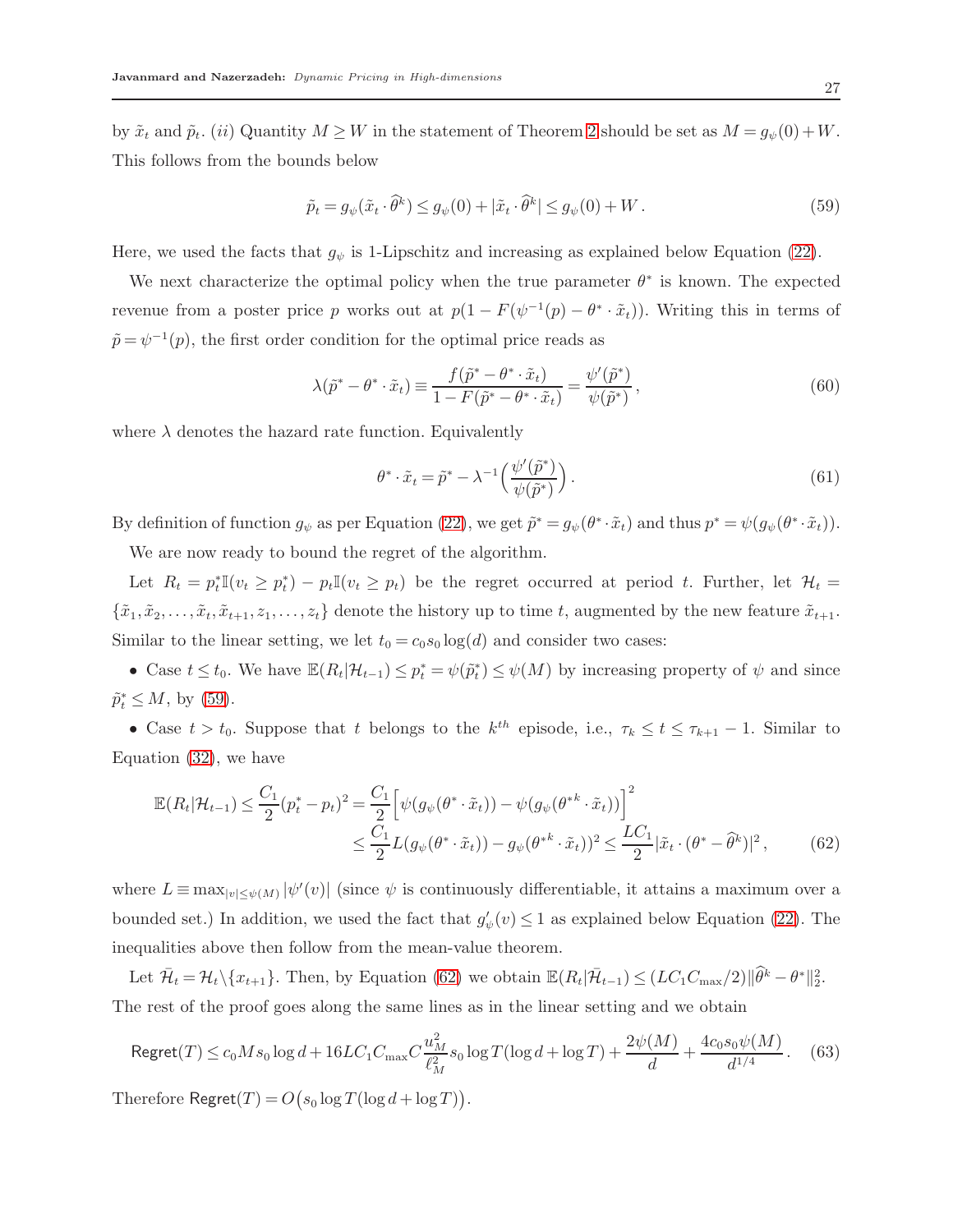#### <span id="page-27-1"></span><span id="page-27-0"></span>Appendix E: Proof of Technical Lemmas

## E.1. Proof of Lemma [1](#page-18-1)

We write the virtual valuation function as  $\varphi(v) = v - 1/\lambda(v)$  where  $\lambda(v) = \frac{f(v)}{1 - F(v)} = -\log'(1 - F(v))$ is the hazard rate function. Since  $1-F$  is log-concave, the hazard function  $\lambda(v)$  is increasing which implies that  $\varphi$  is strictly increasing. Indeed, by this argument  $\varphi'(v) > 1$ .

# <span id="page-27-2"></span>E.2. Proof of Lemma [2](#page-18-2)

Recalling the definition  $g(v) = v + \varphi^{-1}(-v)$ , we have  $g'(v) = 1 - 1/\varphi'(\varphi^{-1}(-v))$ . Since  $\varphi$  is strictly increasing by Lemma [1,](#page-18-1) we have  $g'(v) < 1$ . The claim  $g'(v) > 0$  follows if we show  $\varphi'(\varphi^{-1}(-v)) > 1$ . For this we refer to the proof of Lemma [1,](#page-18-1) where we showed that  $\varphi'(v) > 1$  for all v.

## <span id="page-27-3"></span>E.3. Proof of Lemma [5](#page-23-3)

Let  $\phi(v)$  and  $\Phi(v)$  respectively denote the density and the distribution function of standard normal variable. Function  $h_t$  and its derivatives read as

$$
h_t(p) = p\left(1 - \Phi\left(\frac{p - x_t \cdot \theta^*}{\sigma}\right)\right),\tag{64}
$$

$$
h_t'(p) = 1 - \Phi\left(\frac{p - x_t \cdot \theta^*}{\sigma}\right) - \frac{p}{\sigma}\phi\left(\frac{p - x_t \cdot \theta^*}{\sigma}\right),\tag{65}
$$

$$
h_t''(p) = \frac{1}{\sigma} \left[ \frac{p}{\sigma} \left( \frac{p - x_t \cdot \theta^*}{\sigma} \right) - 2 \right] \phi \left( \frac{p - x_t \cdot \theta^*}{\sigma} \right). \tag{66}
$$

Define  $\xi \equiv p_t^* - x_t \cdot \theta^* = g(x_t \cdot \theta^*) - x_t \cdot \theta^*$ . Writing  $h_t''(p_t^*)$  in term of  $\xi$ , we obtain

$$
h_t''(p_t^*) = \frac{1}{\sigma} \left[ \frac{\xi}{\sigma} \left( \frac{1 - \Phi(\xi/\sigma)}{\phi(\xi/\sigma)} \right) - 2 \right] \phi(\xi/\sigma) \tag{67}
$$

By tail bound inequality for Gaussian distribution  $1 - \Phi(\xi/\sigma) \leq (\sigma/\xi)\phi(\xi/\sigma)$  for  $\xi \geq 0$ . Therefore,

<span id="page-27-5"></span><span id="page-27-4"></span>
$$
\frac{\xi}{\sigma} \left( \frac{1 - \Phi(\xi/\sigma)}{\phi(\xi/\sigma)} \right) - 2 \le -1,
$$
\n(68)

and the same bound obviously holds for  $\xi < 0$ .

By definition of function g,  $|\xi| \leq M$  with  $M = W + \varphi^{-1}(0)$ , and  $\varphi$  being the virtual valuation fusion corresponding to the Gaussian distribution (See Equation [\(11\)](#page-9-1) and explanation following Equation [\(26\)](#page-18-4)). Hence,  $\phi(\xi/\sigma) \ge \phi(M/\sigma)$ . Putting this together with [\(68\)](#page-27-4), we get  $h''_t(p_t^*) \le -c_1$ with  $c_1 = (1/\sigma)\phi(M/\sigma)$ .

For the second part of the Lemma statement, set  $\delta \leq \min\left\{M, \sigma^2/(6M), \sigma^2\phi(M/\sigma)\right\}$ . For  $p \in$  $[p_t^* - \delta, p_t^* + \delta]$ , we have

$$
\left|\frac{p}{\sigma}\left(\frac{p-x_t \cdot \theta^*}{\sigma}\right) - \frac{p_t^*}{\sigma}\left(\frac{p_t^*-x_t \cdot \theta^*}{\sigma}\right)\right| \le \frac{1}{\sigma^2}|p - p_t^*| \cdot |p + p_t^* - x_t \cdot \theta^*| \le \frac{1}{\sigma^2}\delta(2M+\delta) \le \frac{1}{2}.
$$
 (69)

Using Equation [\(68\)](#page-27-4) we get  $p(p-x_t \cdot \theta^*)/\sigma^2 \leq -1/2$ . Further,

$$
\left| \phi \left( \frac{p - x_t \cdot \theta^*}{\sigma} \right) - \phi \left( \frac{p_t^* - x_t \cdot \theta^*}{\sigma} \right) \right| \le \frac{|p - p_t^*|}{2\sigma^2} \le \frac{\delta}{2\sigma^2} \le \frac{1}{2} \phi(M/\sigma). \tag{70}
$$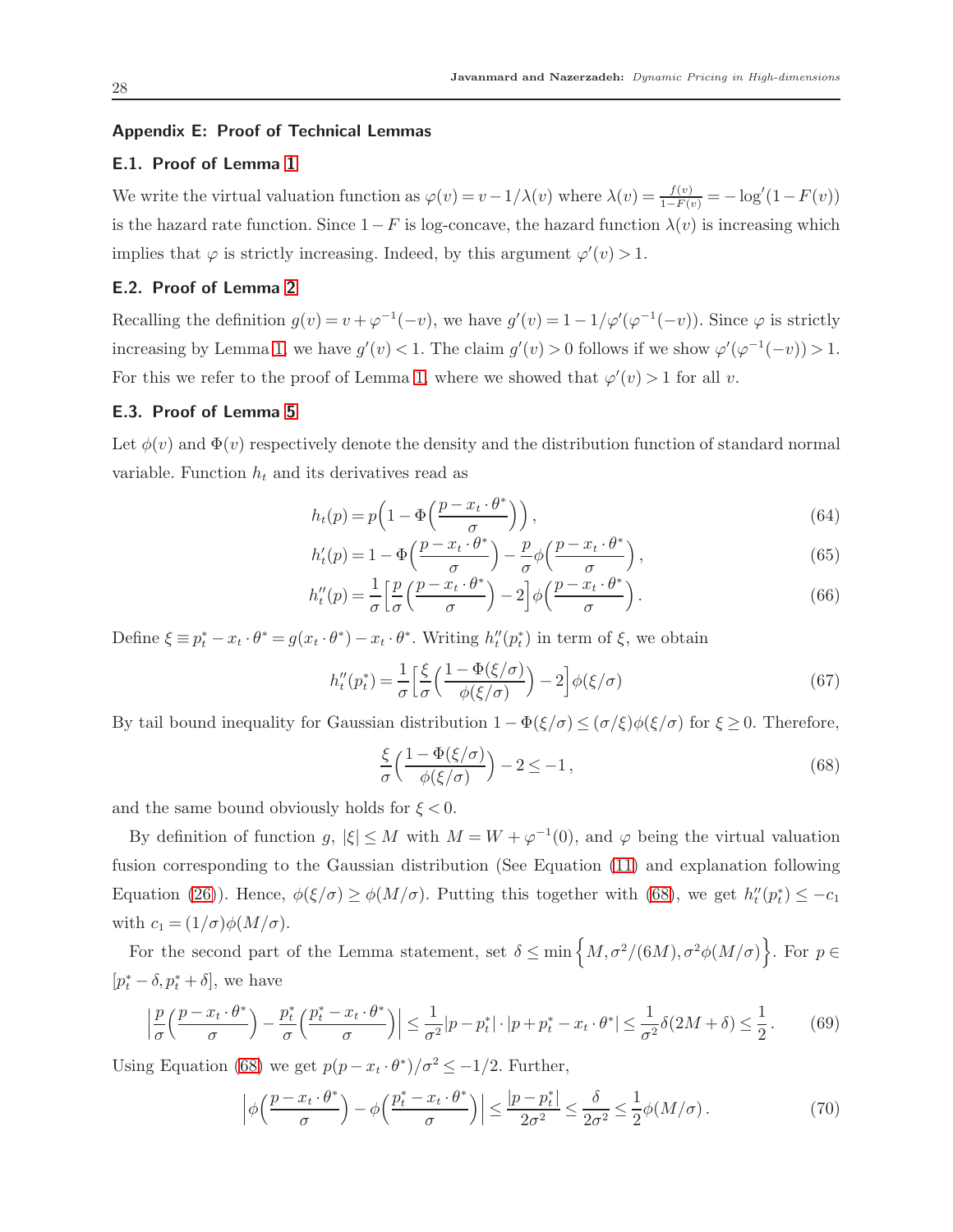Therefore,

<span id="page-28-1"></span>
$$
\phi\left(\frac{p-x_t \cdot \theta^*}{\sigma}\right) \ge \phi(\xi/\sigma) - \frac{1}{2}\phi(M/\sigma) \ge \frac{1}{2}\phi(M/\sigma). \tag{71}
$$

Combining [\(69\)](#page-27-5), [\(71\)](#page-28-1) we obtain

$$
h_t''(p) = \frac{1}{\sigma} \left[ \frac{p}{\sigma} \left( \frac{p - x_t \cdot \theta^*}{\sigma} \right) - 2 \right] \phi \left( \frac{p - x_t \cdot \theta^*}{\sigma} \right) \le -\frac{1}{4\sigma} \phi(M/\sigma) = -\frac{c_1}{4} \,. \tag{72}
$$

<span id="page-28-0"></span>The result follows.

# E.4. Proof of Lemma [6](#page-24-1)

Let  $Z = x \cdot v$  and  $\tilde{Z} = Z/||v||_2$ . Note that  $Var(\tilde{Z}) = 1$ . Write the expectation in terms of the tail probability

$$
\mathbb{E}(\min(Z^2,\delta^2)) = \int_0^{\delta^2} \mathbb{P}(Z^2 \ge t) dt = \int_0^{\delta^2} \mathbb{P}\left(|\tilde{Z}| \ge \frac{\sqrt{t}}{\|v\|_2}\right) dt. \tag{73}
$$

We consider two cases:

•  $\delta \le ||v||_2$ : The right-hand side in [\(73\)](#page-28-2) can be lower bounded as

$$
\int_0^{\delta^2} \mathbb{P}\left(|\tilde{Z}| \ge \frac{\sqrt{t}}{\|v\|_2}\right) dt \ge \int_0^{\delta^2} \mathbb{P}\left(|\tilde{Z}| \ge \frac{\sqrt{t}}{\delta}\right) dt = 2\delta^2 \int_0^1 t \, \mathbb{P}(|\tilde{Z}| \ge t) dt \tag{74}
$$

In the sequel, we provide two separate lower bounds for the right-hand side.

Let  $\xi \equiv \mathbb{P}(|\tilde{Z}| \geq 1)$ . We have

$$
\int_0^1 t \, \mathbb{P}\left(|\tilde{Z}| \ge t\right) dt \ge \int_0^1 t \, \xi dt \ge \frac{\xi}{2} \,. \tag{75}
$$

<span id="page-28-5"></span><span id="page-28-4"></span><span id="page-28-3"></span><span id="page-28-2"></span>.

We proceed to obtain another bound which utilizes the fact  $\text{Var}(\tilde{Z}) = 1$ .

$$
\int_0^1 t \mathbb{P}(|\tilde{Z}| \ge t) dt = \int_0^\infty t \mathbb{P}(|\tilde{Z}| \ge t) dt - \int_1^\infty t \mathbb{P}(|\tilde{Z}| \ge t) dt = \frac{1}{2} \text{Var}(\tilde{Z}) - \int_1^\infty t \mathbb{P}(|\tilde{Z}| \ge t) dt \tag{76}
$$

For  $t \geq 1$ , we have  $\mathbb{P}(|Z| \geq t) \leq \xi$ . Further, by applying Chernoff bound, we get

$$
\mathbb{P}(|\tilde{Z}| \ge t) = 2\mathbb{P}(\tilde{Z} \ge t) = 2\mathbb{P}(e^{\lambda \tilde{Z}} \ge e^{\lambda t}) \le e^{-\lambda t} \mathbb{E}(e^{\lambda \tilde{Z}})
$$
  
=  $2e^{-\lambda t} \prod_{i=1}^{d} \left( \frac{e^{\lambda \frac{v_i}{\|v\|_2}} + e^{-\lambda \frac{v_i}{\|v\|_2}}}{2} \right) \le 2e^{-\lambda t} \prod_{i=1}^{d} e^{\lambda^2 \frac{v_i^2}{2\|v\|_2^2}} = 2e^{\frac{\lambda^2}{2} - \lambda t}$ 

Setting  $\lambda = t$  leads to  $\mathbb{P}(|\tilde{Z}| \ge t) \le 2e^{-\frac{t^2}{2}}$ . Combining these bounds into [\(75\)](#page-28-3), we obtain

$$
\int_0^1 t \, \mathbb{P}(|\tilde{Z}| \ge t) \, \mathrm{d}t \ge \frac{1}{2} - \int_1^\infty t \, \min(2e^{-\frac{t^2}{2}}, \xi) \, \mathrm{d}t = \frac{1-\xi}{2} - \xi \log\left(\frac{2}{\xi}\right) \tag{77}
$$

We summarize bounds [\(75\)](#page-28-3) and [\(77\)](#page-28-4) as in

$$
\int_0^1 t \, \mathbb{P}\left(|\tilde{Z}| \ge t\right) dt \ge \min_{\xi \in [0,1]} \max\left(\xi, \frac{1-\xi}{2} - \xi \log\left(\frac{2}{\xi}\right)\right) > 0.05\tag{78}
$$

Turning back to Equation [\(74\)](#page-28-5), in this case we have

$$
\int_0^{\delta^2} \mathbb{P}\left(|\tilde{Z}| \ge \frac{\sqrt{t}}{\|v\|_2}\right) dt \ge 0.1\delta^2 \tag{79}
$$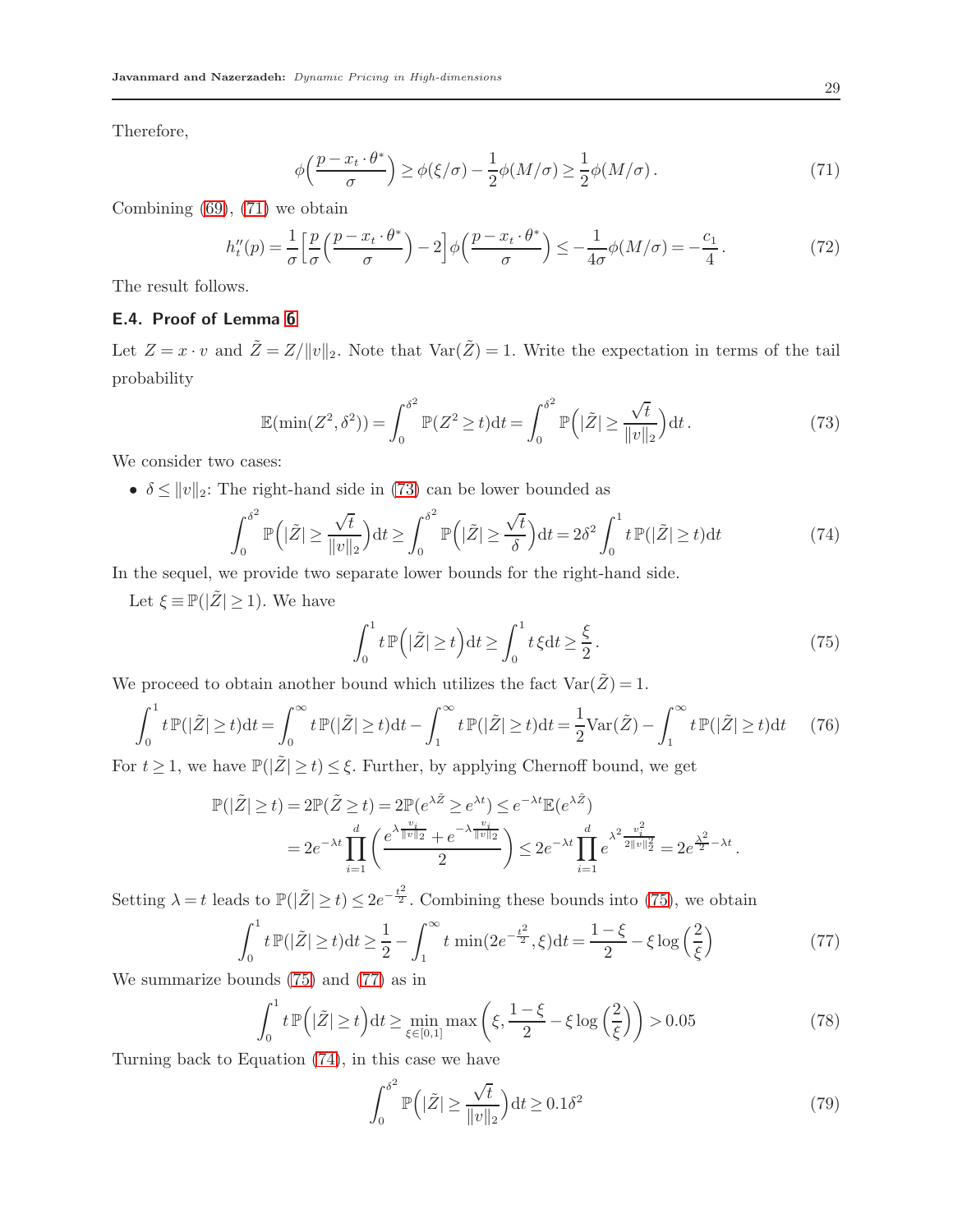•  $\delta \ge ||v||_2$ : Similar to the previous case, the right-hand side in [\(73\)](#page-28-2) can be lower bounded as

$$
\int_0^{\delta^2} \mathbb{P}\left(|\tilde{Z}| \ge \frac{\sqrt{t}}{\|v\|_2}\right) dt \ge \int_0^{\|v\|_2^2} \mathbb{P}\left(|\tilde{Z}| \ge \frac{\sqrt{t}}{\|v\|_2}\right) dt \ge 0.1 \|v\|_2^2 \tag{80}
$$

<span id="page-29-0"></span>The above two cases can be summarized as  $\mathbb{E}(\min(Z^2, \delta^2)) \ge 0.1 \min(\|v\|_2^2, \delta^2)$ .

### E.5. Proof of Lemma [7](#page-24-2)

We use a standard argument that relates minimax  $\ell_2$ -risk in terms of the error in multi-way hypothesis testing problem; See e.g. [\(Yang and Barron 1999](#page-34-11), [Yu 1997\)](#page-34-9). Let  $\{\tilde{\theta}_1,\ldots,\tilde{\theta}_m\}$  be a  $\delta$ packing of set  $\Omega$ , meaning that their pairwise distances are all at least  $\delta$ . Parameter  $\delta$  is free for now and its value will be determined later in the proof. We further let  $P_i$  denote the induced probability on market values  $(v(x_1),...,v(x_T))$ , conditional on  $(x_1,...,x_T)$  and for  $\theta^* = \tilde{\theta}_j$ . In other words, in defining distributions  $P_j$  we treat feature vectors fixed. Let  $\nu$  be random variable uniformly distributed on the hypothesis set  $\{1, 2, \ldots, m\}$  which indicates the index of the true parameter, i.e,  $\nu = j$  means  $\theta^* = \tilde{\theta}_j$ .

Define  $d(\theta_1^T, \theta) \equiv \sum_{t=1}^T \min(||\theta_t - \theta||_2^2, C)$  and let  $\mu$  be the value of j for which  $d(\theta_1^T, \tilde{\theta}_j)$  is a minimum. Suppose that  $\delta$  is chosen such that  $\delta^2 \leq C$ . If  $d(\theta_1^T, \tilde{\theta}_j) < \delta^2 T/4$  then  $\mu = j$ , because assuming otherwise, we have  $\mu = j' \neq j$ , and by triangle inequality

$$
\min(\|\tilde{\theta}_{j'} - \tilde{\theta}_j\|_2^2, C) \le \min(2\|\theta_t - \tilde{\theta}_j\|_2^2 + 2\|\theta_t - \tilde{\theta}_{j'}\|_2^2, C) \le \min(2\|\theta_t - \tilde{\theta}_j\|_2^2, C) + \min(2\|\theta_t - \tilde{\theta}_{j'}\|_2^2, C),
$$
\n(81)

for all t, where we used the inequality  $\min(a + b, c) \leq \min(a, c) + \min(b, c)$  for  $a, b, c \geq 0$ . Summing over  $t = 1, 2, \ldots, T$ , we get

$$
T \min(\|\tilde{\theta}_{j'} - \tilde{\theta}_j\|_2^2, C) \leq 2\mathsf{d}(\theta_1^T, \tilde{\theta}_j) + 2\mathsf{d}(\theta_1^T, \tilde{\theta}_{j'}) \leq 4\mathsf{d}(\theta_1^T, \tilde{\theta}_j) < \delta^2 T,
$$

where we used the assumption  $\mu = j'$ . But this is a contradiction because  $\|\tilde{\theta}_{j'} - \tilde{\theta}_j\|_2 \ge \delta$  (they form a  $\delta$ -packing of  $\Omega$ ) and  $\delta^2 \leq C$ .

Using Markov inequality, we can write

$$
\max_{j} \mathbb{E}_{P_j} \mathsf{d}(\theta_1^T, \tilde{\theta}_j) \ge \frac{\delta^2 T}{4} \max_{j} \mathbb{P} \Big( \mathsf{d}(\theta_1^T, \tilde{\theta}_j) \ge \frac{\delta^2 T}{4} \Big| \nu = j \Big) \ge \frac{\delta^2 T}{4m} \sum_{j=1}^m \mathbb{P}(\mu \ne j | \nu = j) = \frac{\delta^2 T}{4} \mathbb{P}(\mu \ne \nu).
$$
\n(82)

We use Fano's inequality to lower bound the error probability on the right-hand side. We first construct a  $\delta$ -packing of  $\Omega$  similar to the one proposed in [\(Raskutti et al. 2011,](#page-34-12) proof of Theorem 1). Define

<span id="page-29-1"></span>
$$
\mathcal{A} = \{q \in \{-1, 0, 1\}^d : ||q||_0 = s_0\}.
$$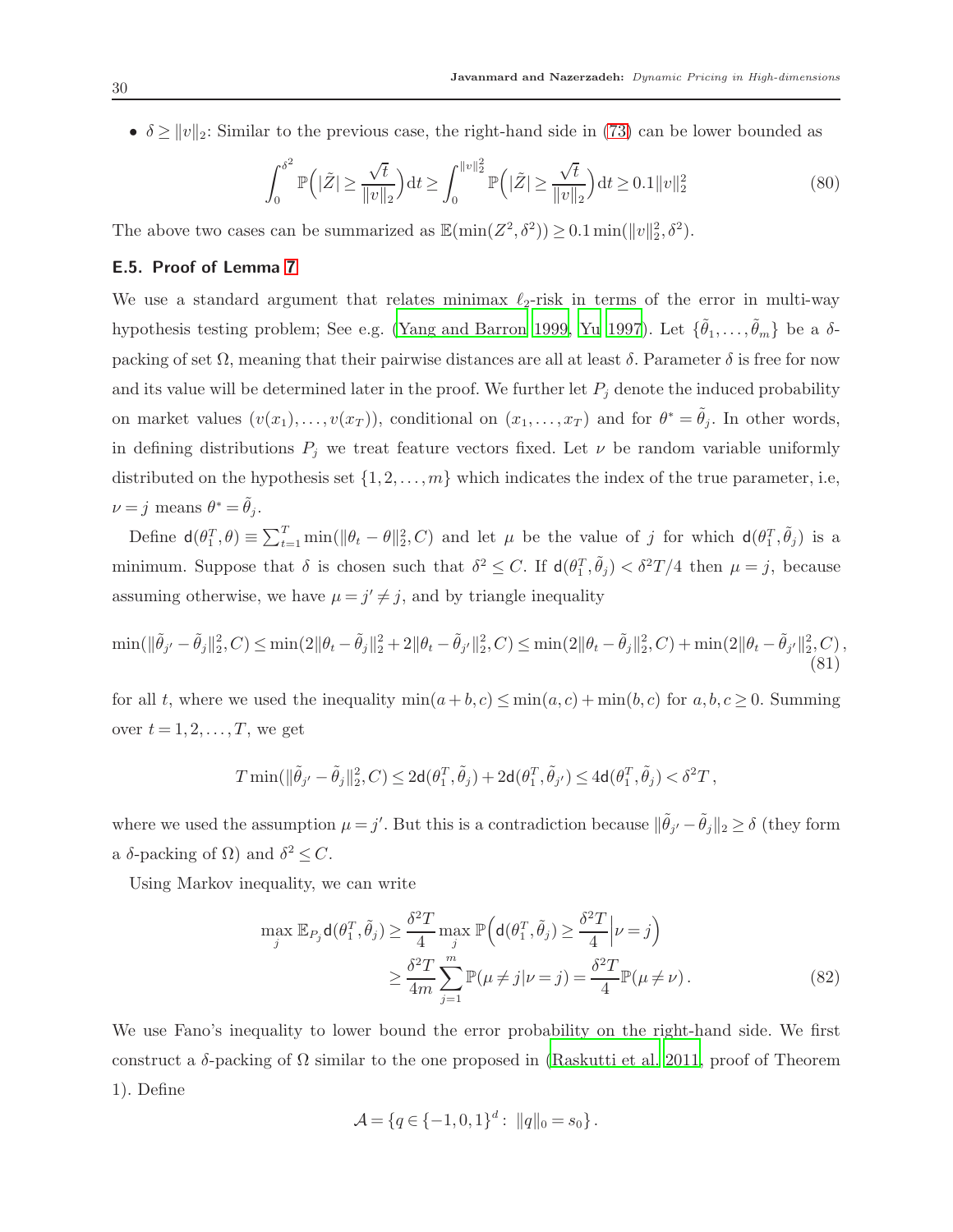As proved in [\(Raskutti et al. 2011,](#page-34-12) Lemma 5), there exists a subset  $\tilde{\mathcal{A}} \subseteq \mathcal{A}$  of cardinality  $|\tilde{\mathcal{A}}| \geq$  $\exp(\frac{s_0}{2}\log\frac{d-s_0}{s_0/2})$  such that the Hamming distance between any two elements in  $\tilde{\mathcal{A}}$  is at least  $s_0/2$ . Next, consider the set  $\sqrt{\frac{2}{s_0}}\delta\tilde{\mathcal{A}}$  for some  $\delta \leq W/\sqrt{2s_0}$ . whose exact value to be determined later. Then, for q in this set,  $||q||_1 = \sqrt{2s_0} \delta \leq W$  and hence  $\sqrt{\frac{2}{s_0}} \delta \tilde{\mathcal{A}} \subseteq \Omega$ . Further, for  $q, q' \in \sqrt{\frac{2}{s_0}}$  $\frac{2}{s_0}\delta \tilde{\mathcal{A}}, \text{ we}$ have the following bounds:

<span id="page-30-1"></span>
$$
||q - q'||_2^2 \ge \delta^2 \,, \tag{83}
$$

<span id="page-30-2"></span>
$$
||q - q'||_2^2 \le 8\delta^2. \tag{84}
$$

By [\(83\)](#page-30-1), the set  $\sqrt{\frac{2}{s_0}}\delta\tilde{\mathcal{A}}$  forms a δ-packing for Ω with size  $|\tilde{\mathcal{A}}|$ .

We now turn back to bound [\(82\)](#page-29-1). Left-hand side can be lower bounded using Fano's inequality. We omit the details here as it is a standard argument and instead we refer to [\(Raskutti et al. 2011,](#page-34-12) proof of Theorem 1) for details. Using Fano's inequality and bound [\(84\)](#page-30-2), we get

<span id="page-30-4"></span><span id="page-30-3"></span>
$$
\mathbb{P}(\mu \neq \nu) = 1 - \frac{\frac{8T}{2\sigma^2} \delta^2 + \log(2)}{\frac{s_0}{2} \log \frac{d - s_0}{s_0/2}}.
$$
\n(85)

Choosing  $\delta^2 \leq \delta_1^2 \equiv \frac{\sigma^2 s_0}{32T} \log \frac{d-s_0}{s_0/2}$ , we obtain  $\mathbb{P}(\mu \neq \nu) \geq 1/4$ . Therefore, setting  $\delta^2 = \min(\frac{W^2}{2s_0}, \delta_1^2, C)$ and combining with bound [\(82\)](#page-29-1), we conclude that

$$
\min_{\theta_1^T} \max_{\theta^* \in \Omega} \mathbb{E}(\mathsf{d}(\theta_1^T, \theta^*)) \ge \frac{\delta^2 T}{16} = \frac{1}{16} \min\left\{ \frac{W^2 T}{2s_0}, \frac{\sigma^2 s_0}{32} \log \frac{d - s_0}{s_0/2}, CT \right\}.
$$
\n(86)

We derive another separate lower bound for minimax risk, by assuming that an oracle gives us the true support of  $\theta^*$ . In this case, the least square estimator, applied to the observed features restricted to the true support S, achieves the optimal minimax  $\ell_2$  rate. This implies that  $\|\theta_t - \theta^*\|_2^2 \geq c\sigma^2 s_0/t$ , for  $t \geq s_0$  and a constant  $c > 0$ . Therefore,

$$
\min_{\theta_1^T} \max_{\theta^* \in \Omega} \mathbb{E}(\mathsf{d}(\theta_1^T, \theta^*)) \ge \sum_{t=1}^T \min\left(c\sigma^2 \frac{s_0}{t}, C\right) \ge c's_0 \log(T/s_0),\tag{87}
$$

for some constant  $c' > 0$ , depending on C. Combining bounds in [\(86\)](#page-30-3) and [\(87\)](#page-30-4) and after some calculus, we obtain

$$
\min_{\theta_1^T} \max_{\theta^* \in \Omega} \mathbb{E}(\mathsf{d}(\theta_1^T, \theta^*)) \ge \widetilde{C} \min\left\{ \frac{T}{s_0} + s_0 \log\left(\frac{T}{s_0}\right), s_0 \log\left(\frac{dT}{s_0^2}\right) \right\},\tag{88}
$$

<span id="page-30-0"></span>for a constant  $\widetilde{C}$  that depends on  $C, \sigma, W$ . The proof is complete.

## E.6. Proof of Lemma [8](#page-25-1)

We recall the notion of 0*-property* established by [\(Ponomarev 1987\)](#page-34-13).

Definition 3. A continuous function has the 0*-property*, if the pre-image of any set of probability zero is a set of probability zero.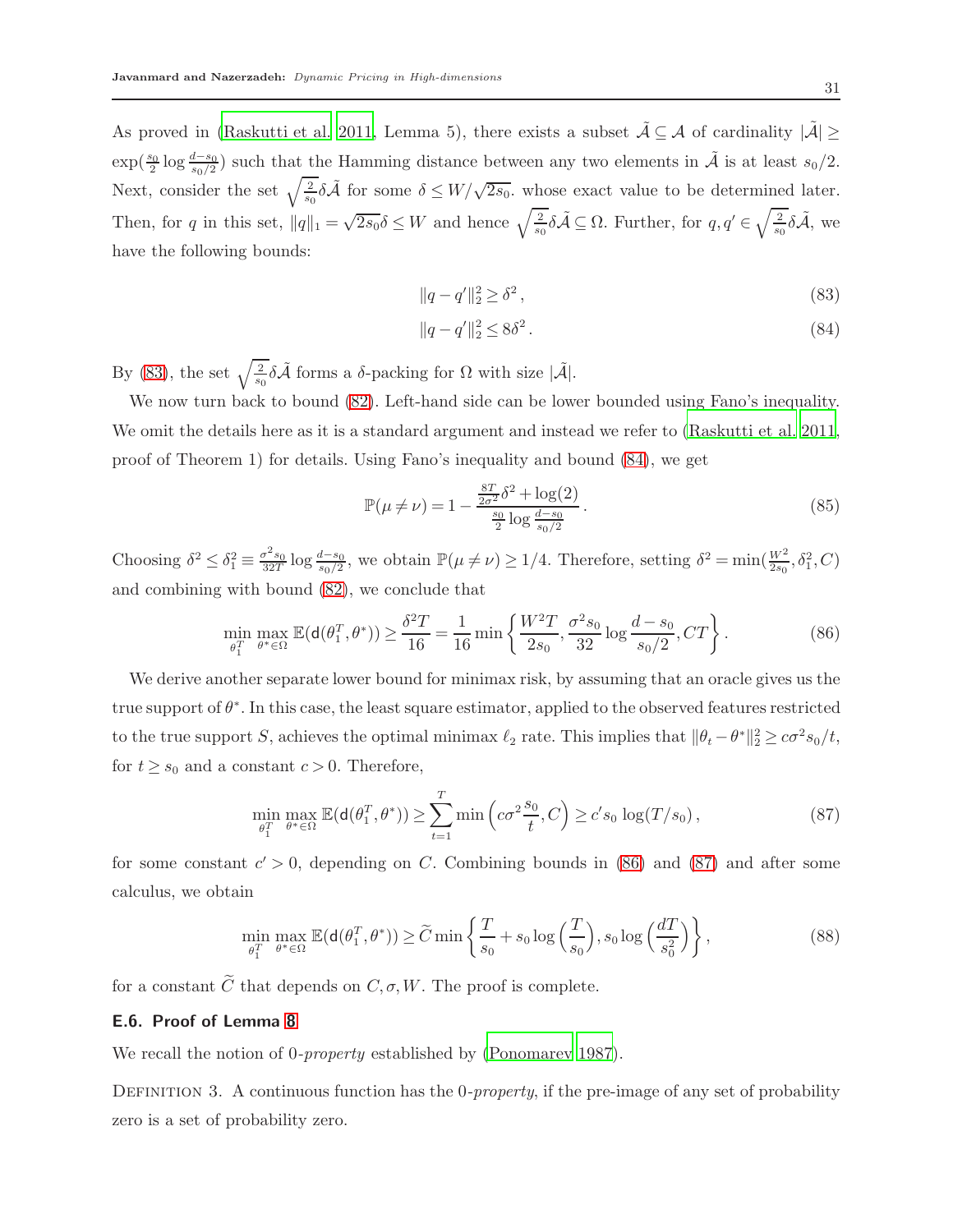As proved in [\(Ponomarev 1987,](#page-34-13) Theorem 1), if a function  $\phi: \mathcal{X} \subseteq \mathbb{R}^d \mapsto \mathbb{R}^d$  is continuously differentiable, then it satisfies 0-property if and only if its derivative  $\mathcal{D}\phi$  is full rank for almost all  $x \in \mathcal{X}$ . Therefore, we need to show that under Assumption [1,](#page-6-0) if  $\phi$  has 0-property, then Assumption [4](#page-15-1) holds true.

Supposing otherwise, there exists a nonzero  $v \in \mathbb{R}^d$  such that  $v^T \Sigma_{\phi} v = 0$ . Therefore,  $\mathbb{E}((z \cdot$  $\phi(x)$ <sup>2</sup> $) = 0$  which implies that  $z \cdot \phi(x) = 0$ , almost surely. Define  $S \equiv \{z \in \mathbb{R}^d : z \cdot \phi(x) = 0\}$ . Space S is  $(d-1)$ -dimensional and all the points in  $\phi(\mathcal{X})$  belong to S almost surely, i.e.,  $\mathbb{P}(\phi(\mathcal{X}) \cap S^c) = 0$ . However, since  $\Sigma$  is positive definite (with all of its eigenvalues target than  $C_{\min}$ , by Assumption [1\)](#page-6-0),  $\mathbb{P}_X(S) = 0$ . Combining these observations,  $\mathbb{P}(\phi(\mathcal{X})) \leq \mathbb{P}(S) + \mathbb{P}(\phi(\mathcal{X}) \cap S^c) = 0$ . Since  $\phi$  has the 0-property, this implies that  $\mathbb{P}_X(\mathcal{X}) = 0$ , which is a contradiction because X is the support of  $\mathbb{P}_X$ and thus  $\mathbb{P}_X(\mathcal{X}) = 1$ . The result follows.

# Acknowledgment

We are thankful to Arnoud den Boer, Mohsen Bayati, and Paat Rusmevichientong for their suggestions that improved this work.

# Bibliography

- <span id="page-31-6"></span>Yasin Abbasi-Yadkori, David Pal, and Csaba Szepesvari. Online-to-confidence-set conversions and application to sparse stochastic bandits. In *AISTATS*, pages 1–9, 2012.
- <span id="page-31-3"></span>Shipra Agrawal and Nikhil R. Devanur. Bandits with concave rewards and convex knapsacks. In *Proceedings of the Fifteenth ACM Conference on Economics and Computation*, EC '14, pages 989–1006, 2014.
- <span id="page-31-5"></span>Albert Ai, Alex Lapanowski, Yaniv Plan, and Roman Vershynin. One-bit compressed sensing with nongaussian measurements. *Linear Algebra and its Applications*, 441:222–239, 2014.
- <span id="page-31-1"></span>Airbnb Documentation. Smart pricing: Set prices based on demand. <https://www.airbnb.com/help/article/1168/smart-pricing--set-prices-based-on-demand>, 2015.
- <span id="page-31-0"></span>Kareem Amin, Afshin Rostamizadeh, and Umar Syed. Repeated contextual auctions with strategic buyers. In *Advances in Neural Information Processing Systems*, pages 622–630, 2014.
- <span id="page-31-2"></span>Victor F Araman and René Caldentey. Dynamic pricing for nonperishable products with demand learning. *Operations research*, 57(5):1169–1188, 2009.
- <span id="page-31-4"></span>Moshe Babaioff, Shaddin Dughmi, Robert Kleinberg, and Aleksandrs Slivkins. Dynamic pricing with limited supply. In *Proceedings of the 13th ACM Conference on Electronic Commerce*, EC '12, pages 74–91, 2012. ISBN 978-1-4503-1415-2.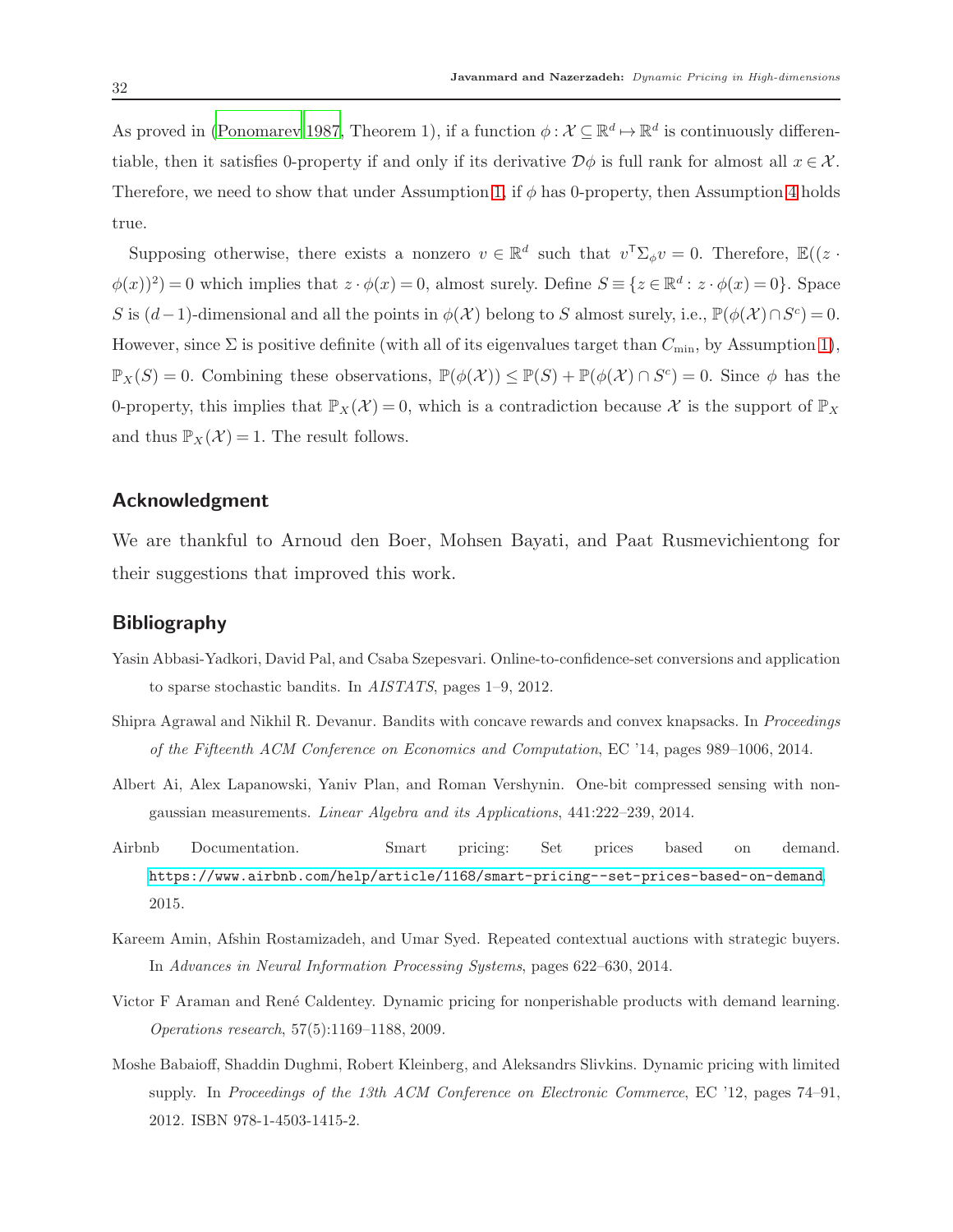- <span id="page-32-1"></span>Ashwinkumar Badanidiyuru, Robert Kleinberg, and Aleksandrs Slivkins. Bandits with knapsacks. In *Foundations of Computer Science (FOCS), 2013 IEEE 54th Annual Symposium on*, pages 207–216. IEEE, 2013.
- <span id="page-32-12"></span>Mark Bagnoli and Ted Bergstrom. Log-concave probability and its applications. *Economic theory*, 26(2): 445–469, 2005.
- <span id="page-32-6"></span>Hamsa Bastani and Mohsen Bayati. Online decision-making with high-dimensional covariates. Working Paper, 2016.
- <span id="page-32-0"></span>Omar Besbes and Assaf Zeevi. Dynamic pricing without knowing the demand function: risk bounds and near-optimal algorithms. *Operations Research*, 57:1407–1420, 2009.
- <span id="page-32-11"></span>Sonia A Bhaskar and Adel Javanmard. 1-bit matrix completion under exact low-rank constraint. In *Information Sciences and Systems (CISS), 2015 49th Annual Conference on*, pages 1–6. IEEE, 2015.
- <span id="page-32-9"></span>Peter J Bickel, Ya'acov Ritov, and Alexandre B Tsybakov. Simultaneous analysis of lasso and dantzig selector. *The Annals of Statistics*, pages 1705–1732, 2009.
- <span id="page-32-13"></span>Stephen Boyd and Lieven Vandenberghe. *Convex optimization*. Cambridge university press, 2004.
- <span id="page-32-2"></span>Josef Broder and Paat Rusmevichientong. Dynamic pricing under a general parametric choice model. *Operations Research*, 60(4):965–980, 2012.
- <span id="page-32-17"></span>Peter Bühlmann and Sara van de Geer. *Statistics for high-dimensional data*. Springer-Verlag, 2011.
- <span id="page-32-7"></span>Florentina Bunea et al. Honest variable selection in linear and logistic regression models via  $l_1$  and  $l_1 + l_2$ penalization. *Electronic Journal of Statistics*, 2:1153–1194, 2008.
- <span id="page-32-10"></span>Emmanuel Candes and Terence Tao. The dantzig selector: Statistical estimation when p is much larger than n. *The Annals of Statistics*, pages 2313–2351, 2007.
- <span id="page-32-8"></span>Emmanuel J Candes and Terence Tao. Decoding by linear programming. *IEEE transactions on information theory*, 51(12):4203–4215, 2005.
- <span id="page-32-16"></span>Xi Chen, Zachary Owen, Clark Pixton, and David Simchi-Levi. A statistical learning approach to personalization in revenue management. Working Paper, 2015.
- <span id="page-32-4"></span>Maxime C Cohen, Ilan Lobel, and Renato Paes Leme. Feature-based dynamic pricing. *ACM Conference on Economics and Computation*, 2016.
- <span id="page-32-15"></span>Thomas M Cover and Joy A Thomas. Elements of information theory. 1991.
- <span id="page-32-14"></span>Varsha Dani, Thomas P Hayes, and Sham M Kakade. Stochastic linear optimization under bandit feedback. In *COLT*, pages 355–366, 2008.
- <span id="page-32-3"></span>A. V. den Boer and A. P. Zwart. Mean square convergence rates for maximum(quasi) likelihood estimation. *Stochastic systems*, 4:1 – 29, 2014. ISSN 1946-5238.
- <span id="page-32-5"></span>Arnoud V den Boer. Dynamic pricing and learning: historical origins, current research, and new directions. *Surveys in operations research and management science*, 20(1):1–18, 2015.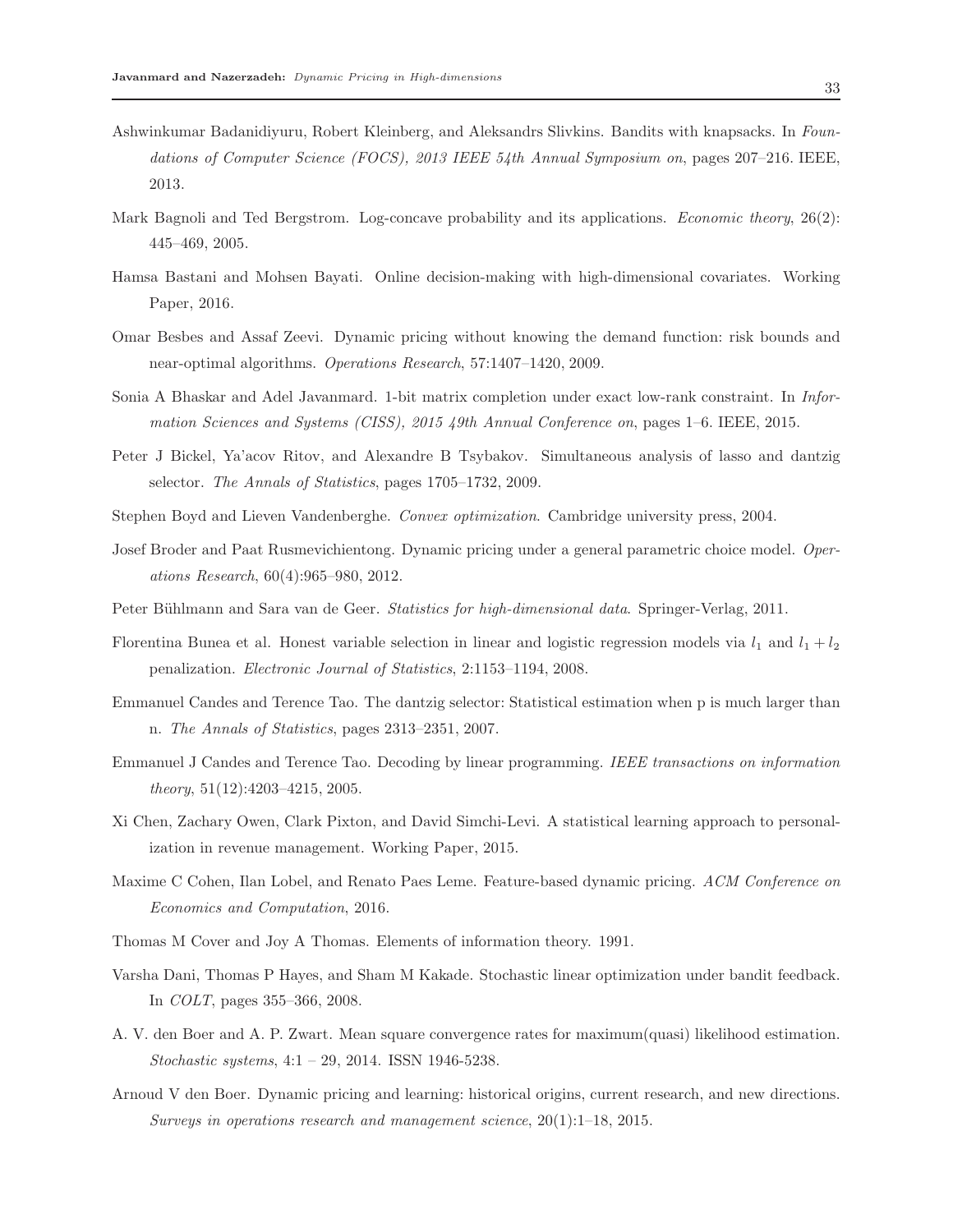- <span id="page-33-2"></span>Arnoud V den Boer and Bert Zwart. Simultaneously learning and optimizing using controlled variance pricing. *Management Science*, 60(3):770–783, 2013.
- <span id="page-33-10"></span>David L Donoho. Compressed sensing. *IEEE Transactions on information theory*, 52(4):1289–1306, 2006.
- <span id="page-33-7"></span>Vivek F Farias and Benjamin Van Roy. Dynamic pricing with a prior on market response. *Operations Research*, 58(1):16–29, 2010.
- <span id="page-33-14"></span>Vivek F Farias, Srikanth Jagabathula, and Devavrat Shah. A nonparametric approach to modeling choice with limited data. *Management Science*, 59(2):305–322, 2013.
- <span id="page-33-3"></span>Alexander Goldenshluger and Assaf Zeevi. A linear response bandit problem. *Stochastic Systems*, 3(1): 230–261, 2013.
- <span id="page-33-16"></span>Negin Golrezaei, Hamid Nazerzadeh, and Paat Rusmevichientong. Real-time optimization of personalized assortments. *Management Science*, 60(6):1532–1551, 2014.
- <span id="page-33-5"></span>J Michael Harrison, Bora Keskin, and Assaf Zeevi. Bayesian dynamic pricing policies: Learning and earning under a binary prior distribution. *Management Science*, 58(3):570–586, 2012.
- <span id="page-33-12"></span>Laurent Jacques, Jason Laska, Petros Boufounos, and Richard Baraniuk. Robust 1-bit compressive sensing via binary stable embeddings of sparse vectors. *IEEE Transactions on Information Theory*, 59(4): 2082–2102, 2013.
- <span id="page-33-8"></span>Sham Kakade, Ohad Shamir, Karthik Sindharan, and Ambuj Tewari. Learning exponential families in high-dimensions: Strong convexity and sparsity. In *AISTATS*, pages 381–388, 2010.
- <span id="page-33-15"></span>Nathan Kallus and Madeleine Udell. Dynamic assortment personalization in high dimensions. Working Paper, 2016.
- <span id="page-33-6"></span>Godfrey Keller and Sven Rady. Optimal experimentation in a changing environment. *The review of economic studies*, 66(3):475–507, 1999.
- <span id="page-33-4"></span>Bora Keskin. Optimal dynamic pricing with demand model uncertainty: A squared-coefficient-of-variation rule for learning and earning. Working Paper, 2014.
- <span id="page-33-1"></span>Bora Keskin and Assaf Zeevi. Dynamic pricing with an unknown demand model: Asymptotically optimal semi-myopic policies. *Operations Research*, 62(5):1142–1167, 2014.
- <span id="page-33-0"></span>Robert Kleinberg and Tom Leighton. The value of knowing a demand curve: Bounds on regret for online posted-price auctions. In *Proceedings of 44th Annual IEEE Symposium on Foundations of Computer Science*, pages 594–605. IEEE, 2003.
- <span id="page-33-11"></span>Nicolai Meinshausen and Bin Yu. Lasso-type recovery of sparse representations for high-dimensional data. *The Annals of Statistics*, pages 246–270, 2009.
- <span id="page-33-13"></span>Roger B. Myerson. Optimal auction design. *Mathematics of Operations Research*, 6(1):58–73, 1981.
- <span id="page-33-9"></span>Sahand N. Negahban, Pradeep Ravikumar, Martin J. Wainwright, and Bin Yu. A unified framework for high-dimensional analysis of m-estimators with decomposable regularizers. *Statist. Sci.*, 27(4):538–557, 11 2012.